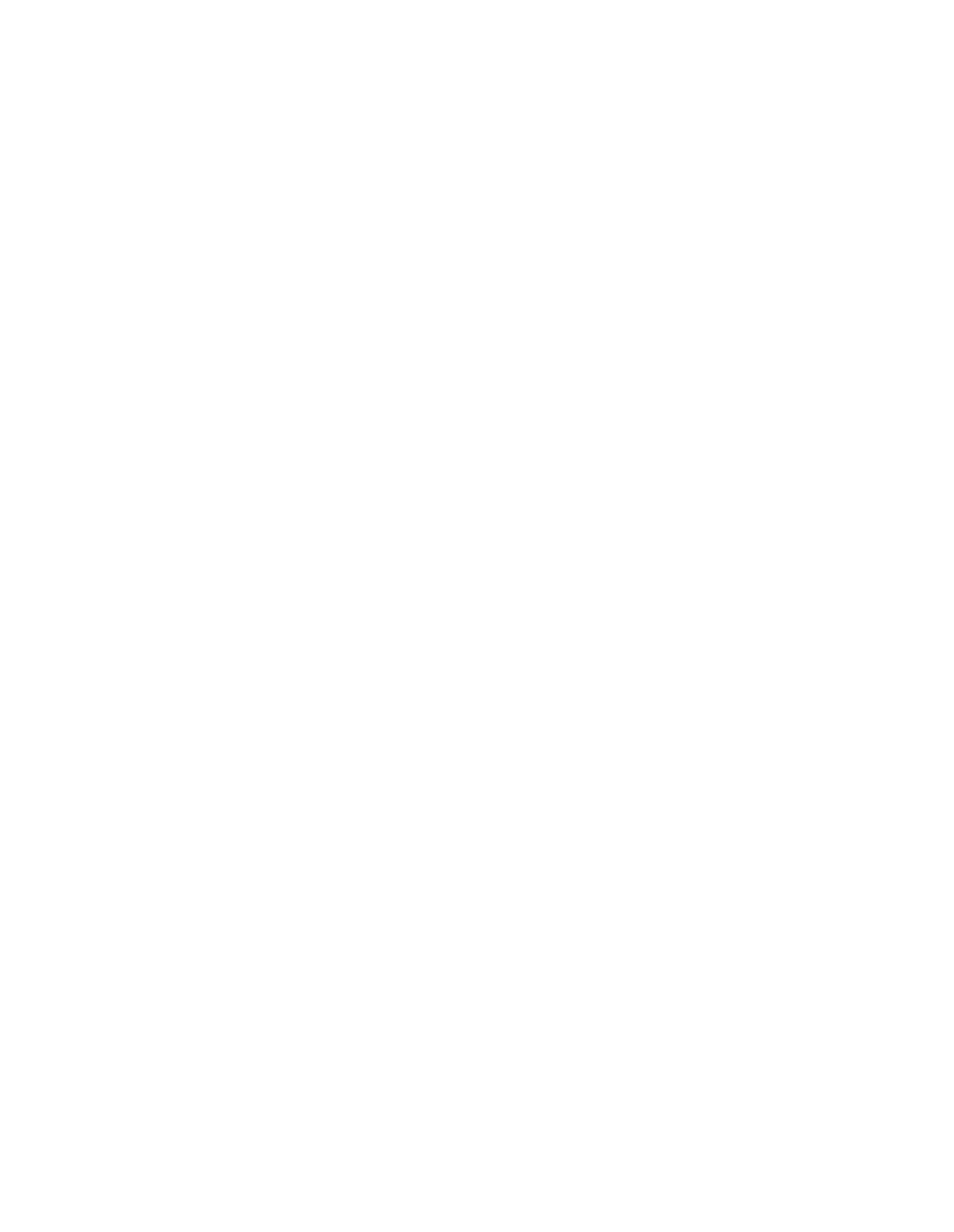# INCENTIVES TO COMPLY WITH UNCERTAIN LEGAL STANDARDS

Richard *Craswell* and John E. *Calfee* 

#### *1.* Introduction

Economic *models* of *legal rules* often assume that the behavior required by the *rule* is known in advance by *all*  parties. In practice, though, this is *rarely* the case. In regulatory *fields* such as antitrust or securities fraud, or in common law subjects such as torts or contracts, legal *rules*  are often defined in vague terms *like* "reasonable" or "substantial." At the time the parties must choose their behavior, they may have *only* a very rough idea of how a court *will* apply those standards to any particular set of facts.

We analyze the effects of such uncertainty on the compliance decisions of profit-maximizing risk-neutral parties. In general, we find that uncertainty may lead the parties subject to the *rule* either to overcomply or to undercomply. Uncertainty can create a positive probability that an offender *will* not be *held* liable, thereby reducing his incentives to comply, a result that is familiar from the criminal deterrence literature. However, uncertainty usually *also* means that each increment of increased compliance marginally increases the chance that the defendant *will* not be held liable, thus increasing the chance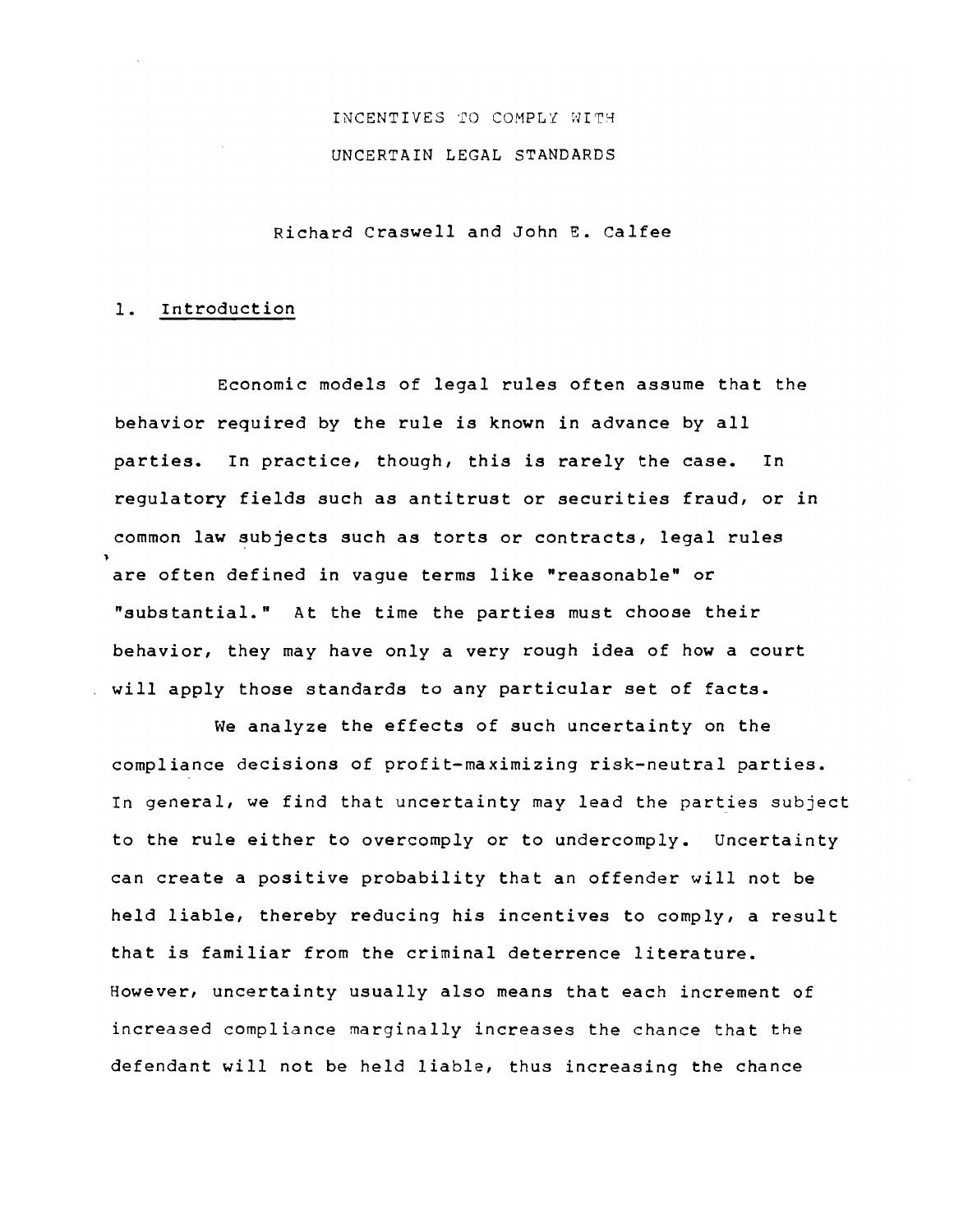that the social costs of his behavior will be borne by someone else. This tends to create an incentive to overcomply.

As a result, many traditional recommendations of the law-and-economics literature must be abandoned or modified when legal standards are uncertain. For example, the recommendation that penalties should be increased by one over the probability of punishment, in order to prevent underdeterrence, remains valid only in a special set of cases. In other contexts, where incentives to overcomply are present, the multiplier should be much smaller -- possibly even less than one. The traditional recommendation that negligence standards (for example) should be set at the cost-effective level of care must also be modified to take account of potential under- or overcompliance.

Sections 2 and 3 develop the basic model of the behavior that is being controlled and the legal institutions used to control it. Section 4 introduces uncertainty into the legal system, and presents the basic results respecting over- and undercompliance. Sections 5 and 6 discuss two methods of correcting those problems, either by changing the damage rules or by changing the nominal legal standard. Finally, Section 7 discusses some complications that arise when the behavior of both plaintiffs and defendants must be controlled, and Section 8 states the conclusions and possible extensions. Additional legal interpretations and applications of these results are discussed in Calfee & Craswel1 (1984).

- 2 -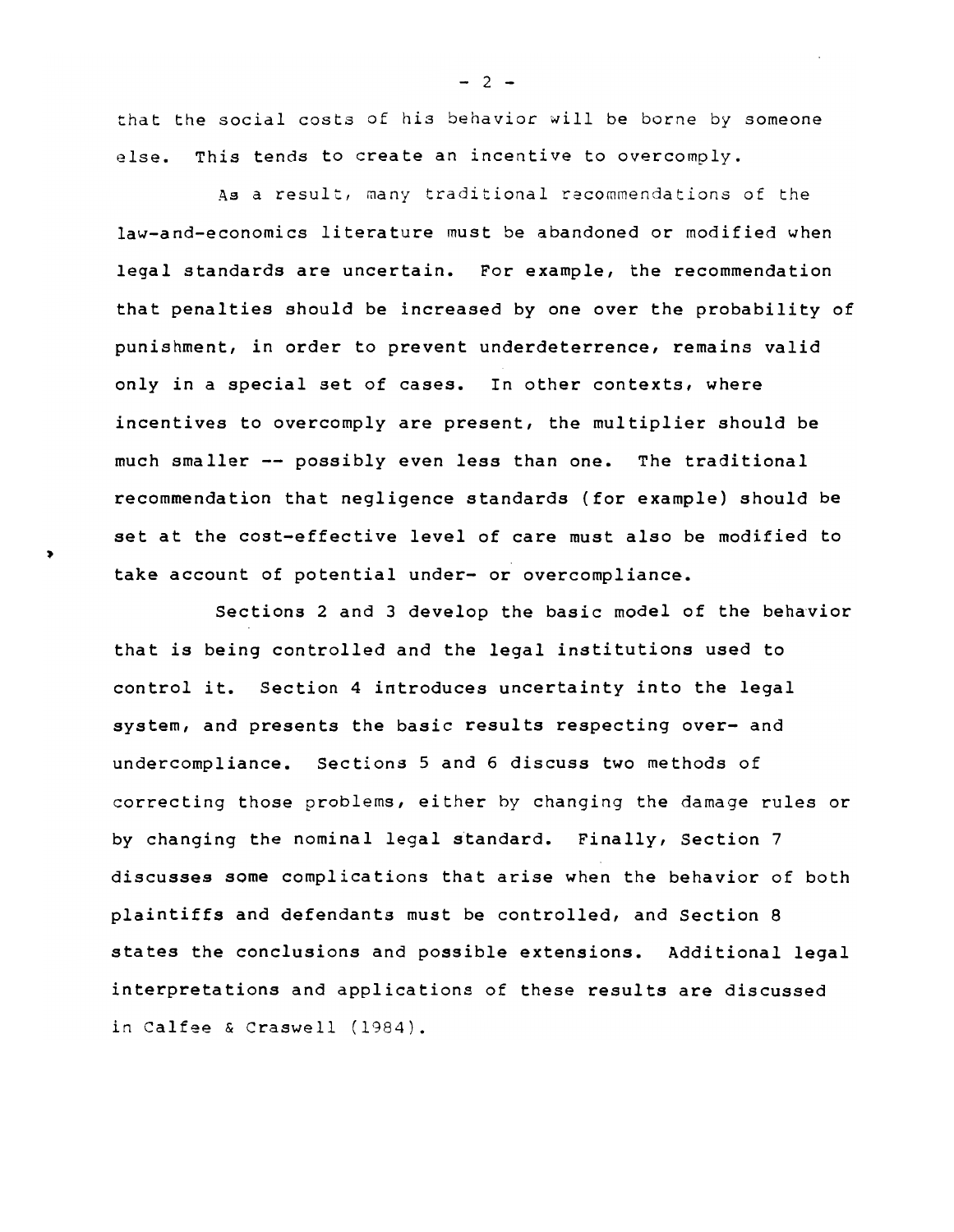#### 2. Behavioral Variables

Ne assume that the behavior of parties subject to the legal rule (referred to here as "defendants") can be measured by a single, continuous variable  $x(x>0)$ . Higher values of x benefit a defendant, but impose costs on other members of society. The following notation will be used:

- B(x) The expected benefits accruing to the defendant at each level of  $x$ ,  $B(x)>0$ . We assume  $B'(x)>0$  and  $B''(x)<0$ , reflecting diminishing marginal returns to x.
- $L(x)$  The expected costs imposed on other members of society at each level of  $x$ ,  $L(x)>0$ . We assume  $L'(\mathbf{x})$ >O and  $L''(\mathbf{x})$ >O, implying diminishing social returns to reductions in  $x.$ <sup>1</sup>

For example, x could represent the risk that a railroad's sparks would set fire to neighboring fields, with  $B(x)$ representing the gain to the railroad from increasing that risk by running more frequent trains or spending less on spark arresters. We refer to "expected" costs and benefits because *it*  is usually impossible to know how many accidents will in fact result at any level of x. However, our analysis would also apply to contexts in which neither the costs nor the benefits had any

२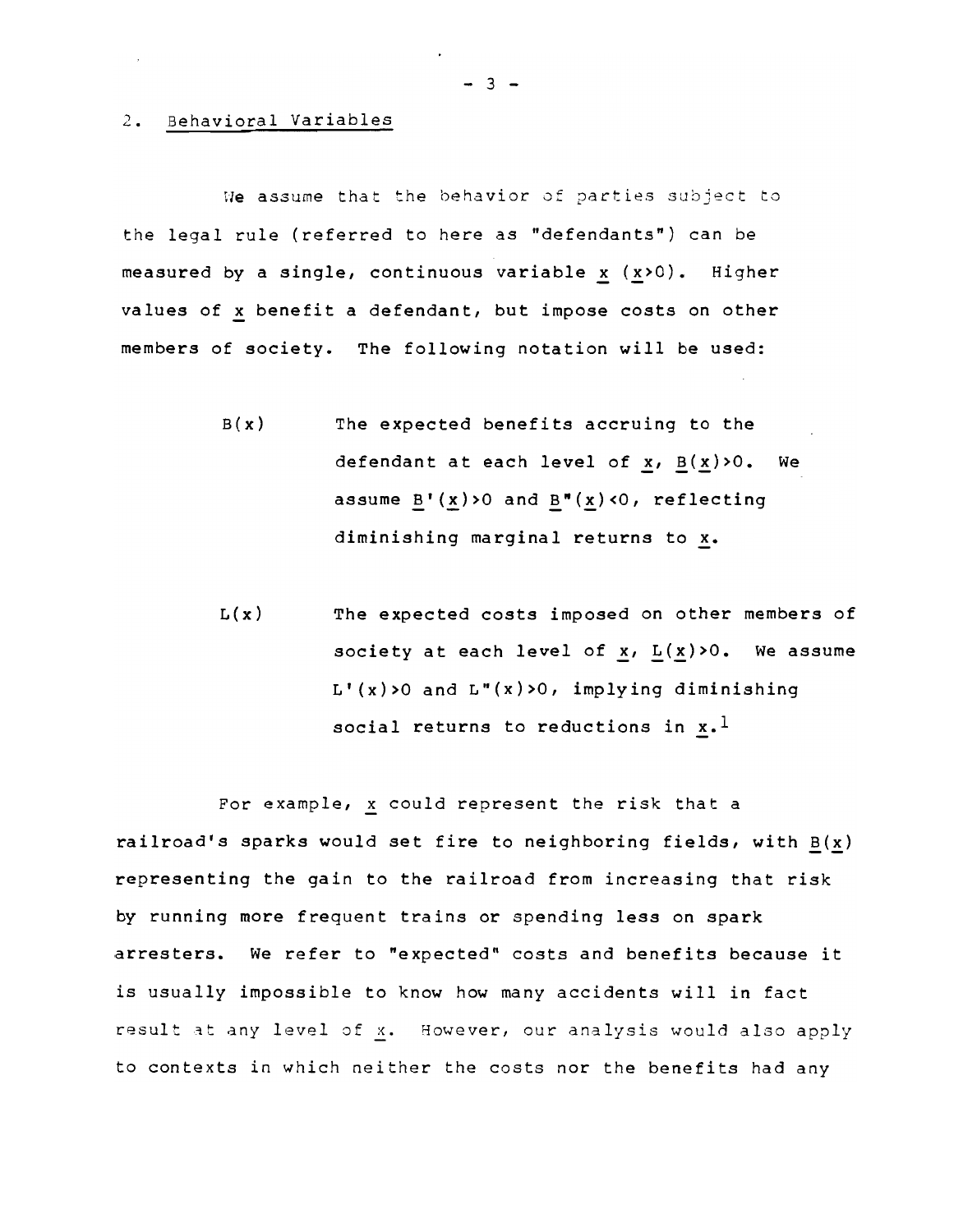$stochastic element -- e.g., if x represented the amount of$ pollution emitted by a factory, and any given amount of pollution always caused the same amount of damages. We assume that all parties are risk-neutral, and that utility functions are additive, so that the parties' welfare can be expressed in expected value terms.

On these assumptions, the socially optimal level of behavior x\* is that which maximizes net social benefits  $B(x)-L(x)$ . Thus, the following first-order condition defines x\*:

$$
B' (x^*) = L' (x^*)
$$
 (1)

If other variables also affected the total social costs, but these variables could not be controlled by the legal system, then some value of  $x$  other than  $x^*$  might be welfare-maximizing in a second-best-sense. For example, if the legal system controls the railroad's investment in spark prevention but not the number of trains it runs, Shavell (1980a) shows that welfare could be improved by requiring more investment in spark prevention than would otherwise be optimal (in the first-best sense), as this would indirectly reduce the number of trains.<sup>2</sup> However, we ignore those issues here, and ask only about how the value of x chosen by defendants under various legal rules compares with the first-best value x\*. We also assume that all defendants have identical B and  $L$  functions, thus abstracting from any

 $-4 -$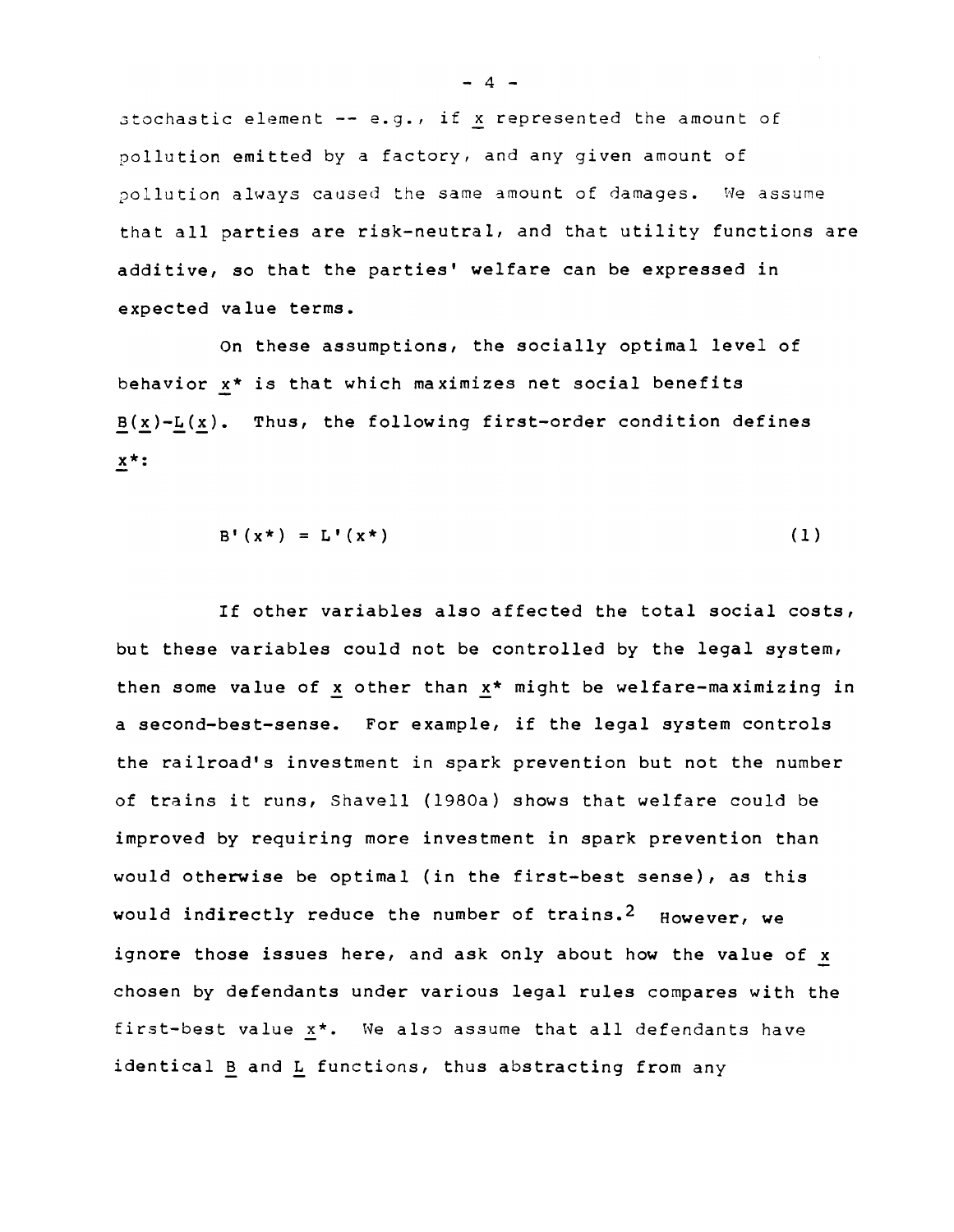difficulties (discussed by *Diamond* (1974), Cooter (1982), and others) caused by trying to apply a single legal standard to defendants with different cost or benefit functions.

### 3. Legal Institutions

The class of legal rules we model are those that define a legally required value of x, which we will call z, and inflict punishment on a defendants whose value of x exceeds the legally permissible value. Thus, z could correspond to the level of carelessness permitted under the "reasonable care" standard of tort law, or to the permissible *level* of pollution defined by an EPA regulation.

Initially, we will consider two possible damage rules that define the schedule of penalties.<sup>3</sup> Both rules are summarized *in* Table 1. Under a full damage rule, defendants who have violated the legal standard pay the full social costs associated with their chosen value of x, while those who have complied with the legal standard (by choosing a value of  $x \le 2$ ) pay nothing. This creates a discontinuity at z in the schedule of fines, as shown in Figure 1 by the kinked line connecting points OABC.

[INSERT TABLE 1 AND FIGURE 1 HERE]

 $- 5 -$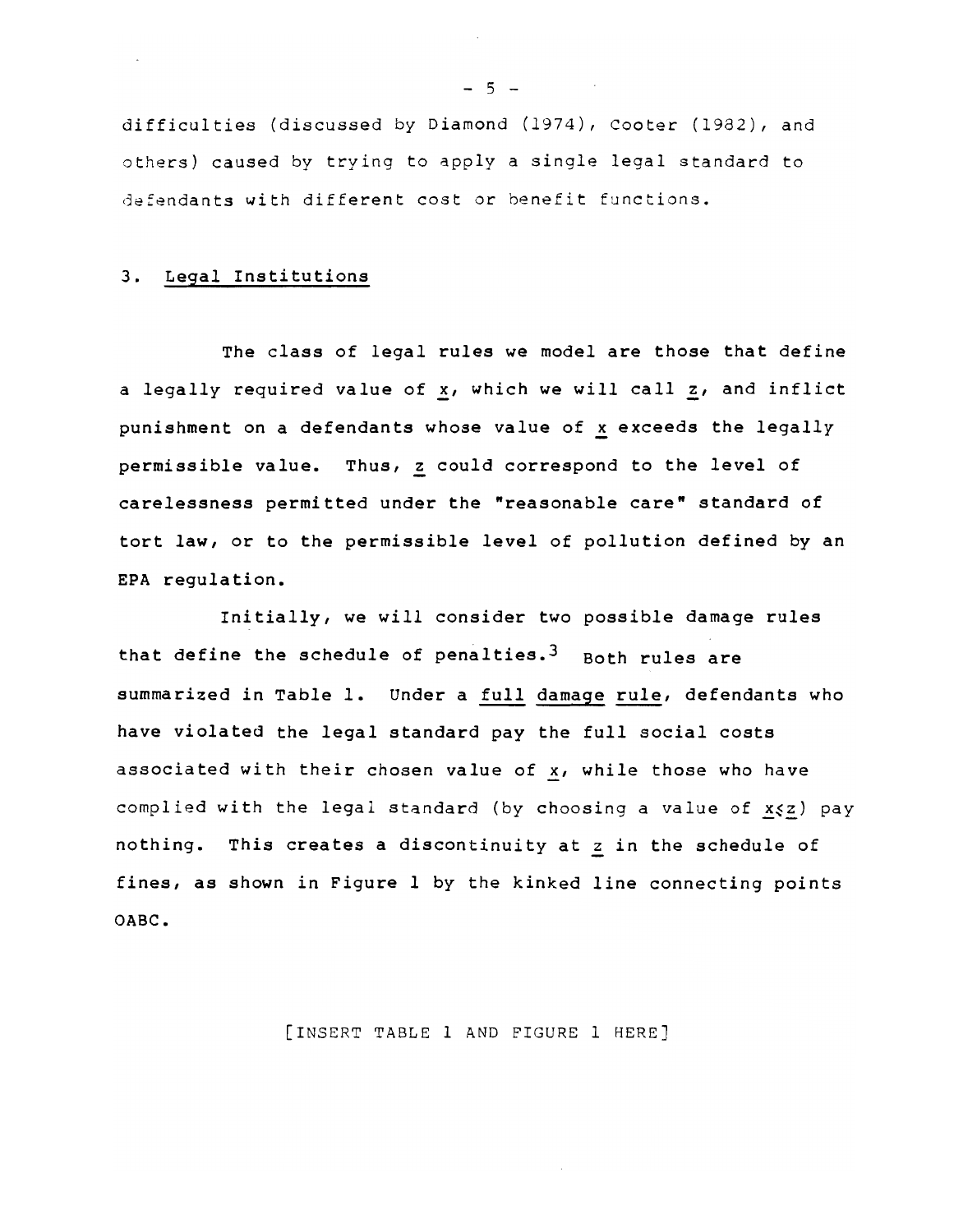| Legal Rule       | Payment<br>Schedule                               | Geometric<br>Representation |
|------------------|---------------------------------------------------|-----------------------------|
| Full damages     | if $x \le z$<br>$\mathbf{O}$<br>$L(x)$ if $x > z$ | OABC                        |
| Marginal damages | if $x \leq z$<br>0<br>$L(x) - L(z)$ if $x > z$    | OAD                         |

Figure 1



 $\hat{\mathcal{A}}$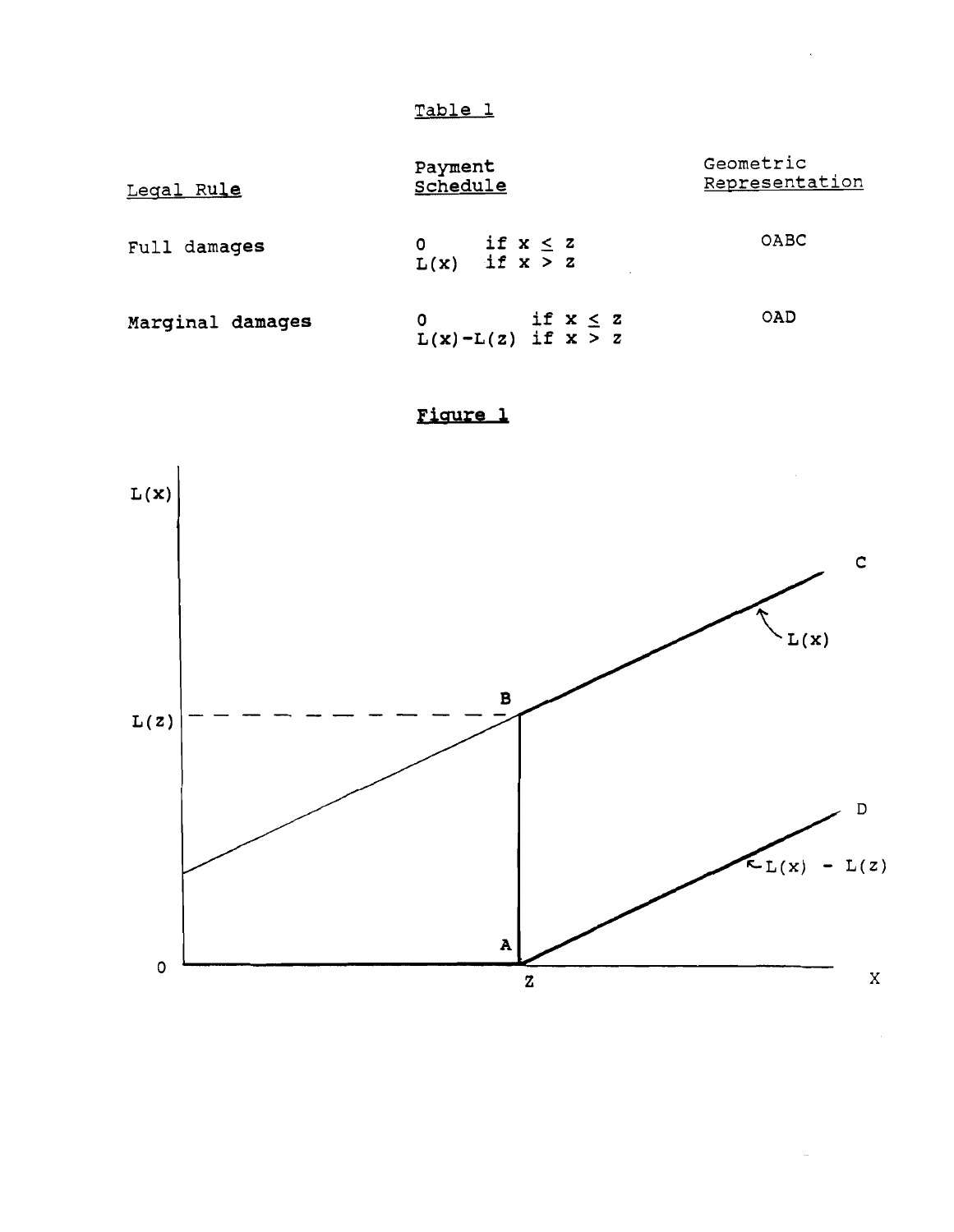By contrast, under an incremental damage rule defendants who have violated the legal standard pay only the difference between the social costs associated with theic chosen level of x, and the social costs associated with the maximum level of x permitted by the legal standard (that is, the social costs associated with  $z$ ). Geometrically, this is represented by the bent line connecting points OAD. At common law, incremental damage rules are often used when it is known exactly what social costs would have been inflicted if the defendant had complied with the legal standard, as the defendant can then claim that only the costs over and above that amount were actually caused by his violation. When those costs can only be stated in expected value terms, however  $--$  e.g., when each level of x represents a different probability of a costly accident -- the common law sometimes applies a full damage rule, and holds negligent defendants liable for all resulting accidents. <sup>4</sup>

If the legal standard z is set equal to the optimal behavior  $\underline{x}^*$ , and both the location of that standard and the applicable damage rule are known to all defendants, it is easy to show that defendants maximize their private benefits by choosing x\* and exactly complying with the legal standard. Defendants prefer x\* to all lower values of x because at all lower values they have no liability for damages, and will therefore choose the highest value of x they can (subject to  $x \le z$ ) in order to maximize  $B(x)$ . Defendants will also prefer x\* to all higher values of x because at higher values they will be in violation of the legal

- 6 -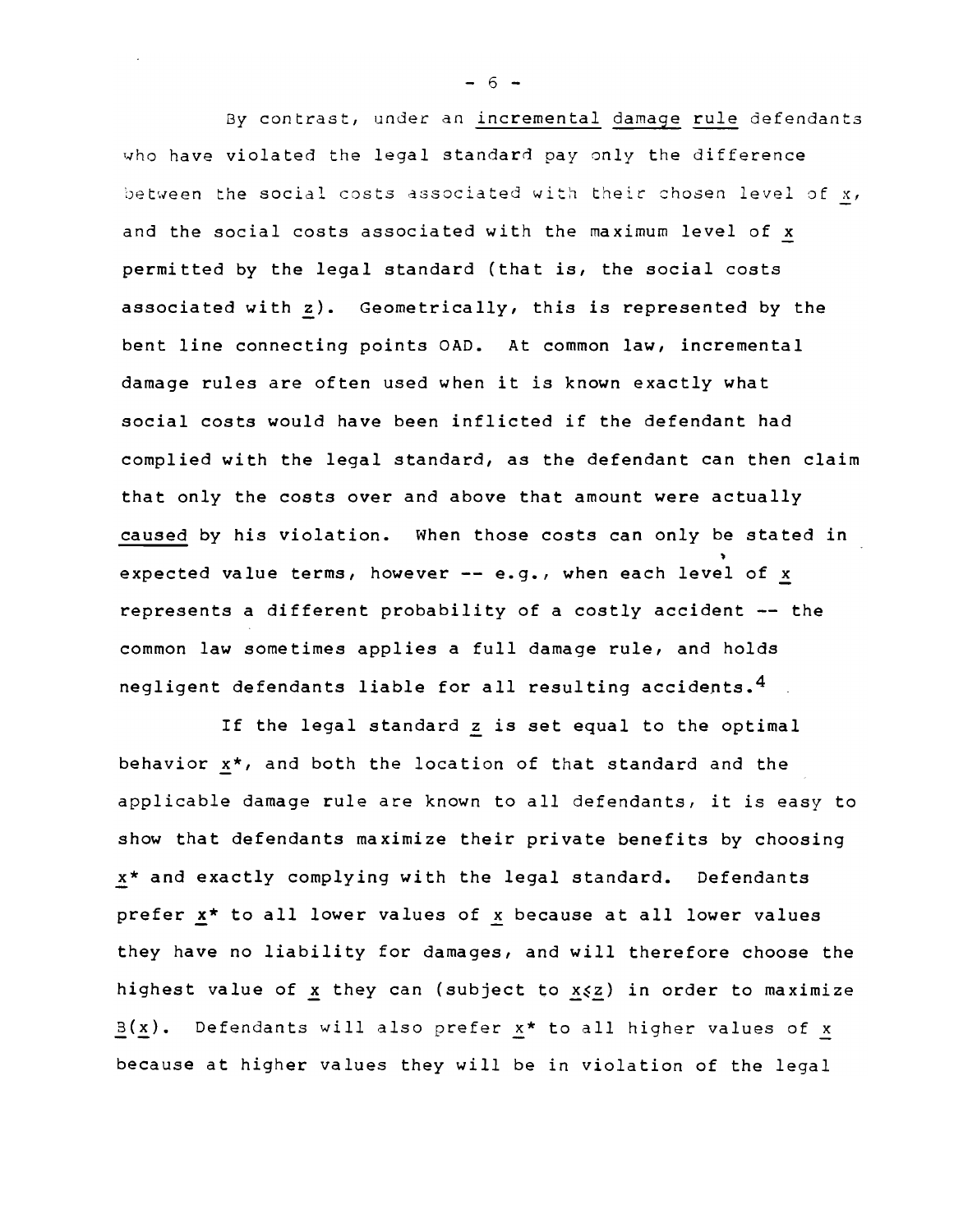standard and will have to pay damages, and consequently *will*  prefer the value of x that maximizes  $B(x)-L(x)$  (under a full damage rule) or  $B(x)-[L(x)-L(z)]$  (under an incremental damage rule). Simple differentiation shows that  $x*$  is the value that maximizes either of these expressions.<sup>5</sup> The intuitive explanation is that either rule forces the defendant to bear the full social costs of any increase in x above x\*, as illustrated by the identical slope of the two lines in Figure 1. They differ by the amount of a constant equal to the "inframarginal" costs, or those costs  $(L(z))$  that would have been expected even if the defendant had complied with the legal standard. However, this constant has no effect on the defendant's marginal incentives.

~

#### 4. Uncertainty About Legal Standards

These results no longer hold if defendants are uncertain about the legal rule, even if defendants are risk-neutral and other regularity conditions apply. We model this uncertainty by assuming that defendants do not know the exact location of the legal standard z until after they have chosen their value of x. Ex ante, defendants only know the distribution of possible legal standards. The following notation will be used to describe this distribution:

> f(z) The probability density function of possible values of z.

- 7 -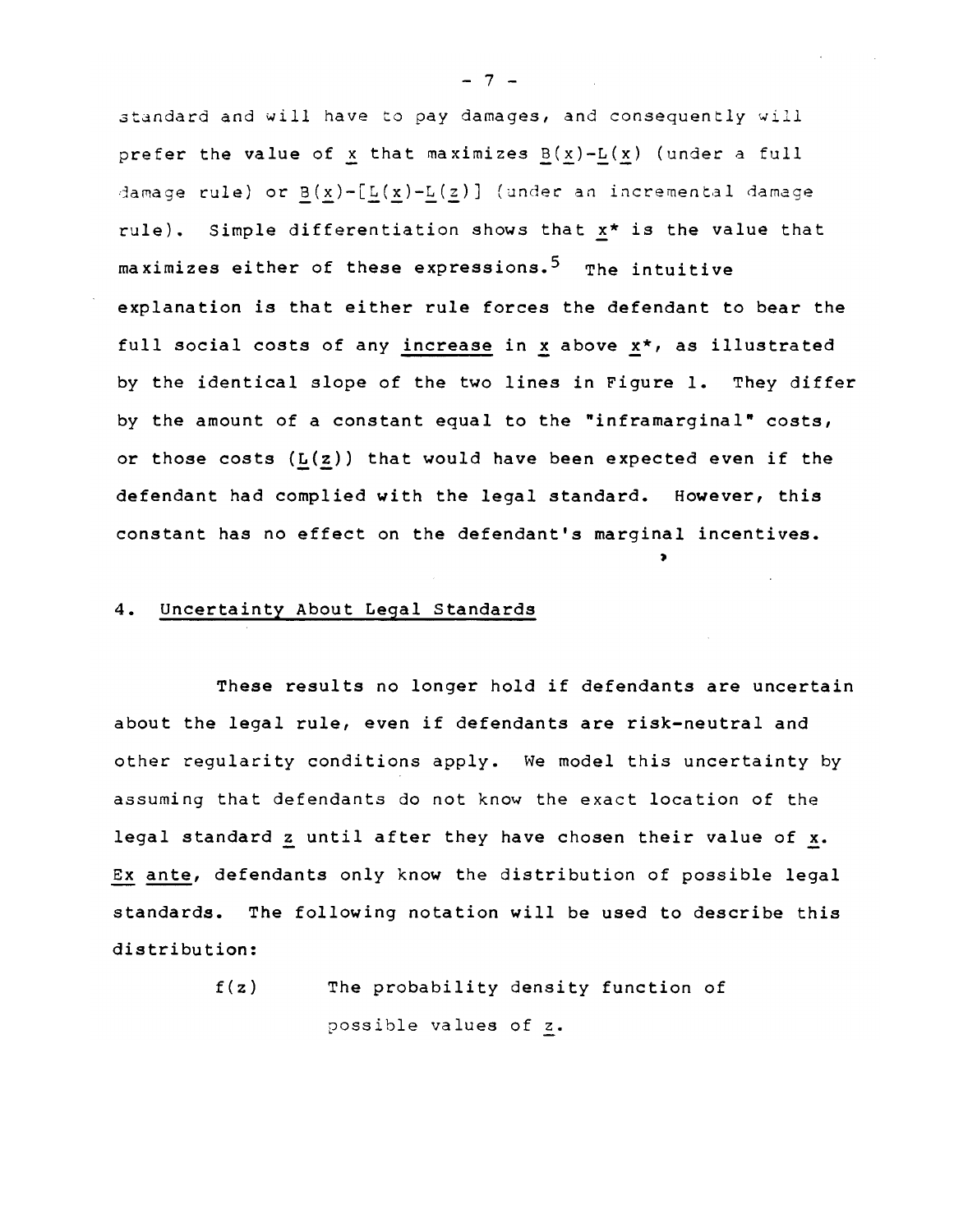$F(x)$  The cumulative distribution function,  $F(x) \equiv \int_{0}^{x} f(z) dz$ .

 $F(x)$  thus represents the probability that the legal standard will be set below any given value of x. Since defendants must pay damages if their value of x exceeds the legal standard,  $F(x)$  also represents the probability that a defendant choosing that value of x will be "found guilty" or "held liable."

Uncertainty about the legal standard produces a marked effect on defendants' incentives. Under a full damage rule, defendants may be unsure whether they will have to pay damages or not, as this will depend on where the court sets the legal standard. Their expected private benefits,  $\underline{P(x)}$ , must therefore be written as follows:

$$
P(x) = B(x) - \int_{0}^{x} L(x) f(z) dz
$$
 (2)

The integral is evaluated only from zero to x because if the legal standard is set above the defendant's level of x then the defendant will not be liable and will pay no damages at all.

Rearranging the terms of the integral, and substituting for the definition of  $F(x)$ , yields the following:

$$
P(x) = B(x) - F(x)L(x)
$$
 (3)

 $-8 -$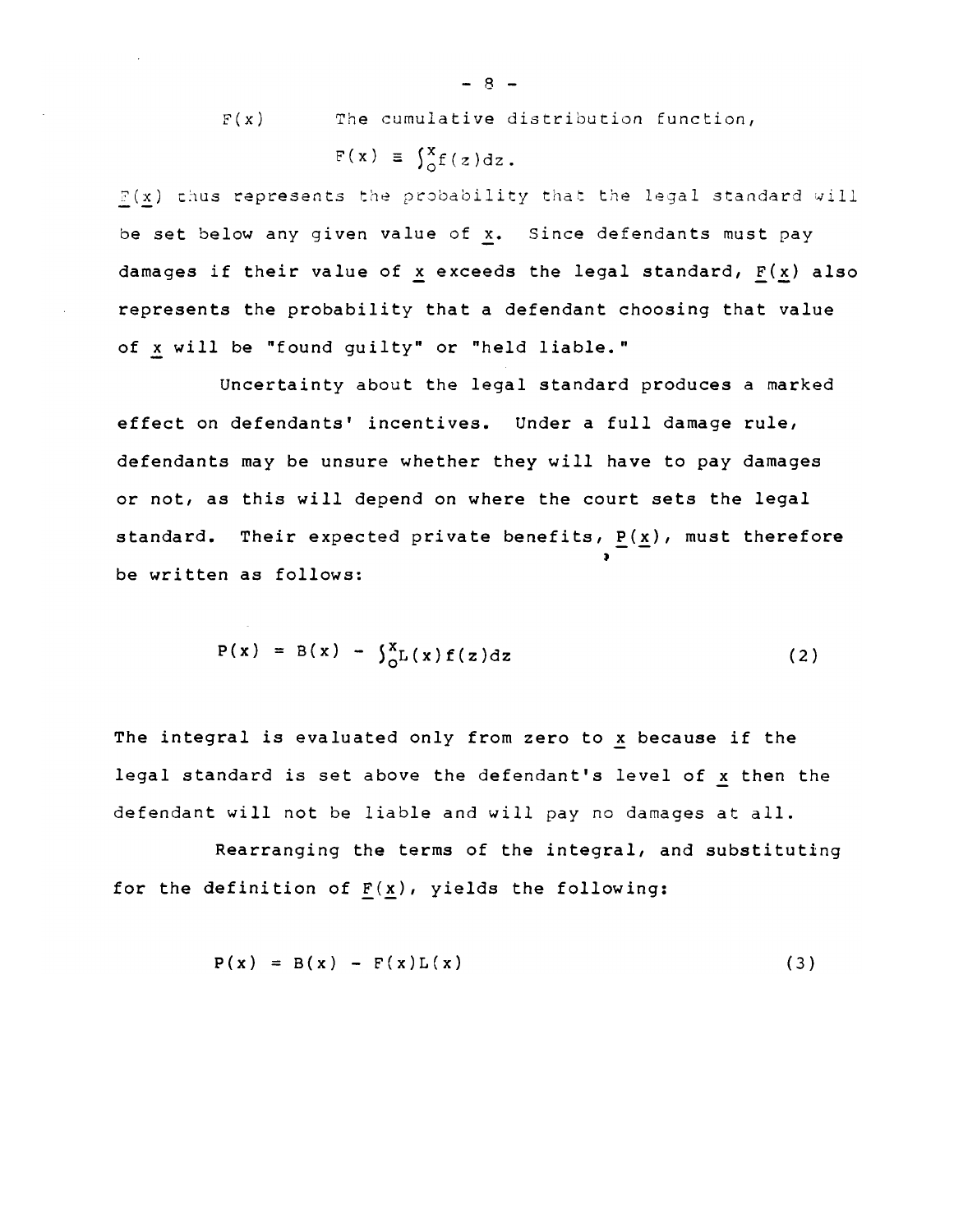Differentiation then yields:

$$
dp/dx = B'(x) - F(x)L'(x) - F'(x)L(x)
$$
 (4)

Evaluating this expression at the optimal level of care, x\*, we can substitute for  $B'(x*)=L'(x*)$  from Equation (1) and rearrange the terms to get the following:

$$
dP/dx|_{x^*} = [1 - F(x^*)]L'(x^*) - F'(x^*)L(x^*)
$$
 (5)

If this expression is negative, defendants will have an incentive to reduce x below the optimal level, or to overcomply with the legal standard by restraining their behavior "too much." If the expression is positive, defendants' incentives will be to undercomply, and only if it equals zero will they have an incentive to choose the socially optimal value of  $x.\,6$ 

The intuition behind Equation (5) is simple. The first term reflects the gains to the defendant from reducing x and thereby reducing the damages he will have to pay  $(L(x))$  if he is found liable. However, this gain is discounted by the chance that he will not be found liable at all  $(l-F(x))$  and therefore will not benefit from this reduction. This is analogous to the observation of Becker (1968) and others that the chance that a criminal will not be punished tends to reduce the deterrent impact of any punishment. Indeed, this model becomes formally identical to a model of criminal deterrence if the damage rule is

- 9 -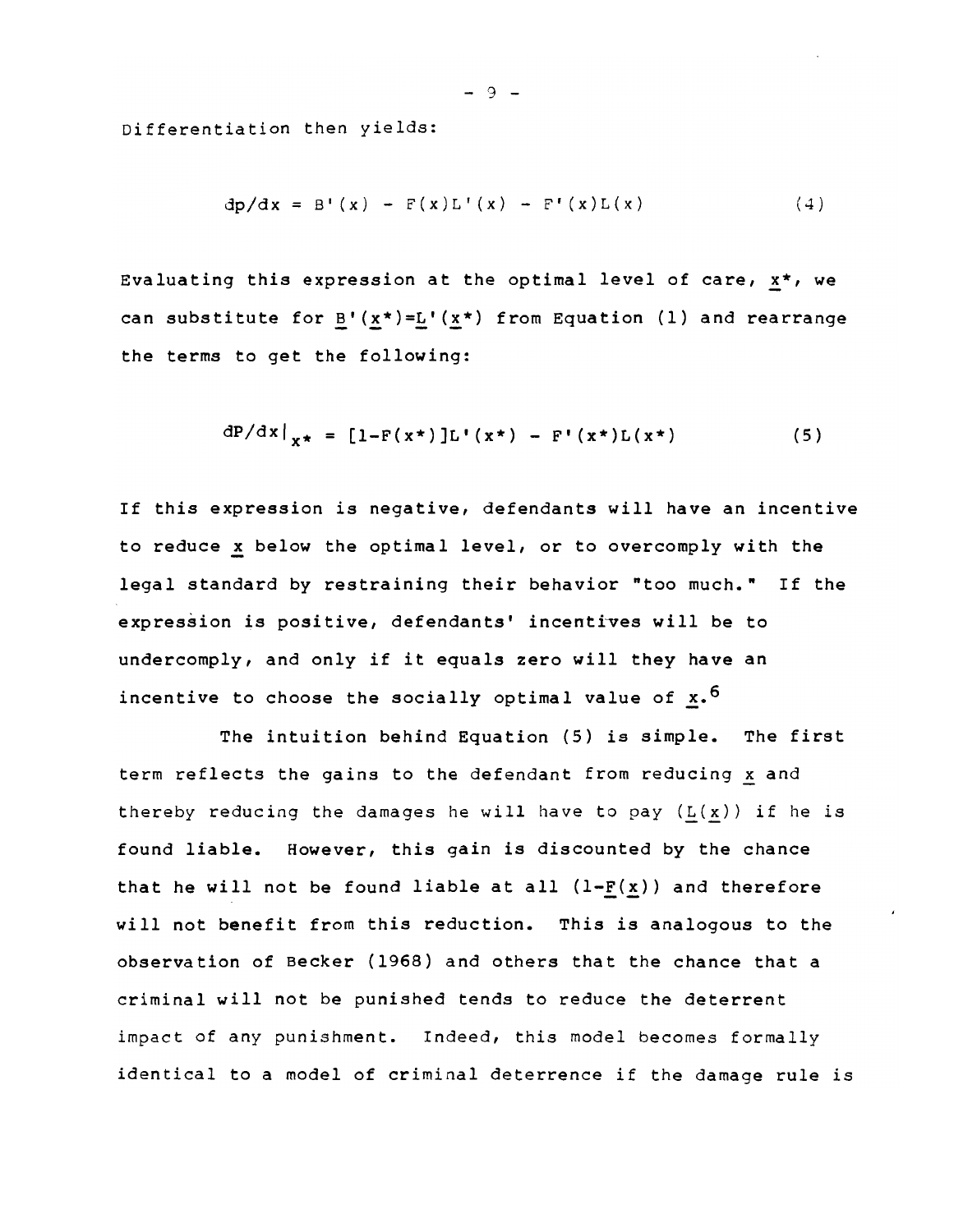changed to one of absolute liability, as if the activity in question were a crime and all defendants caught engaging in it were made to pay the full social costs  $L(x)$ . F(x) would then be redefined as the probability that a defendant choosing any particular level of x won't be detected.

If this were the only factor present, uncertainty would always lead to undercompliance, as the first term of Equation (5) is unambiguously positive. However, the second term of Equation (5) reflects a second gain to the defendant from reducing  $x_i$  a gain which comes not from reducing the total damage caused by his behavior but from increasing the chance that he won't have to pay for that damage. This creates an incentive to overcomply: The second term of Equation (5) is unambiguously negative. Traditional deterrence models typically overlooked this, apparently on the assumption that the probability of punishment varied only with the amount of law enforcement activity and not with the egregiousness of the defendant's behavior.<sup>7</sup> If reduced egregiousness reduces the chance the defendant will be found liable, though, this creates an incentive that (taken alone) tends to push defendants toward overcompliance.

The effect of these two factors becomes clearer when the full damage rule is compared with the incremental damage rule decribed in the previous section. Under this rule, defendants found to have violated the ex post legal standard pay only  $L(x)-L(z)$ , so their <u>ex</u> ante expected benefits are as follows:

 $-10 -$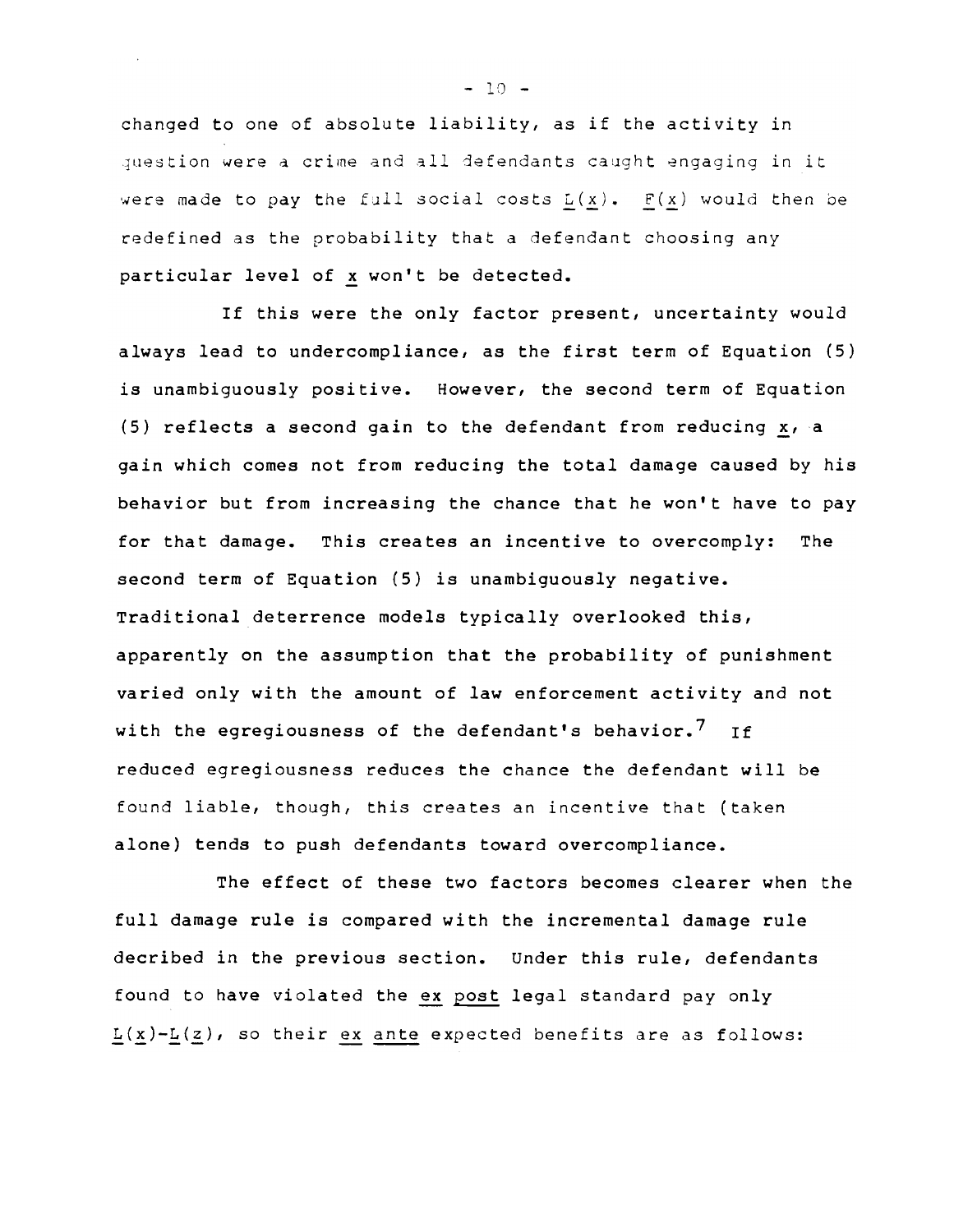$$
- 11 -
$$
  
P(x) = B(x) -  $\int_{0}^{x} [L(x) - L(z)] f(z) dz$  (6)

The integral in Equation (6) can be rewritten to yield the following:

$$
P(x) = B(x) - F(x)L(x) + \int_{0}^{x} f(z)L(z) dz
$$
 (7)

Differentiation then yields:

$$
dP/dx = B'(x) - F(x)L'(x)
$$
 (8)

Substituting again for  $B'$  ( $x^*$ )=L<sup>+</sup> ( $x^*$ ) shows that this expression can never be negative when evaluated at  $x^*$ :

$$
dP/dx|_{X^*} = [1 - F(x^*)]L'(x^*)
$$
 (9)

Thus, while defendants under a full damage rule might either undercomply or overcomply, defendants under an incremental damage rule will only undercomply.<sup>8</sup>

A comparison reveals that Equation (9) is simply Equation (5) without the latter's second term. The second term drops out of Equation (9) because under an incremental damage rule the defendant no longer risks being held liable for any "inframarginal" damages. The damage payments for a slight violation of the legal standard, though positive under a full damage rule, approach zero under an incremental damage rule.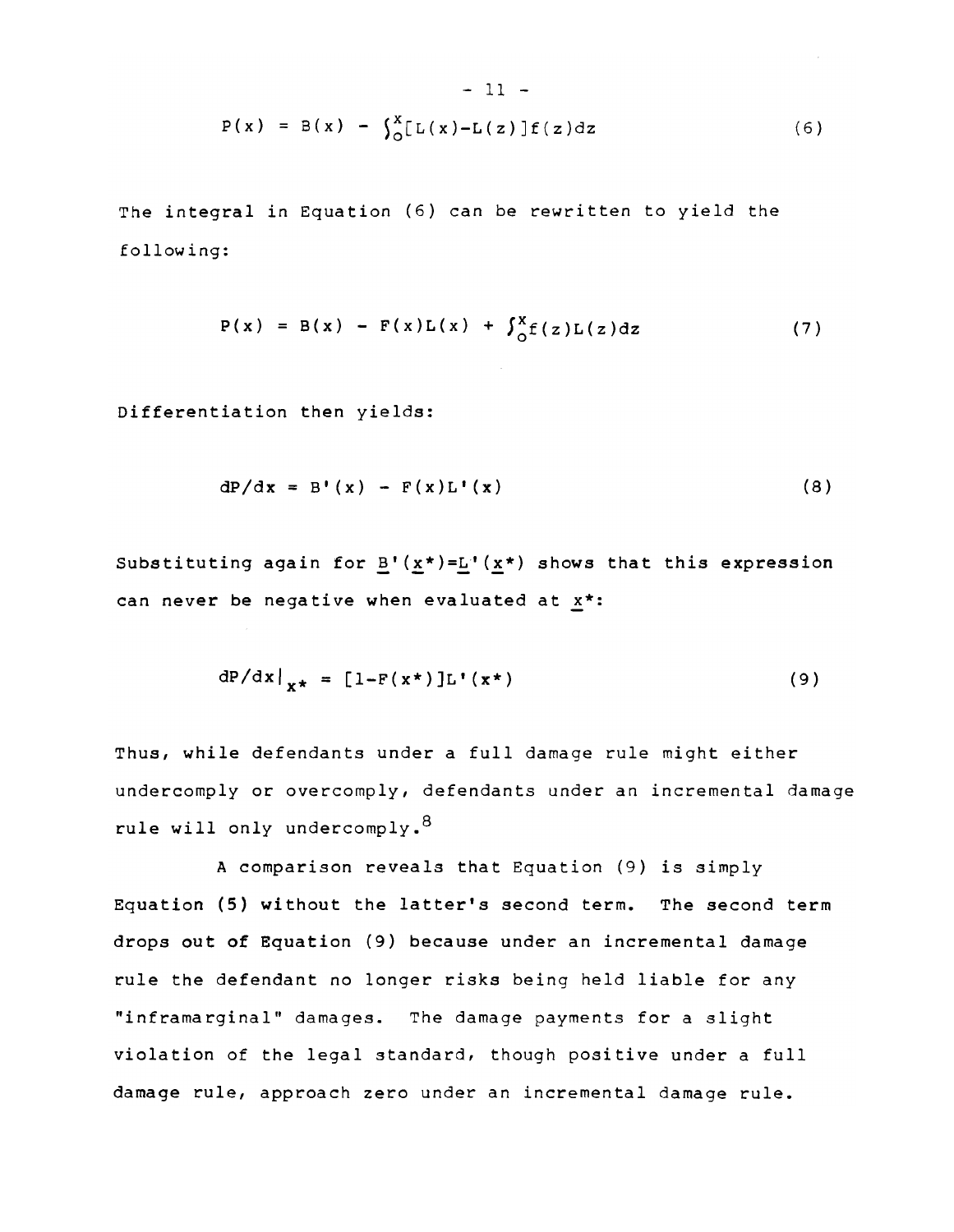Thus, there is no pay-off to the defendant from reducing his chance of having to bear those costs, so the  $F'(x*)L(x*)$  term drops out. All that remains is the incentive to undercomply stemming from the fact that there is still a chance that the defendant "won't get caught" and won't have to pay any damages whatsoever. (If this chance could be completely eliminated, thus raising  $F(x)$  to one, Equation (9) shows that defendants would then have an incentive to choose exactly the optimal value of  $x.$ )

#### 5. Alternate Damage Rules

#### *5.1* Changing the Threshold Damage Payment

The preceding analysis implies that one factor bearing on the likelihood of over- or undercompliance is the absolute size of the penalty for a slight violation of the legal standard. Under a full damage rule, this penalty equals the expected social costs at the optimal level of behavior  $(L(x^*))$ . The incentive to over- comply stems from the fact that reductions in x reduce the chance that the defendant will have to pay those costs, so that incentive will be strongest when  $L(x*)$  is greatest. Equation (5) confirms this: All else equal, a sufficiently large value of  $L(x*)$  will make dP/dx negative at  $x^*$ .

More generally, this analysis also suggests that one way to correct the incentives to over- or undercomply is by raising

 $- 12 -$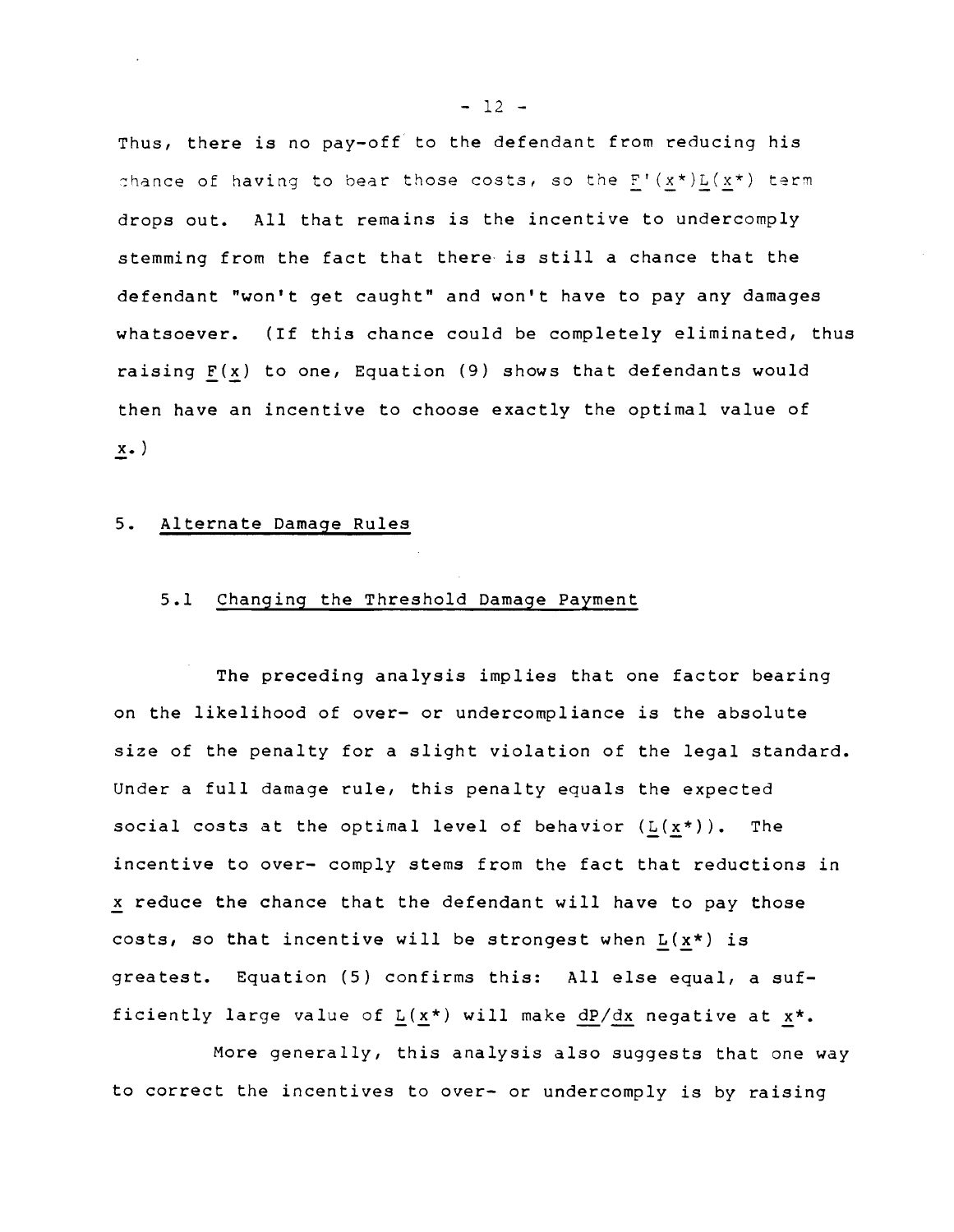to *coccect* the incentives to *ovec- oc* undeccornply *is* by caising *oc* lowering the penalty foe a slight violation while leaving everything else constant. The "full damage" and "incremental damage" rules are only two of a family of possible rules illustrated in Figure 2. In each case, defendants who comply with the legal standard pay nothing, while those found guilty pay a fine that increases with their chosen value of  $x$  at a rate equal to  $L'(x)$ . The only difference is in the starting point for this increase, or the fine charged a defendant who has just barely violated the legal standard. The incremental damage rule sets this threshold fine equal to zero while the full damage rule sets it equal to  $L(x*)$ , but any other value could also be chosen.

#### [INSERT FIGURE 2 ABOUT HERE]

~

The optimal value of this starting point is easily calculated. If D represents the starting point, so that a defendant who is found liable must pay  $D+L(x)-L(z)$ , his ex ante expected benefits are:

$$
P(x) = B(x) - \int_{0}^{x} [D+L(x)-L(z)]f(z)dz
$$
 (10)

Differentiating, and following steps analogous to those taken in Equations (3) through (5), *yields* the following:

 $- 13 -$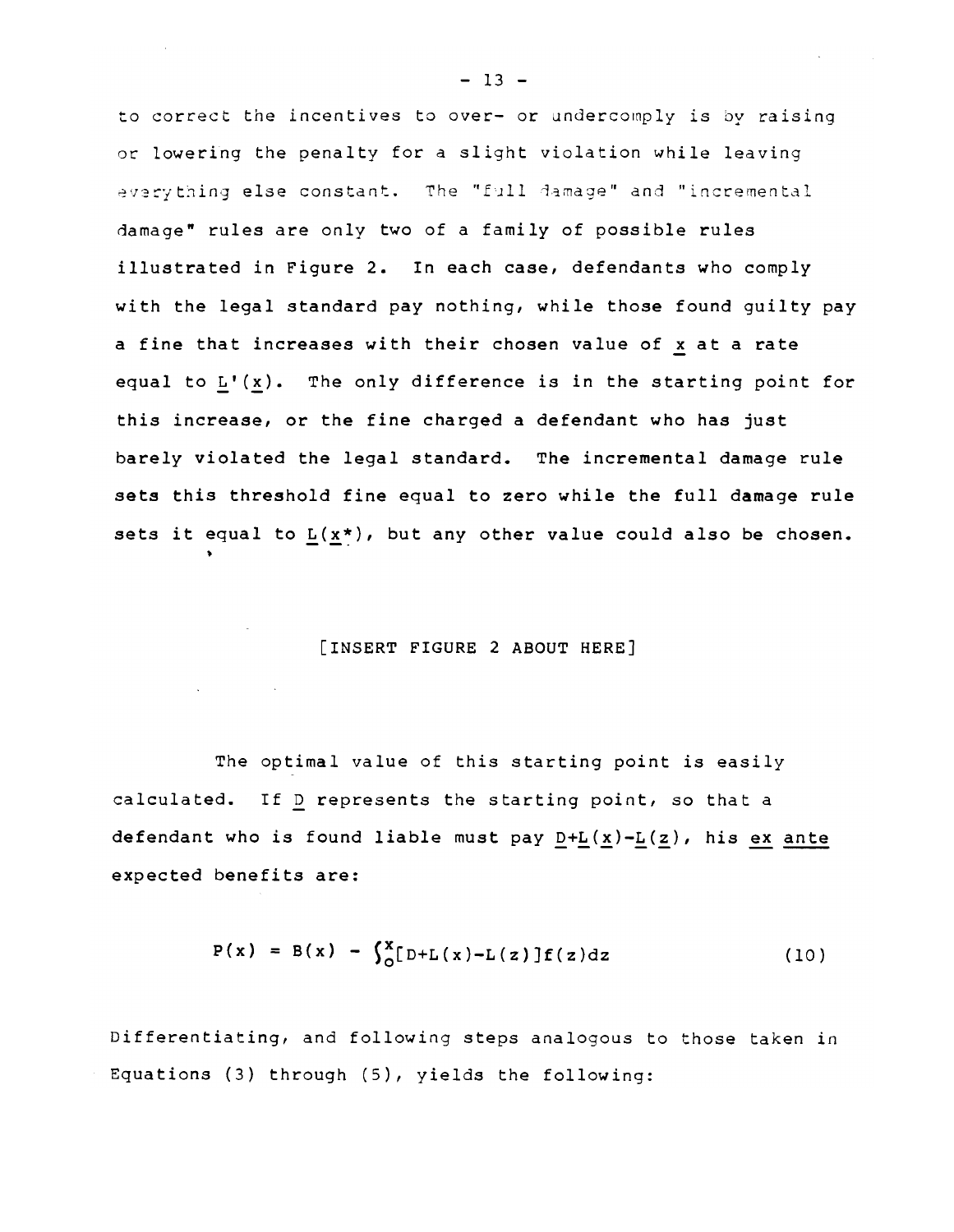

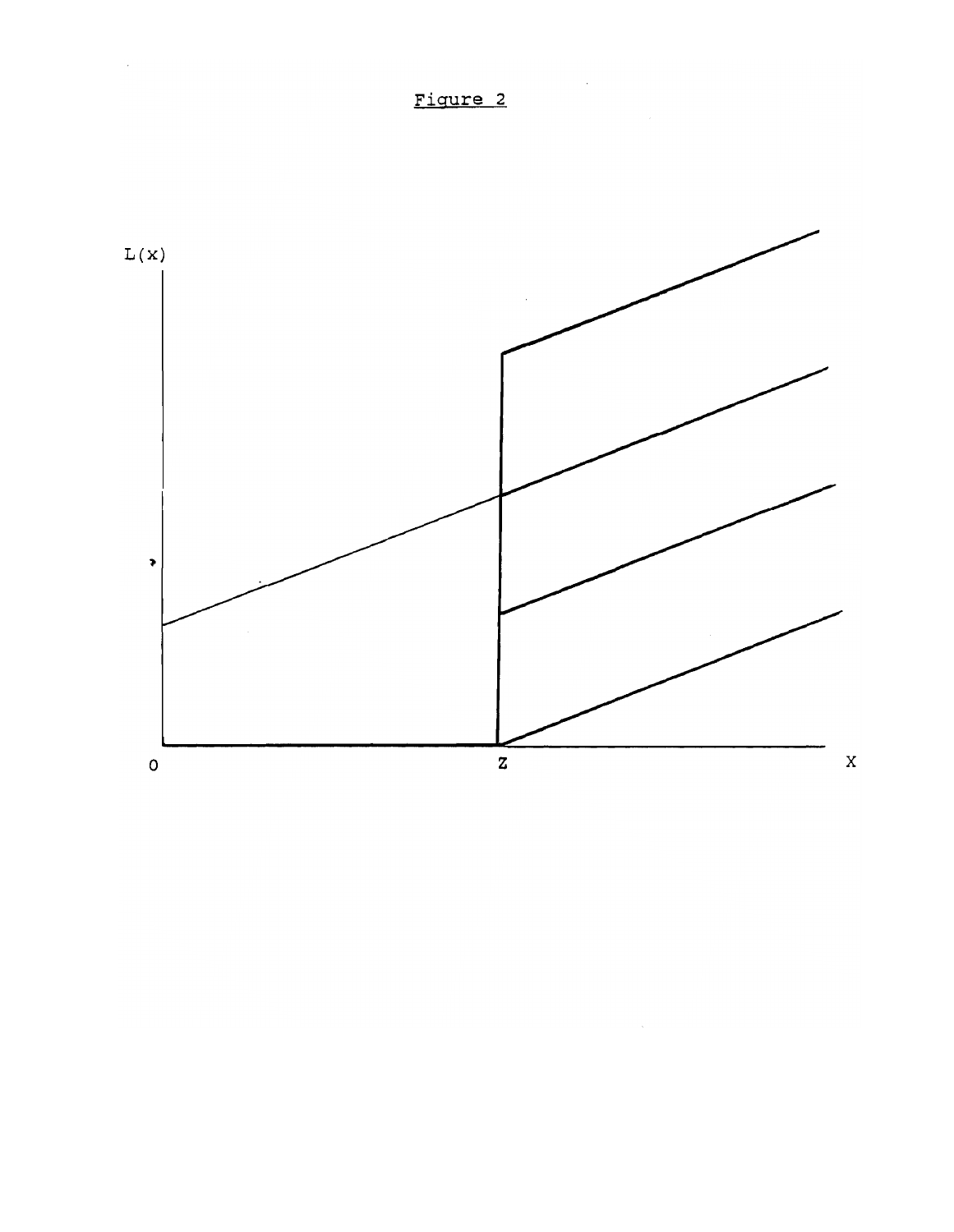$$
dP/dx|_{y*} = [1 - F(x*)]L'(x*) - F'(x*)D
$$
 (11)

Thus, the value of D that will set  $dP/dx$  equal to zero at  $x*$  is:

$$
D^{\star} = \frac{1 - F(x^{\star})}{F^{\star}(x^{\star})} L^{\star}(x^{\star}) = \frac{1 - F(x^{\star})}{f(x^{\star})} L^{\star}(x^{\star})
$$
(12)

A comparison with Equation (5) reveals, not surprisingly, that this threshold should be lower than  $L(x*)$  when the incentives under a full damage rule would be to overcomply, but higher than  $L(x*)$  when the full damage rule would lead to undercompliance.

### 5.2 Changing the Slope of the Payment Schedule

 $\lambda$ 

The incentives to over- or undercomply can also be affected by changing the rate at which the fines or damage payments increase (for defendants who are found liable) with the defendant's choice of x. Equation (5) indicates that the incentive to undercomply will be weakest, and the incentive to overcomply strongest (all else equal), when the social costs of the defendant's activity do not rise very rapidly with  $x$  (i.e., when  $L'(x)$  is small). The rate at which actual social costs rise with x is of course determined technologically, by the nature of the defendant's activity -- but the rate at which the defendant's liability payments rise can always be changed by adjusting the damage rules.

 $- 14 -$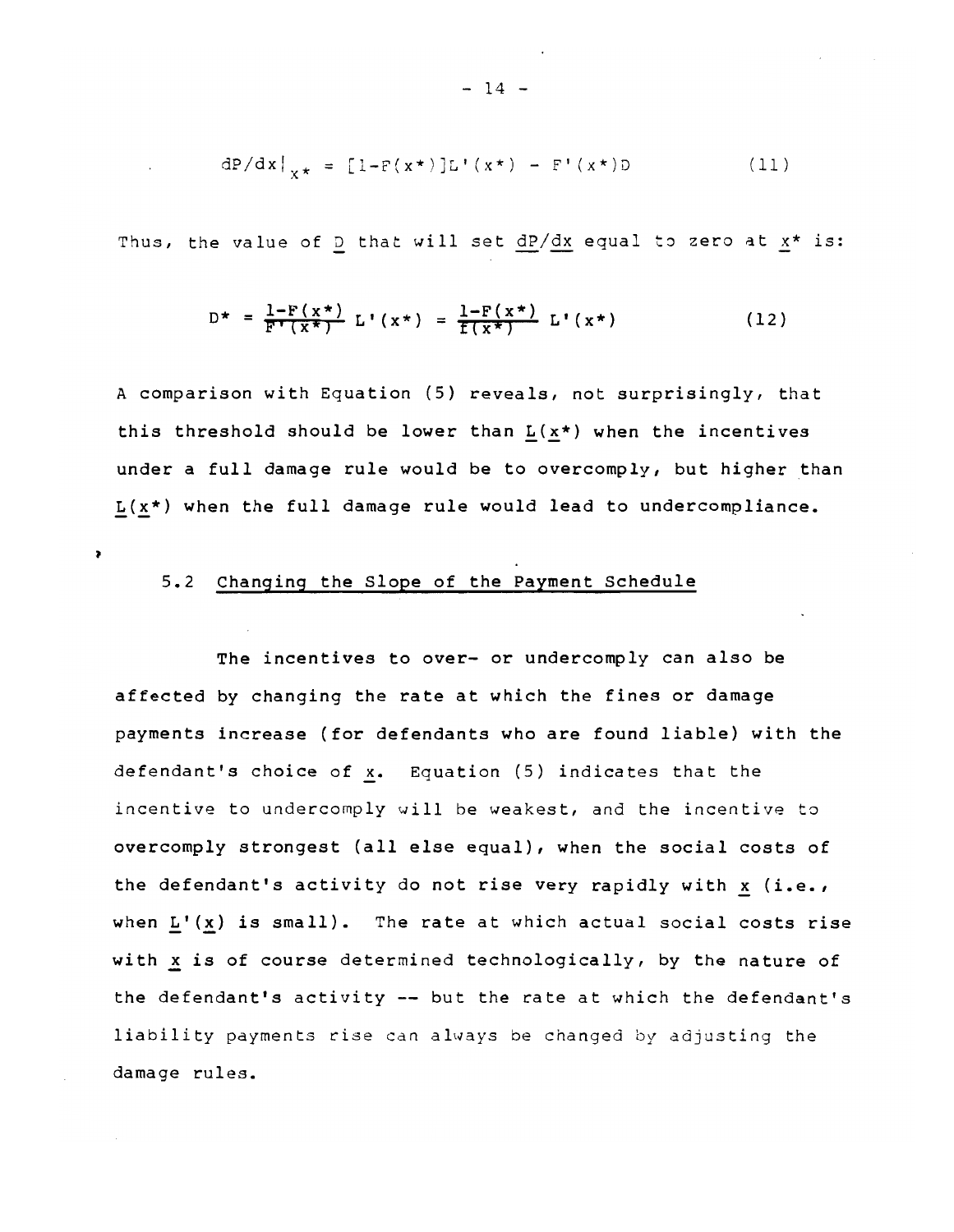*This is* most easily seen *in* connection with the incre mental damage rule. Multiplying the incremental damages  $(\underline{L}(x)-\underline{L}(z))$  by a constant multiplier  $\underline{M}$  means that damages still rise incrementally from zero, but they will rise at a rate that is  $M$  times the actual rate of increase in social costs  $(L'(x))$ . Under this rule, the defendant's expected private benefits are given by the following:

$$
P(x) = B(x) - \int_{0}^{x} M[L(x) - L(z)]f(z) dz
$$
 (13)

This is equivalent to:

$$
P(x) = B(x) - MF(x)L(x) - M\int_{0}^{x}L(z)f(z)dz
$$

The optimal multiplier can then be derived by calculating dP/dx and evaluating it at  $x^*$ :

$$
dP/dx|_{x*} = [1-MF(x*)]L'(x*)
$$
 (14)

The value of M that makes this expression equal zero, thus giving defendants an incentive to choose the optimal value of  $x<sub>l</sub>$ , is:

$$
M^* = 1/F(x^*)
$$
 (15)

This *is* the familiar recommendation that the punishment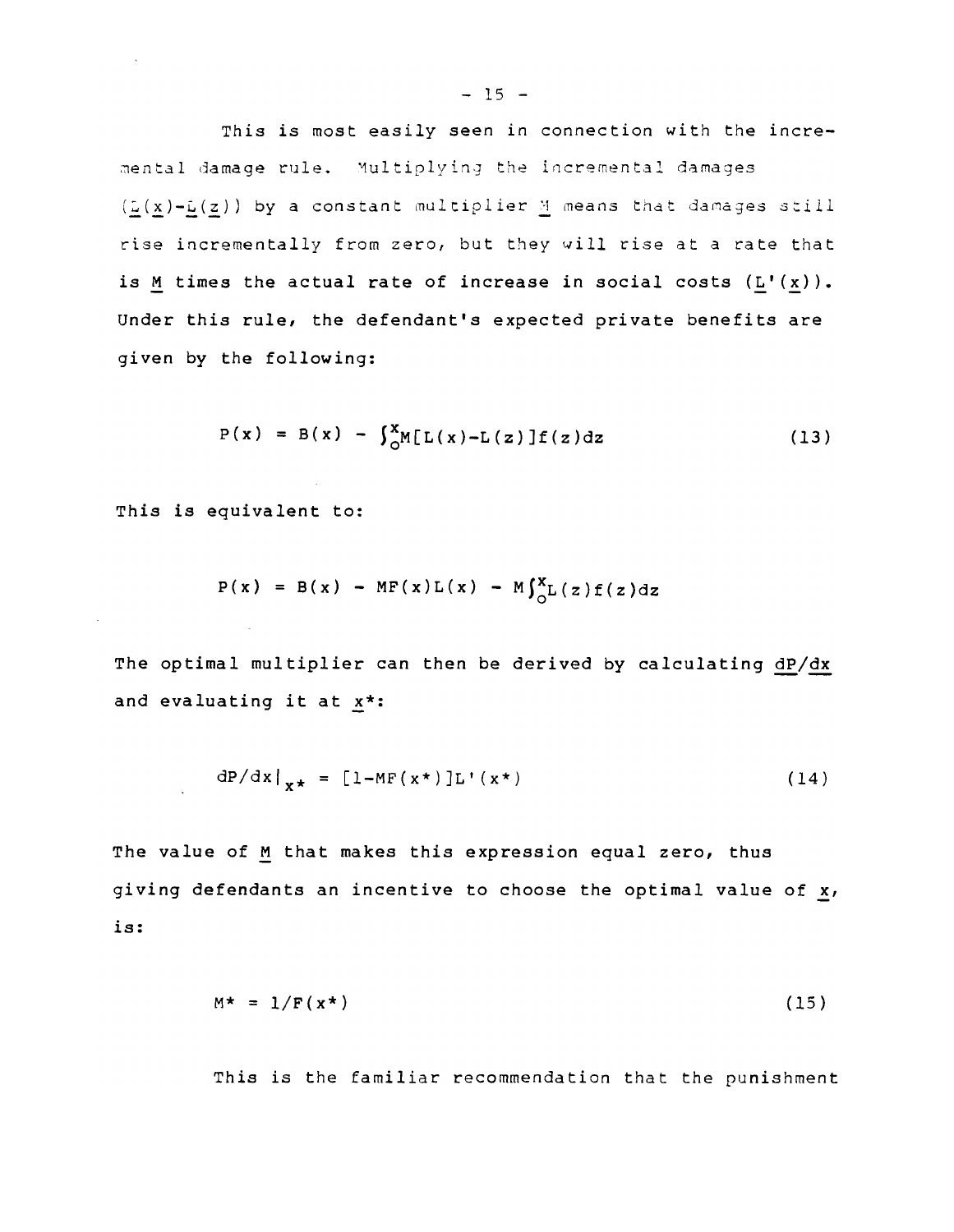should be multiplied by the reciprocal of the probability of being punished (evaluated at  $x*$ ).<sup>9</sup> However, notice that this only leads to the optimal results if the penalty to which the multiplier is applied is calculated according to what we have called the "incremental damage rule." In particular, the same multiplier does not produce optimal results if applied to the full damage rule that is often used by the common law.  $^{10}$ Applied to a full damage rule, a constant multiplier M gives defendants the following expected private benefits:

$$
P(x) = B(x) - \int_{0}^{x} ML(x) f(z) dz
$$
 (16)

The integral can be rewritten to yield the following, equivalent expression:

$$
P(x) = B(x) - MF(x)L(x)
$$

Under this rule, defendants will have an incentive to choose the optimal value of x only if the following expression equals zero:

$$
dP/dx|_{x*} = [1-MF(x*)]L'(x*) - MF'(x*)L(x*)
$$
 (17)

The optimal value of M under a full damage rule is therefore the following: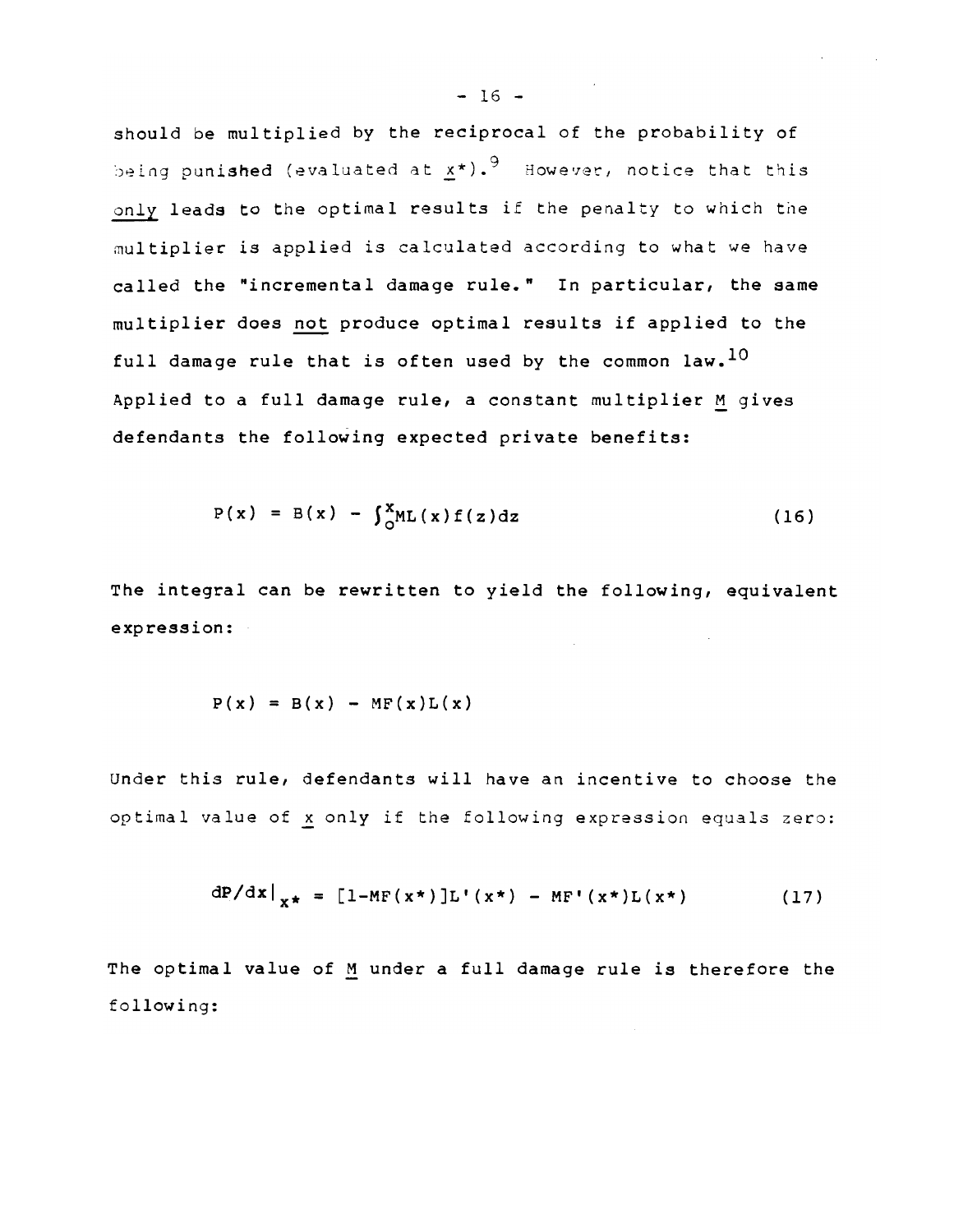$$
M^* = \frac{L'(\mathbf{x}^*)}{F(\mathbf{x}^*)L'(\mathbf{x}^*) + F'(\mathbf{x}^*)L(\mathbf{x}^*)}
$$
(18)

Simple arithmetic shows that this will always be less than  $1/F(x*)$ , the multiplier recommended by the traditional deterrence literature. In fact, a comparison with Equation (S) shows, again not surprisingly, that the optimal constant multiplier would actually be less than one (indicating that damages should be reduced) in all cases where a full damage rule would otherwise lead to overcompliance.

The traditional multiplier of  $1/\underline{F}(x^*)$  is also incorrect in any system using a constant fine, where all defendants who are found liable pay the same amount K. Under such a system, defendants' expected private benefits will simply be

$$
P(x) = B(x) - K \int_{0}^{x} f(z) dz
$$
 (19)

The optimal constant fine is that which sets the following expression equal to zero:

$$
dP/dx|_{x^*} = L'(x^*) - KF'(x^*)
$$
 (20)

Thus, the optimal fine, rather than multiplying the social costs by one over the probability of punishment, should multiply the marginal social costs by one over the marginal probability of punishment (again evaluated at  $\underline{x}^*$ ):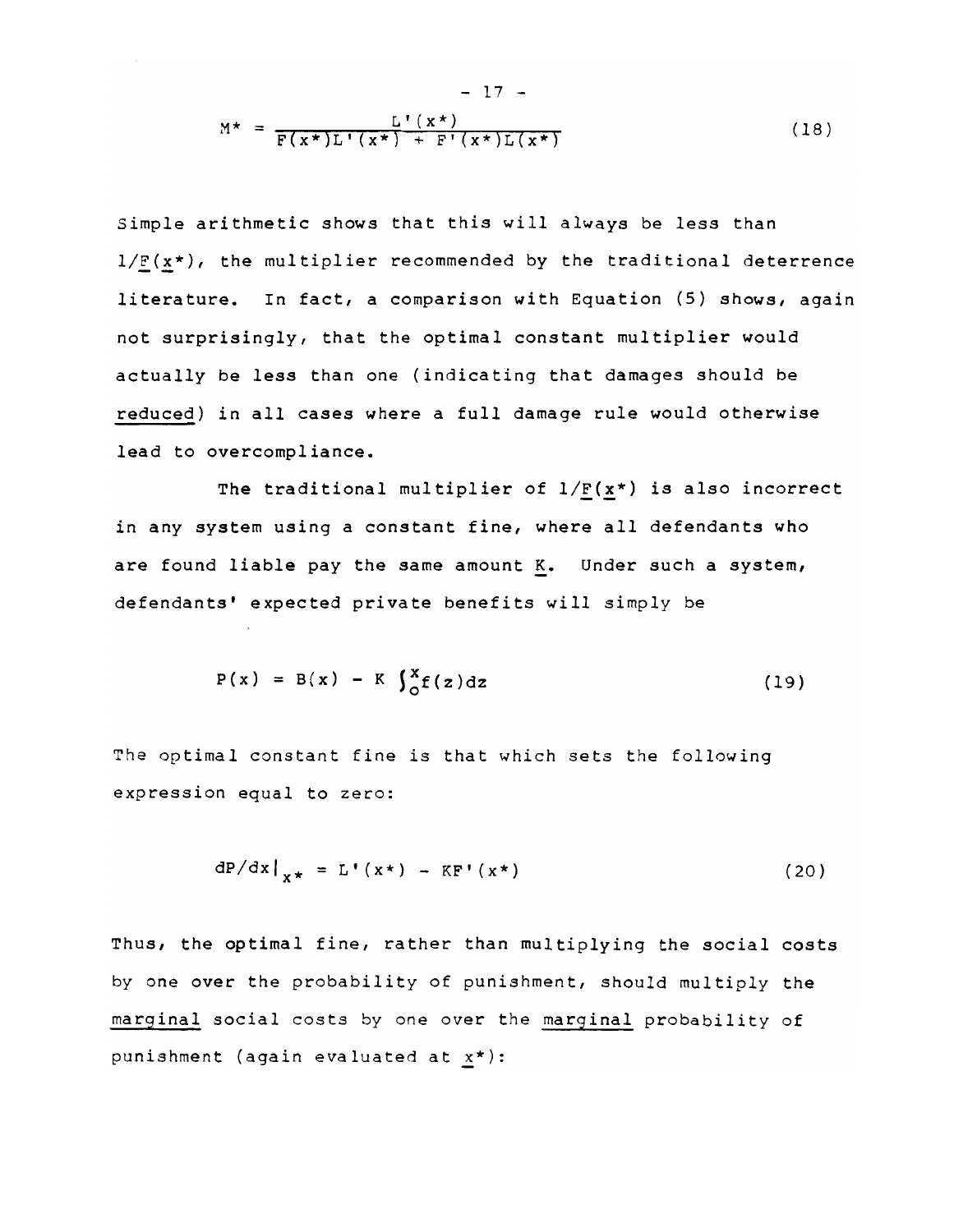$$
K^* = L^*(x^*)/F^*(x^*)
$$
 (21)

 $\bullet$ 

- 18 -

This is equivalent to a fine of  $L(x*)/E(x*)$  (the recommendation<br>of the traditional deterrence literature) only in the special case where the defendant has only two choices, rather than choosing from a continuous range. If the defendant's only choice is, e.g., to murder or not to murder, then the absolute harm caused by the murder is also the marginal or incremental harm from the defendant's behavior, and the absolute chance of being punished for the murder is also the incremental change in the probability of punishment.<sup>11</sup>

#### 5.3 other Optimal Damage Rules

Two other optimal damage rules (optimal in the sense that they eliminate any incentive to under- or overcomply) should briefly be noted. The first involves multiplying the full social costs of each defendant's behavior  $(L(x))$  by one over that defendant's probability of being punished -- i.e., by  $1/F(x)$ evaluated at that defendant's chosen level of  $\underline{x}$ , rather than by the constant  $1/\underline{F}(\underline{x}^*)$ . This gives defendants the following expected private benefits:

$$
P(x) = B(x) - \int_{0}^{x} [L(x)/F(x)]f(z)dz
$$
 (22)

As  $L(x)/E(x)$  can be factored out of the integral, and the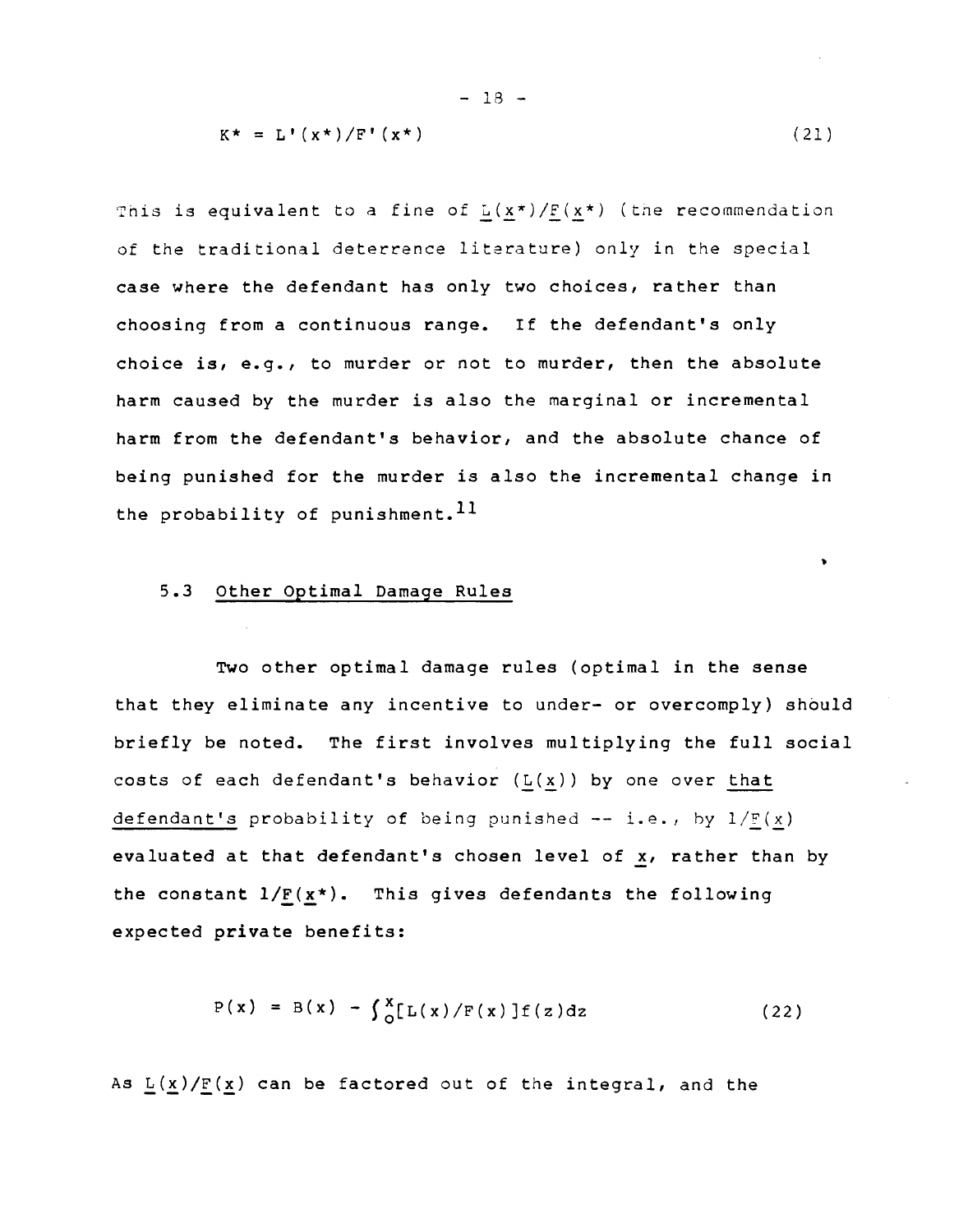remaining portion of the integral is simply the definition of  $\frac{P(x)}{P(x)}$ , this reduces to  $P(x) = B(x) - L(x)$ . Thus, this rule (if strictly applied) would give defendants every incentive *to*  choose the value of x that maximizes total social welfare.<sup>12</sup>

One reason this rule *is* not actually used *in* the legal system may be the difficulty of calculating each defendant's probability of punishment (based on that defendant's chosen value of  $x$ ). An additional reason is that this rule can produce the incongruous result of penalties being inversely related to the seriousness of the offense. If the most egregious offenders were more *likely* to be caught and convicted than were the marginal offenders, then the egregious violators would receive the smallest damage multipliers, which might conflict with common notions of retributive justice.

A second way of eliminating any distortions caused by uncertainty involves paying compensation to defendants whose level of x is below the level permitted by the ex post legal standard. This is most easily seen in connection with an incremental damage rule, under which defendants who violated the legal standard must pay  $L(x)-L(z)$  while defendants who comply with the ex post standard are paid  $L(z)-L(x)$ . Figure 3 gives a geometric representation of this rule, where negative "damage" awards reflect payments made to (rather than by) the defendant.

[INSERT FIGURE 3 ABOUT HERE]

 $- 19 -$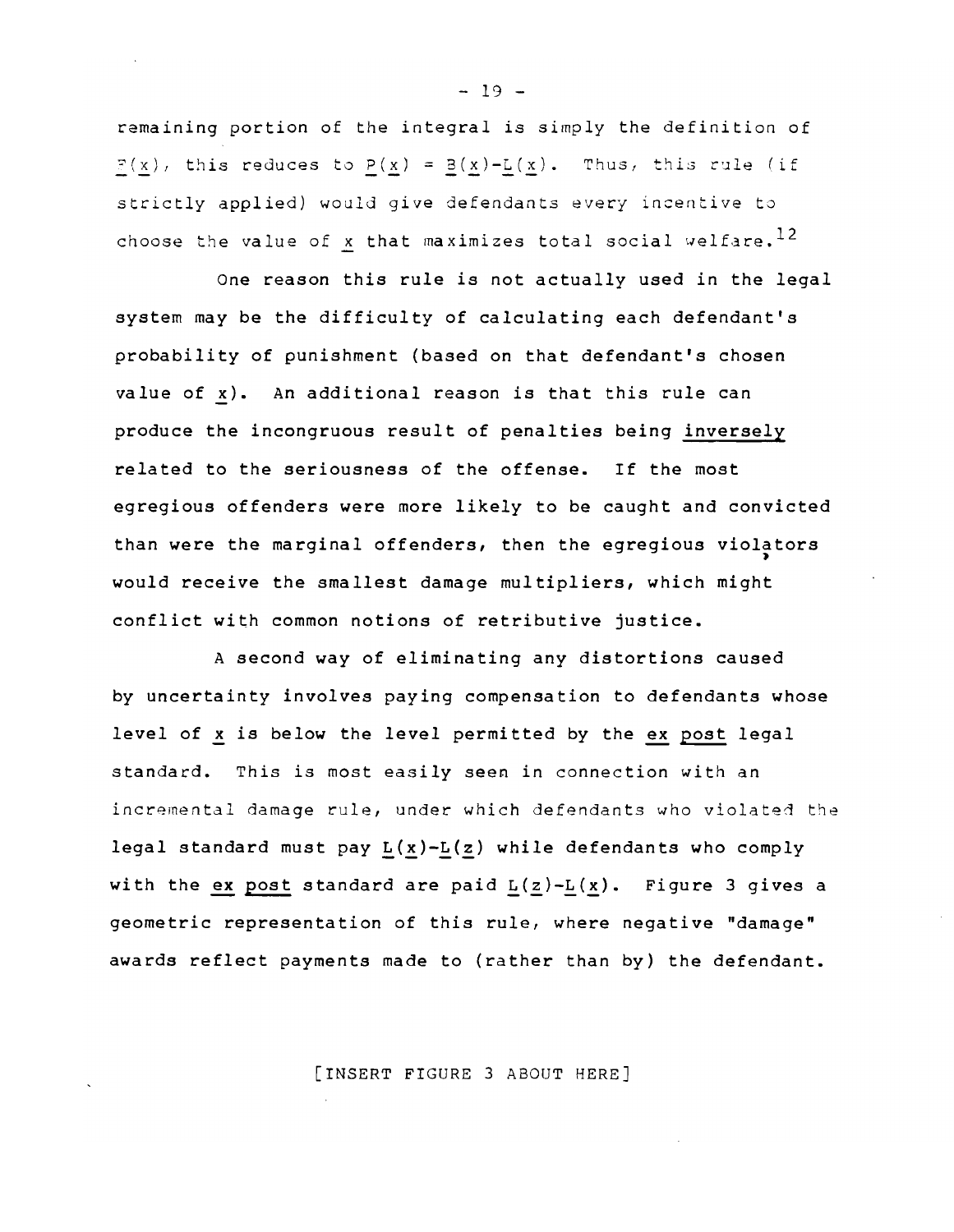



 $\hat{\boldsymbol{\beta}}$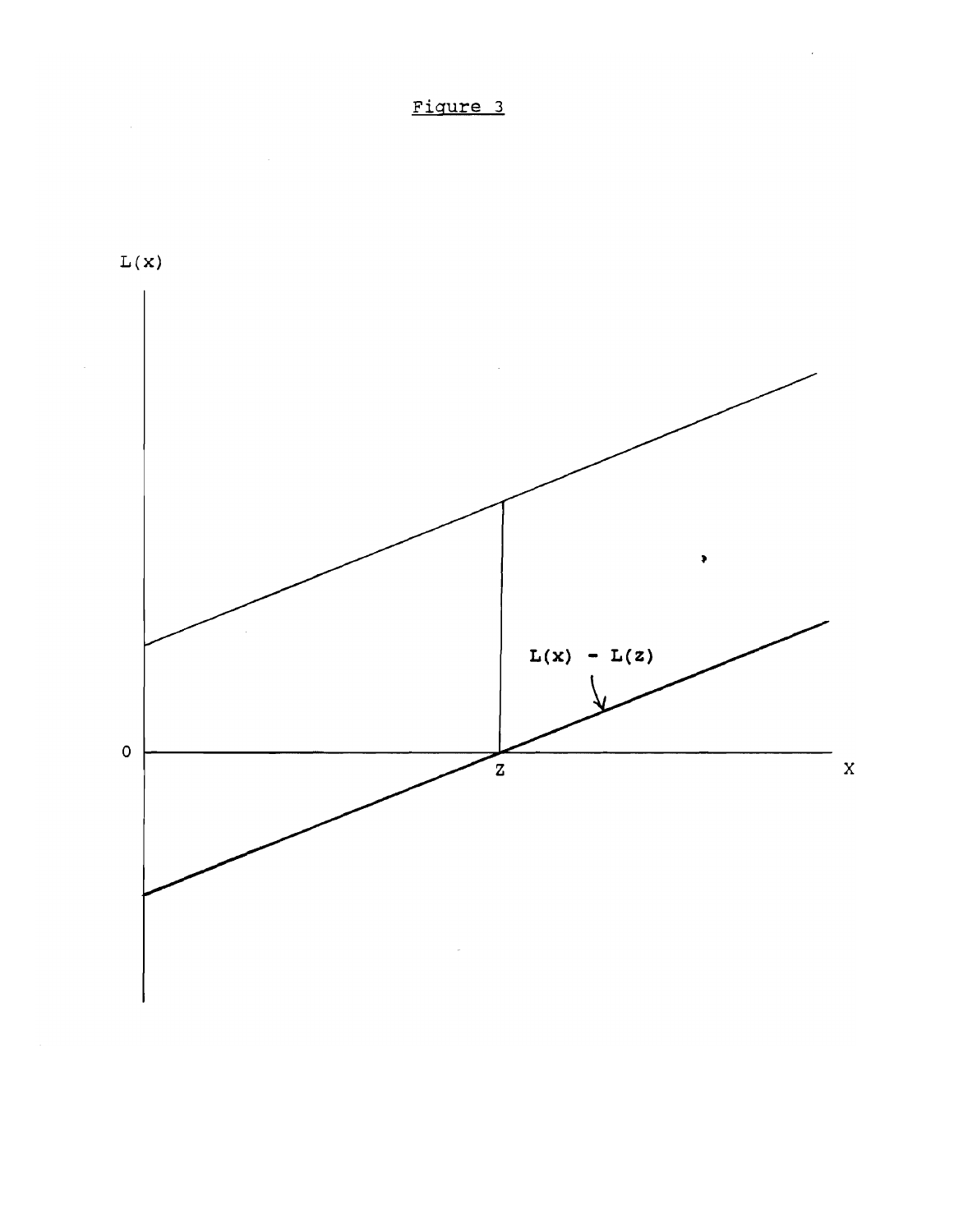Under this rule, defendants can expect  $L(x)-L(z)$  from the legal system wherever the standard z is set, as this only allects the sign (or the direction) of the payment. A defendant's expected private benefits are therefore:

$$
P(x) = B(x) - \int_{0}^{\infty} [L(x) - L(z)] f(z) dz
$$
 (23)

This can be rewritten as follows:

$$
P(x) = B(x) - L(x) + \int_{0}^{\infty} L(z) f(z) dz
$$
 (24)

Differentiation shows that defendants will maximize their private benefits by choosing the value of x that sets the following expression equal to zero:

$$
dP/dx = B'(x) - L'(x)
$$
 (25)

Again, this also defines the socially optimal level of  $x_i$ , that maximizes net social benefits as well.

uncertainty has no effect on defendants' incentives under this rule because there is no kink in the damage schedule, and the slope of the schedule remains the same regardless of where the ex post legal standard is set. In effect, this rule is equivalent (in expected value terms) to a system of strict linbility under which the defendant always pays the full social costs of his behavior, but also receives the lump sum transfer reflected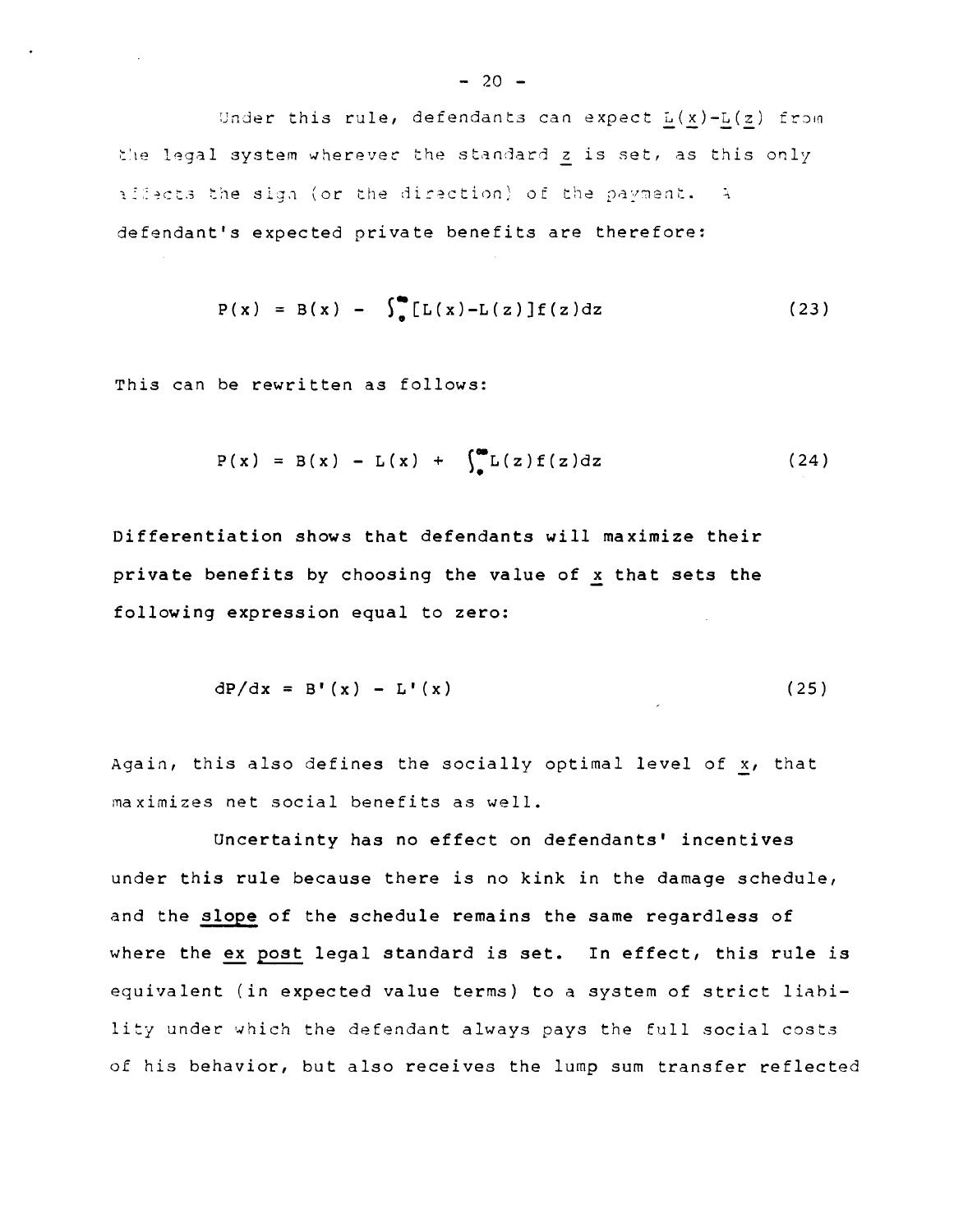by the final term of Equation  $(24)$ . As this lump sum has no  $e^{if}$ ect on the defendant's marginal incentives, it can be raised or lowered without changing the incentiva-prasecving characteristics of this rule. In terms of the graph in Figure (3), the line that now intercepts the x-axis at z could be shifted vertically by any amount without affecting defendants' incentive to choose the optimal value of  $x.$ <sup>13</sup>

This rule also has the advantage of not requiring courts to calculate the probability that a defendant will in fact be punished, or any of the other factors necessary to determine an optimal multiplier. Its only drawback appears to be that it would require every defendant to be brought to court to receive or make a payment. In most common law contexts, the judicial machinery is invoked only for defendants suspected of violating the legal standard, or (if a violation only creates a risk of social costs, as in an accident context) only when an accident actually takes place. These administrative costs may partly explain why such a rule has not been adopted by the legal system. 14

### 5.4 Other Damage Multipliers

As a final point, this model can also be used to analyze other multipliers applied to a "full damage" rule, even in the absence of any uncertainty about the legal standard. For example, "comparative fault" systems typically hold defendants

 $- 21 -$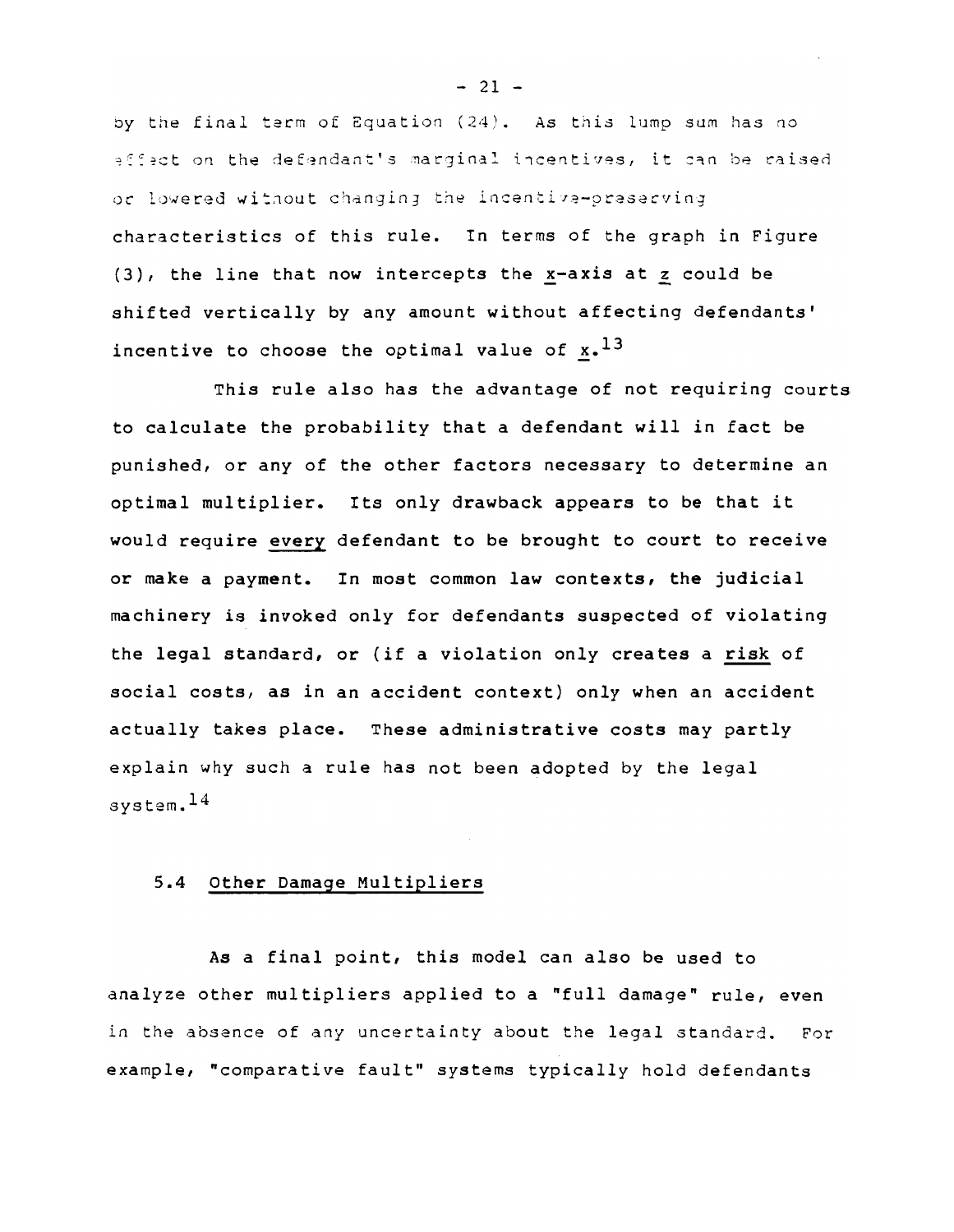liable for only a fraction of the total costs, with that fraction increasing from zero to one as the egregiousness of the defandant's behavior increases (relative to the behavior of other tortfeasors, or of the victim). As long as the defendant takes the behavior of others as given, the  $F(x)$  factor in Equation (3) can be reinterpreted as the fraction of the social costs assigned to the defendant, as  $F(x)$  also varies from zero to one as x increases. Thus, this form of comparative fault system can also lead to under- or overcompliance, for the same reasons (and under the same conditions) that were discussed earlier in connection with Equation  $(5)$ .<sup>15</sup>

Our analysis is also consistent with Shavell's (1983) analysis of the "more likely than not" causation rule. Under this rule, the fraction of the social costs that even negligent defendants must pay drops abruptly from 100% to 0% as the defendant's level of x falls below some value  $\hat{x}$  (typically, the point at which the risk created by the defendant *is* sufficiently high to be deemed a legal "cause" of any resulting losses). Shavell shows that when  $\hat{x}$  is known, the ability to escape all liability by choosing a value of  $x \leq x^2$  can easily lead to overcompliance. If only the distribution of possible  $\hat{x}$ 's is known, but the defendant is liable for all social costs whenever he chooses a value of x greater than the value of  $\hat{x}$  ultimately chosen by the courts, this rule becomes identical to the full damage rule with uncertainty about the legal standard, as modeled above in Equation (2).

 $-22 -$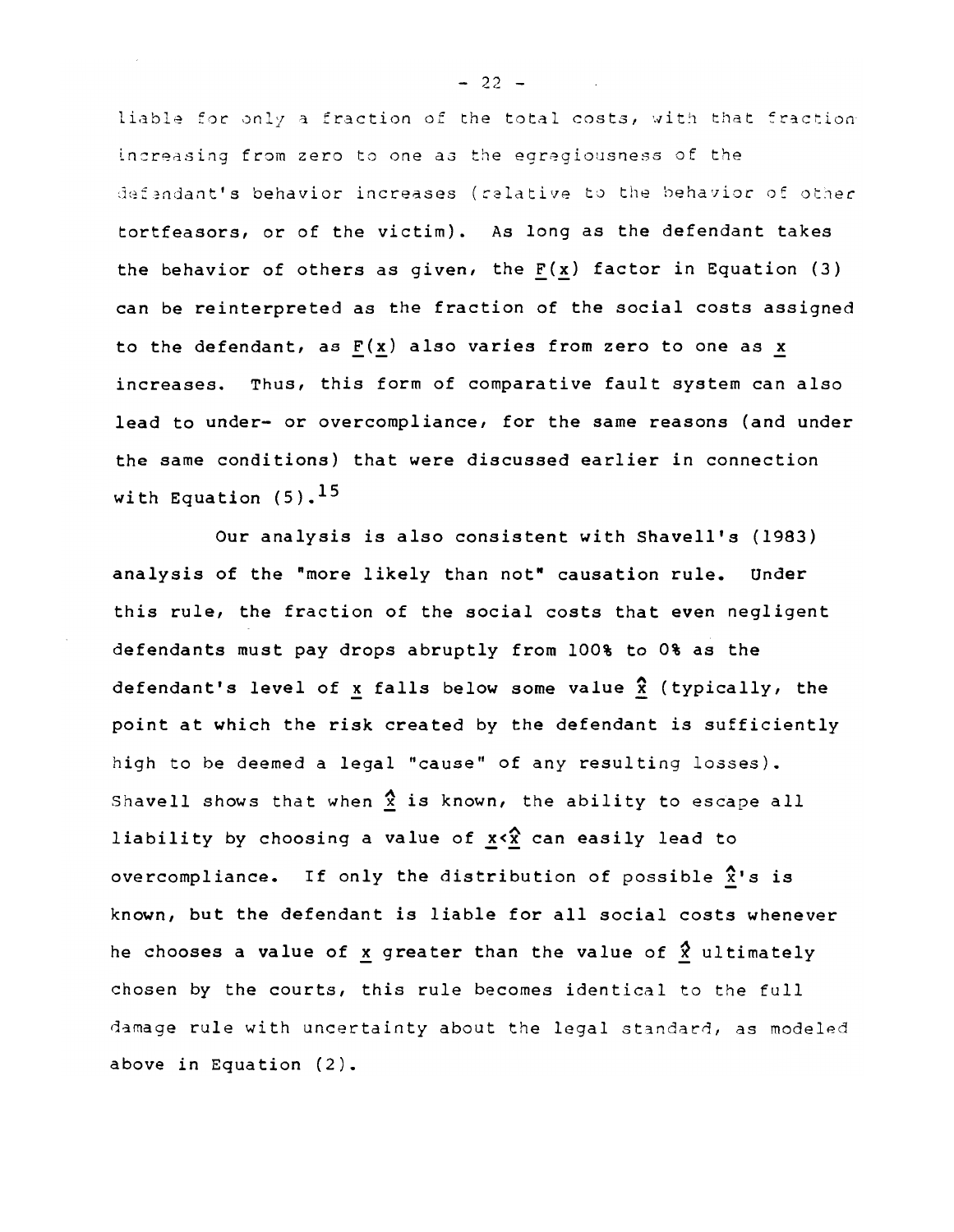$- 23 -$ 

The previous section discussed ways that changes in the damage formula might restore defendants' incentives to choose the optimal value of x. However, in some cases it will also be possible to restore those incentives by changing the shape of the probability density function  $f(x)$ , as this function is also affected by institutional features of the legal system. Interpreted broadly as the distribution determining the probability that a defendant choosing any particular level of x will be caught and punished,  $f(x)$  could depend on such factors as the level of public enforcement, the costs of bringing suit, or the rules of evidence and burdens of proof applied *in* trials. <sup>16</sup> Our focus will initially be more narrow, as we examine the effect on the  $f(x)$  function of changes in the nominal legal standard.

Whenever a legal standard is defined *in* vague terms - e.g., defendants should exercise "all reasonable care" -- the distribution of actual ex post standards can be thought of as a nominal standard plus or minus some error term. For example, courts might attempt to define a reasonable level of care as that which equates marginal costs and benefits,  $17$  but might err in identifying that level in any particular case. Raising or lowering the nominal legal standard might not affect the distribution of errors, but it should shift the entire distribution to a higher or lower level.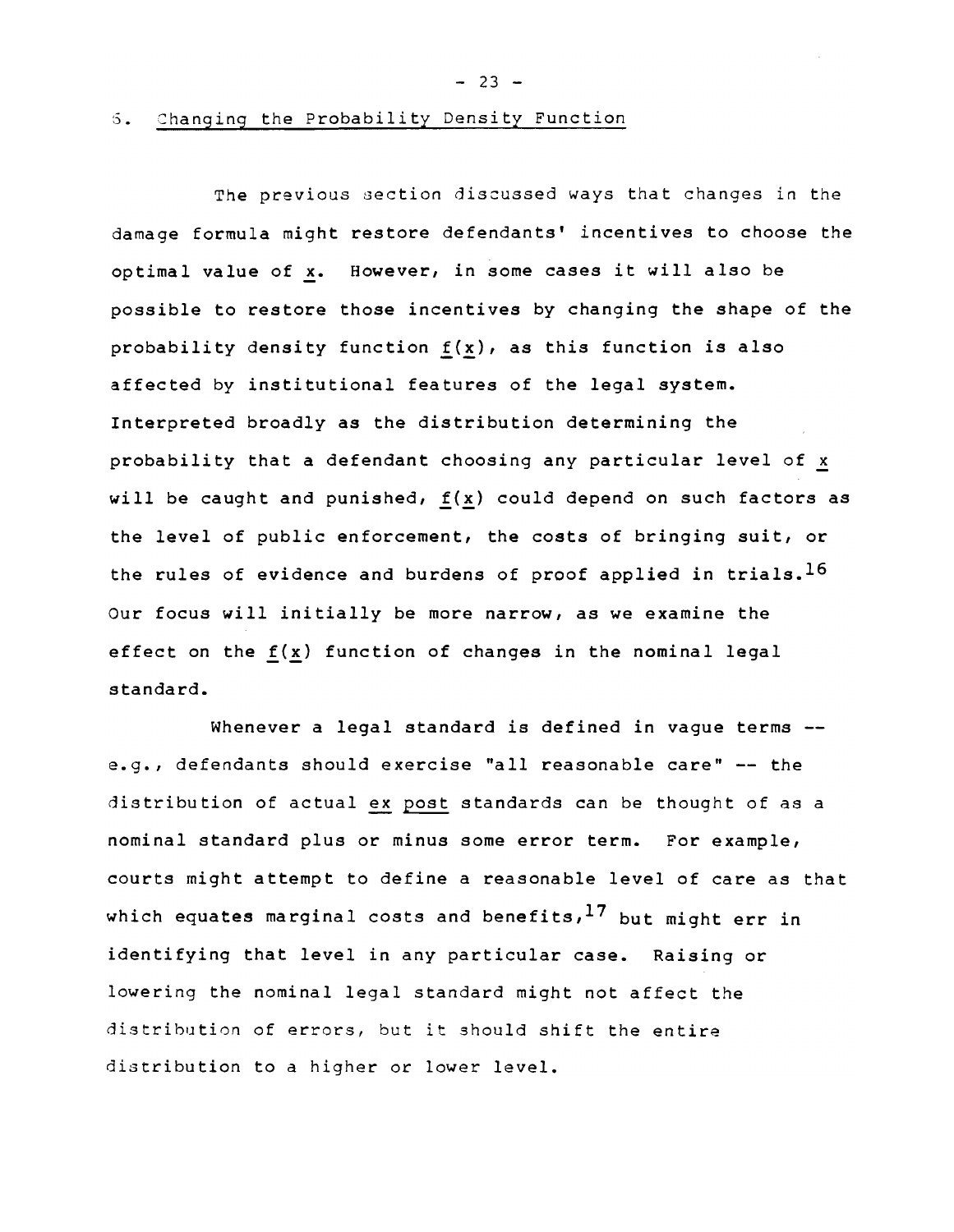Formally, we will limit our analysis to distributions that are single-peaked at some modal value m, which we will call the nominal legal standard. We assume throughout this section that shifts in m affect the location of the distribution but not its shape, as illustrated in Figure  $4.^{18}$  A convenient way to

represent this is to redefine the  $f$  and  $F$  functions as functions of two variables which satisfy *the* following conditions:

$$
f(x,m) = f(x+a, m+a)
$$
 for all a  

$$
F(x,m) = F(x+a, m+a)
$$
 for all a

This implies *the* following relationships among partial derivatives (note that *the* f function is still defined as *the*  derivative of F with respect to  $\underline{x}$ , so  $\underline{f}(\underline{x}, \underline{m}) = \underline{F}_x(\underline{x}, \underline{m}))$ :

$$
F_x(x,m) = -F_m(x,m) \tag{26}
$$

$$
F_{xx}(x,m) = -F_{mx}(x,m) = F_{mm}(x,m)
$$
 (27)

These simply say that, for any distribution, a shift of x in one direction produces *the* same effects as an equal shift of m in the other direction. Finally, since  $\underline{F}_{\mathbf{v}}(x,m)$  is a probability density function in  $x$  that is single-peaked at  $m$ , we know that:

$$
\mathbf{F}_{\mathbf{x}}(\mathbf{x}, \mathbf{m}) \geq 0 \quad \text{for all } \mathbf{x} \tag{28}
$$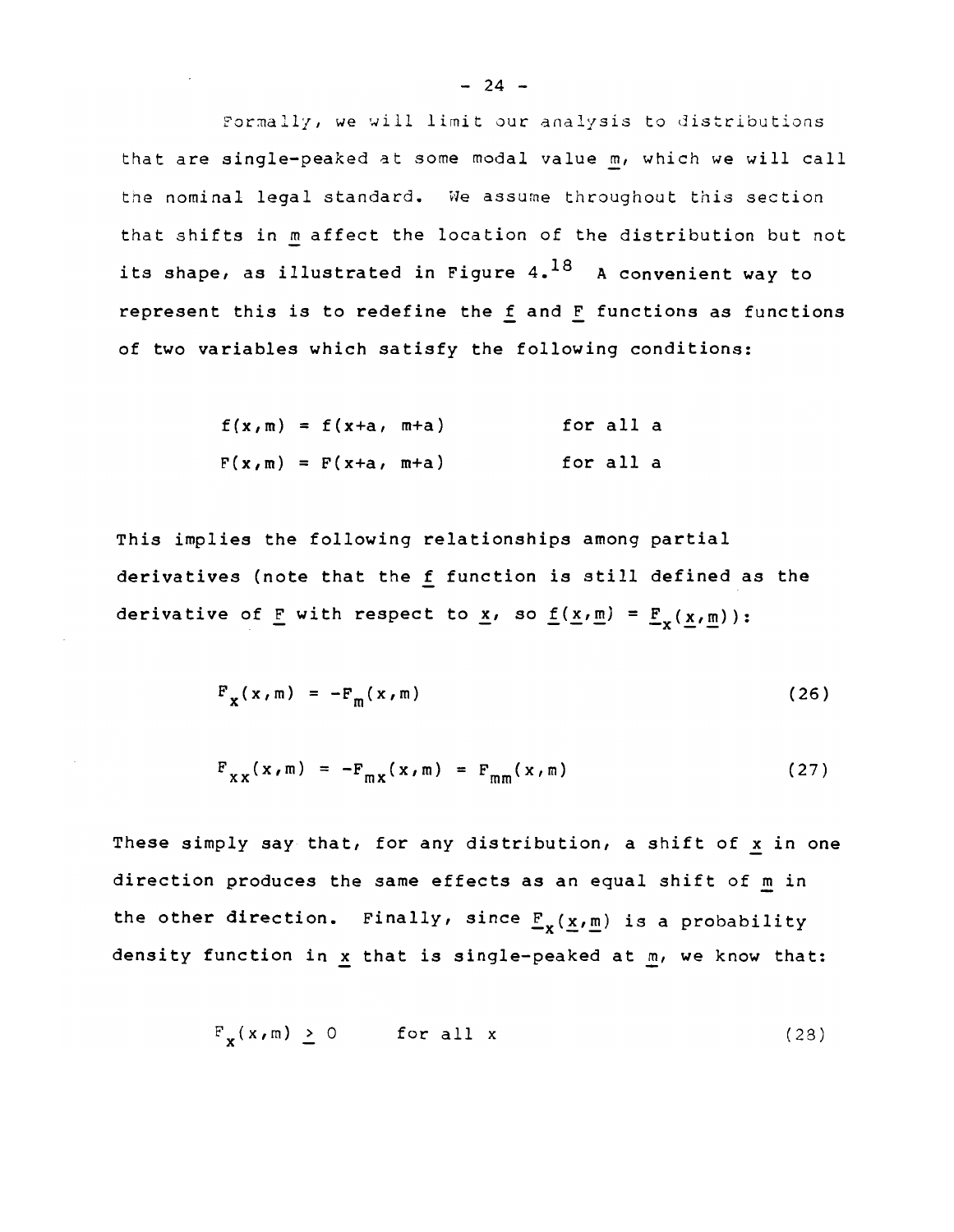$$
F_{xx}(x,m) \stackrel{>}{\leq} 0 \quad \text{for } x \stackrel{<}{\geq} m \tag{29}
$$

 $-25 -$ 

From Equations (26) and (27), we know that the inequalities would be reversed for  $F_m$  and  $F_{vm}$ , respectively.

#### [INSERT FIGURE 4 ABOUT HERE]

The general results derived in Sections 4 and 5 hold regardless of where the nominal legal standard is located, as we made no assumptions about the shape of the f function in those sections. For example, all of the results derived there hold even if the nominal standard is set at the optimal level of behavior x\*, and even if the chance of error is distributed in an unbiased way on either side of x\*. Indeed, Appendix A presents a plausible case where overcompliance is quite likely even though the distribution of possible legal standards is perfectly symmetric and is centered at x\*. This contradicts the apparent conclusions of earlier writers analyzing the effects of legal errors in a less rigorous way.<sup>19</sup>

However, it remains true that the actual location of the nominal legal standard will have an important effect on the level of over- or undercompliance. Reference to Equations (4) and (8) will show that the defendant's compliance decision, in addition to depending on the damage rule, also depends on the values of  $F(x*)$  and  $F'(x*)$  -- which, in turn, will depend on the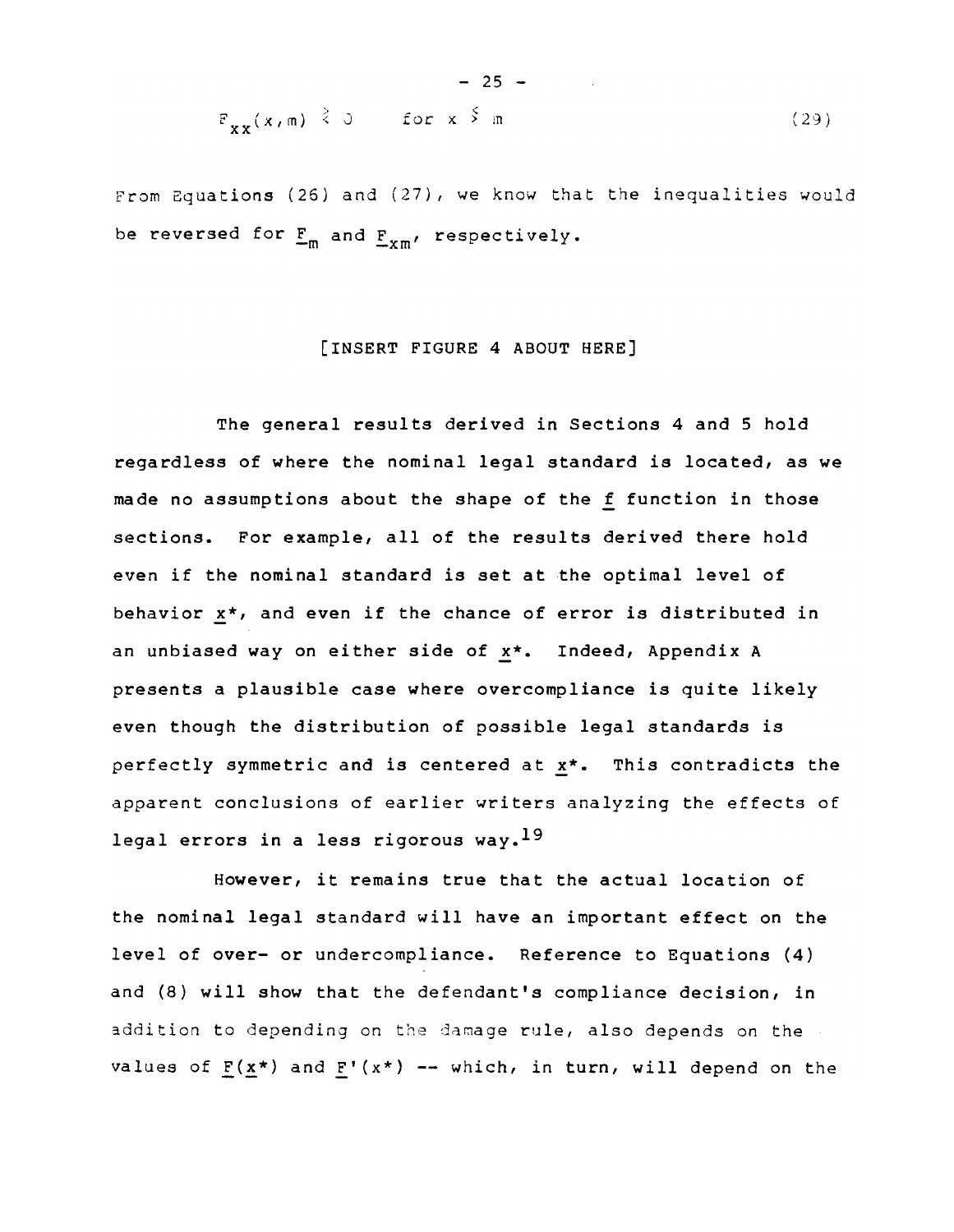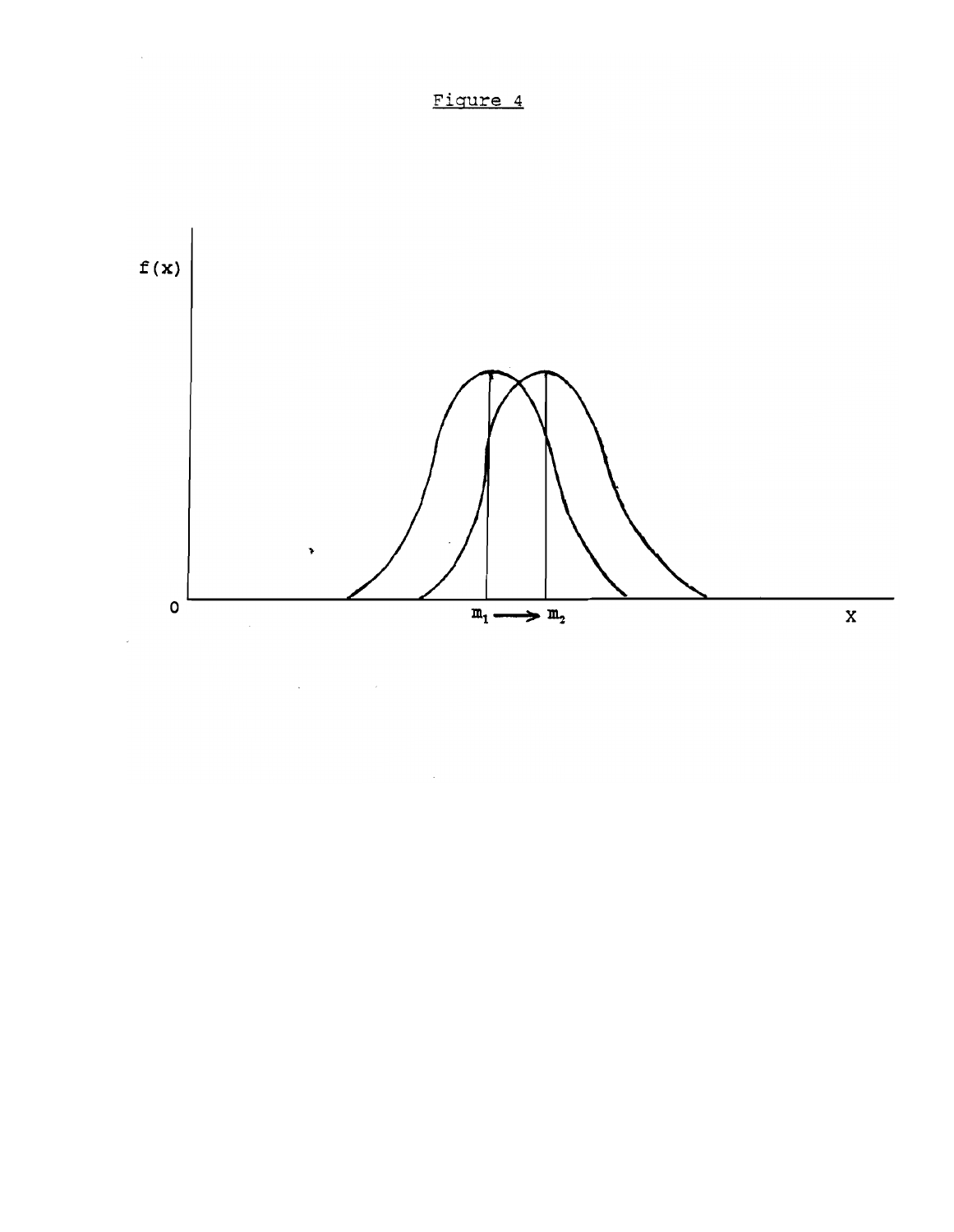location of the nominal standard. Intuitively, one would suspect that relaxing the nominal standard would always increase the tendency toward undercompliance, while making it more severe would increase the incentive to overcomply.

This intuition is easy to confirm in the case of defendants operating under an incremental damage rule. If Equation (8) is rewritten using the notation of this section, and set equal to zero, it defines the level of  $\underline{x}$  that maximizes the defendant's expected private benefits as an implicit function of m:

$$
\partial P/\partial x = B'(x) - F(x,m)L'(x) = 0
$$
 (30)

Implicit differentiation then yield the following:

$$
\left[\frac{B^{m}(x) - F_{X}(x,m)L^{n}(x) - F(x,m)L^{m}(x)}{F_{m}(x,m)L^{n}(x)}\right]\frac{\partial x}{\partial m} = 1
$$
 (31)

The fact that  $\underline{F}_x = -\underline{F}_m$  lets us reduce this as follows:

$$
\left[\frac{\mathbf{B}''(x) - \mathbf{F}(x, m)\mathbf{L}''(x)}{\mathbf{F}_m(x, m)\mathbf{L}'(x)} + 1\right]\frac{\partial x}{\partial m} = 1
$$
\n(32)

As the fraction on the left is positive for all values of  $x$  and m, this implies that  $0 < \frac{\partial x}{\partial m} < 1$ . In other words, changes in the nominal standard  $\underline{m}$  will shift the defendant's choice of  $\underline{x}$  in the same direction, though generally by a lesser amount.

The relation is slightly more complex under a full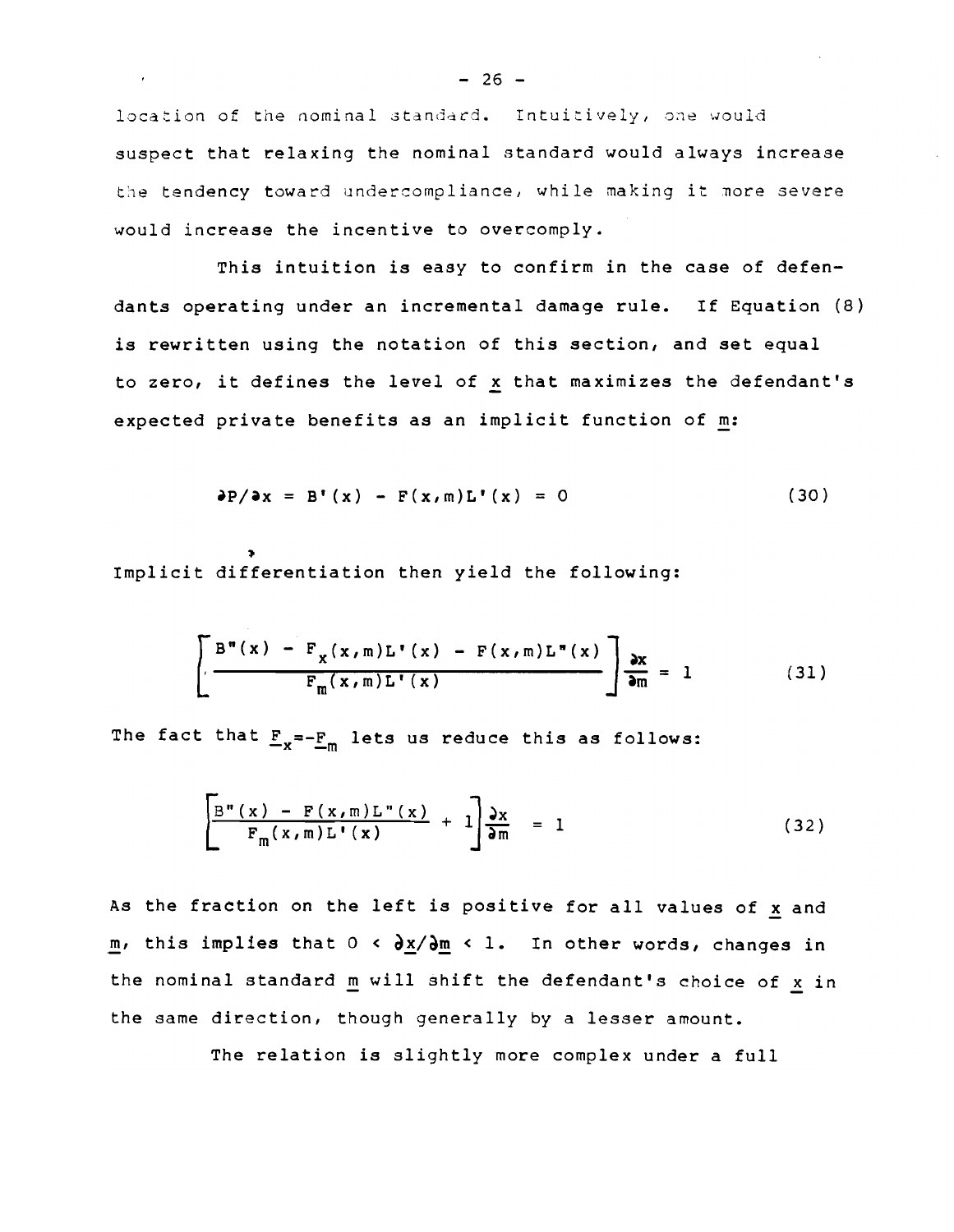damage rule. The analogous implicit function, derived from Equation (4), is the following:

$$
\frac{\partial P}{\partial x} - B'(x) - F(x, m)L'(x) - F_x(x, m)L(x) = 0
$$
 (33)

The same process of implicit differentiation and canceling out of equivalent but opposite-signed terms yields the following characterization of  $\partial x/\partial m$ :

$$
\left[\frac{B^{m}(x)-F(x,m)L^{m}(x)-F_{x}(x,m)L^{m}(x)}{F_{m}(x,m)L^{m}(x)+F_{mx}(x,m)L(x)}+1\right]\frac{\partial x}{\partial m}=1
$$
\n(34)

This yields the same conclusion as before -- i.e.,  $0 < \partial x / \partial m < 1$ -- whenever x < m. That is, whenever defendants have "overcomplied" by choosing a value of x even lower than that required by the nominal standard, increases in the nominal standard should always correct this by leading defendants to increase their value of  $x$ . However, when defendants have "undercomplied" with a level of x above that permitted by the nominal standard,  $\partial x/\partial m$  will only be positive if the f distriubtion does not fall too steeply at values of x above the point at which it peaks. A sufficient condition is:

$$
-f_{\mathbf{v}}(x,m) \le f(x,m)[L'(x)/L(x)] \qquad (35)
$$

As long as this condition holds for all x and m, the fraction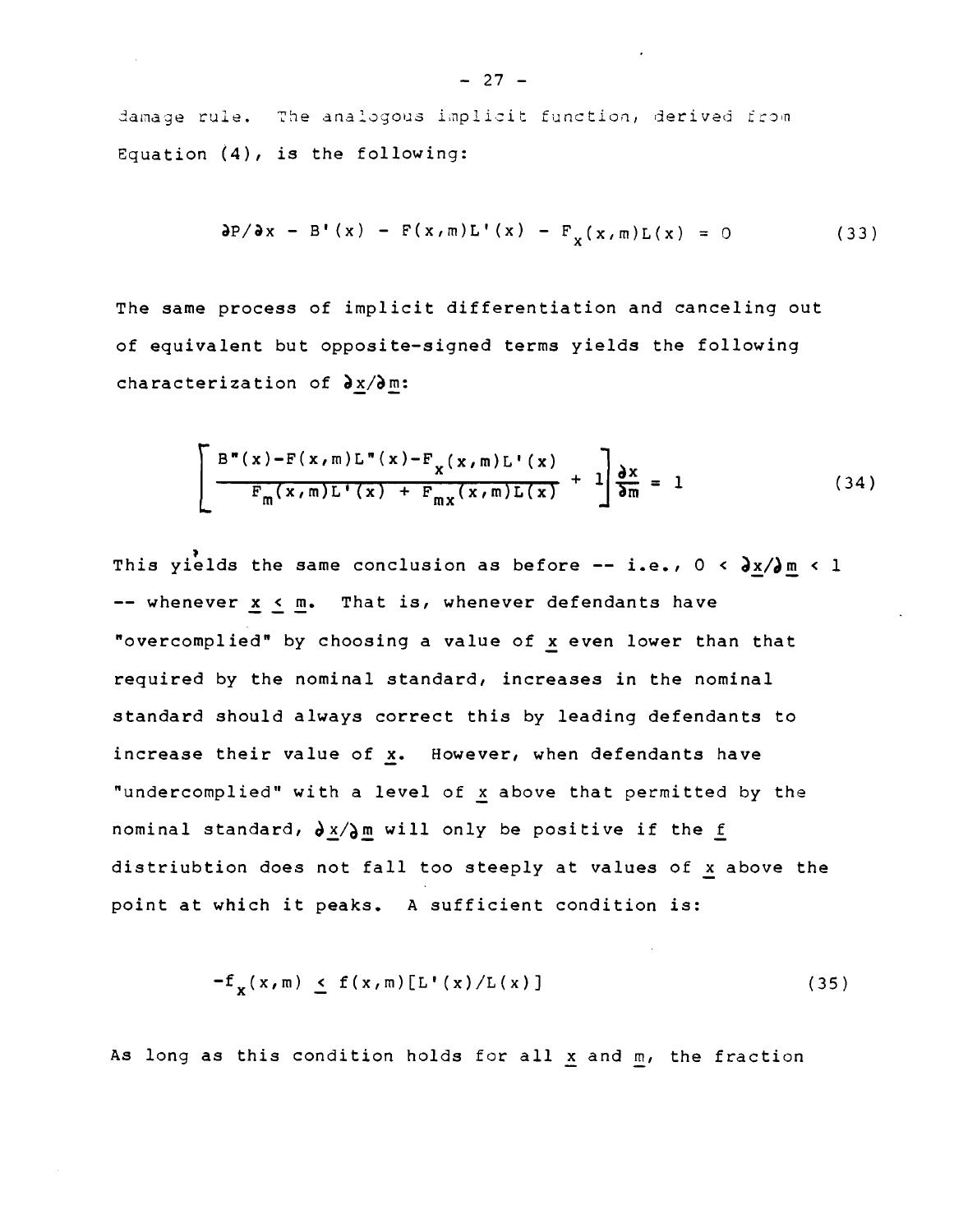on the left in Equation (34) will always be positive.

The slope of the density function matters because, under a full damage rule, the incentive to undercomply is at least partially checked by the fact that reductions in  $x$  (i.e., increased compliance) reduce the chance that defendants will have to pay any of the damages. If the f distribution is very steep, though, a slight shift in that distribution could significantly reduce this check, by significantly reducing the value of f at x (which is also the value of  $\underline{F}_x$ ). Thus, if the resulting reduction in the incentive to overcomply is sufficiently large, then a slight tightening of the nominal legal standard could nonetheless have the paradoxical effect of increasing the defendants' undercompliance. The condition in Equation (35) eliminates this possibility.

If this condition is satisfied, though, there will always be the potential at least to reduce any over- or undercompliance problems by raising or lowering the nominal legal standard. In fact, if the f distribution is truncated (so that  $f(x,m)=0$  for values of x sufficiently far from m), then in theory there will always be a value of m sufficiently high or low to induce exactly the optimal level of compliance. Overcompliance can be corrected because defendants will always increase their value of **x at** least as far as the point at which some liability begins to attach, so sufficiently large increases in m can increase defendants' chosen value of x without any limit. undercompliance can be corrected by choosing so low a value of m

 $- 28 -$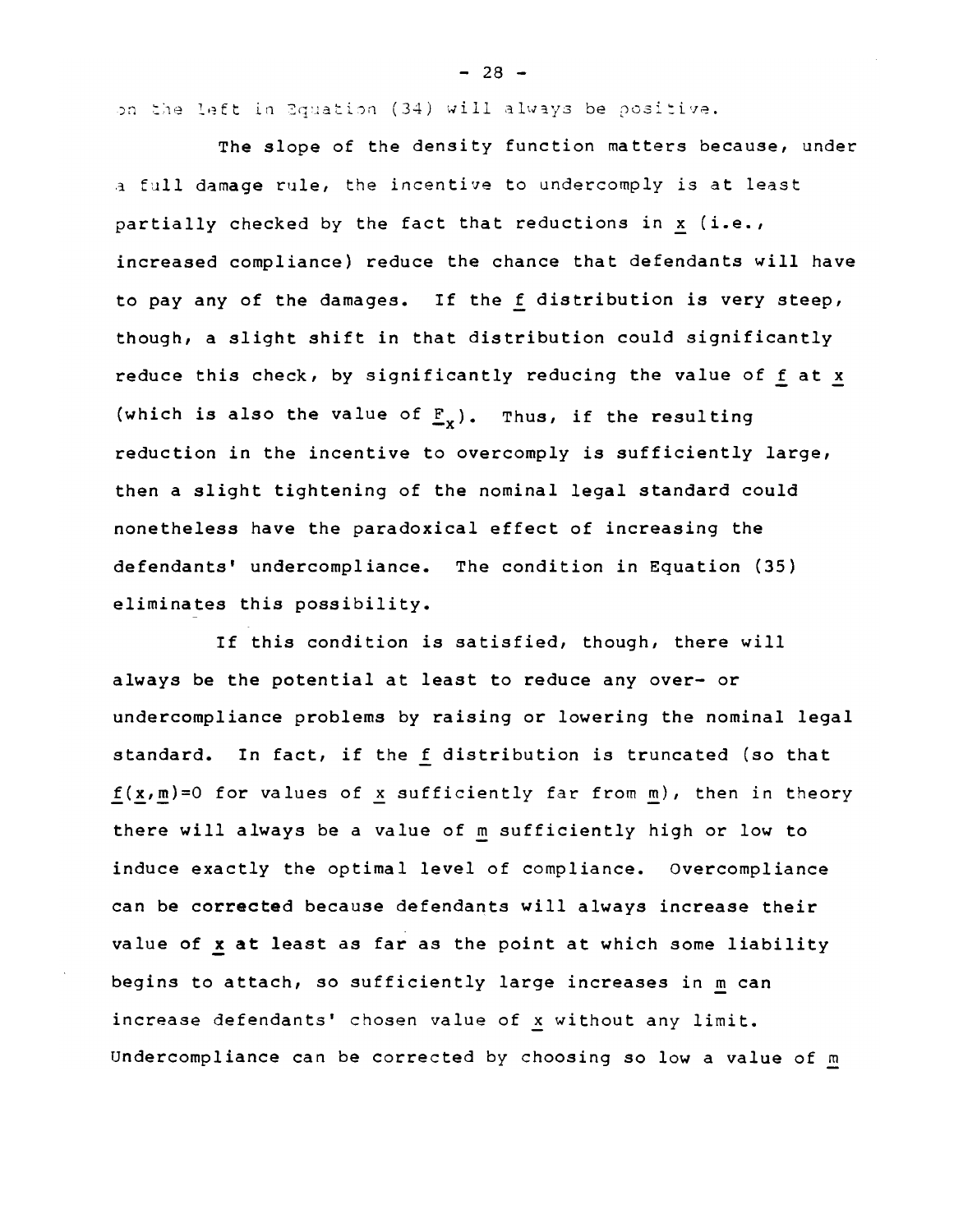that liability becomes 100s cartain over the entice relevant range, so that defendants choose the optimal value of x just as they would under strict liability with no uncertainty.

In any real institutional setting, though, such extreme shifts in m may not be possible (at least, not without simultaneously changing the shape of the distribution). Some variables have natural limits -- e.g., a standard defining the acceptable risk of an accident must always *lie* between zero and one -- and as the nominal standard 'approaches either limit the distribution of errors on one side of that standard must inevitably be compressed. More generally, very little is known about how changes in nominal legal standards (which are often operationalized through the instructions given to a jury) actually affect the resulting probability density function. Thus, it may be premature to say that it will always be possible to completely eliminate any over- or undercompliance problems simply by adjusting the nominal legal standard.

However, our qualitative conclusion seems likely to remain valid: Any shift in the nominal legal standard (in the appropriate direction) should at least reduce the extent of overor undercompliance. If this is so, then one traditional recommendation of the law-and-economics literature -- that negligence or other legal rules should be defined in terms of the optimal level of behavior  $x^*$  -- will not necessarily hold when the legal standard is uncertain. Setting the nominal standard at x\* could just as easily induce over- or undercompliance. A

 $- 29 -$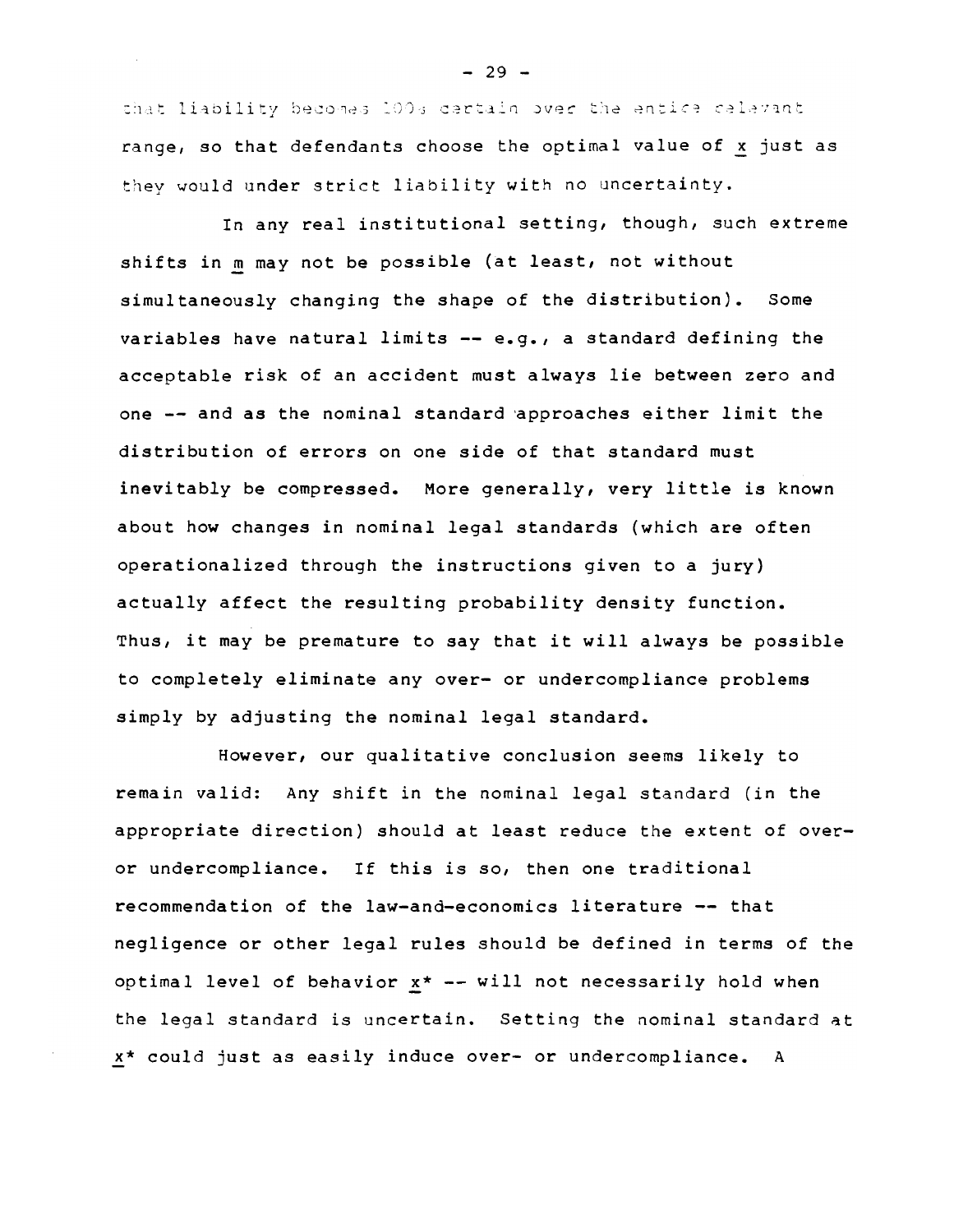better course might then be to set the nominal standard somewhat above or below x\*, *in* order to counteract those tendencies.

More generally, we conclude that incentives to overcomply or undercomply can be corrected either by modifying the damage rules (as discussed in Section 5) or by modifying the nominal legal standard (as discussed here). Both sorts of corrections involve administrative difficulties (e.g., how large should the correction be?), and the choice between the two may well turn on the ease of implementing either correction within existing legal institutions. This is much more of an empirical question, raising a host of administrative issues that lie beyond the limits of this paper.

#### 7. Bilateral Accidents

As a final issue, we examine the effect of uncertain legal standards when both the injurer's and the victim's behavior affect social costs. We will return to the notation of Sections 2 through 5, and suppress the nominal legal standard m as one argument of the f and F functions. However, the following notation will be added in this section:

- y Some behavioral variable controlled by potential victims (y>0).
- $A(y)$ The victim's expected benefits (or costs saved) at each level of  $y$ , analogous to  $B(x)$  $(A' (y) > 0, A'' (y) < 0).$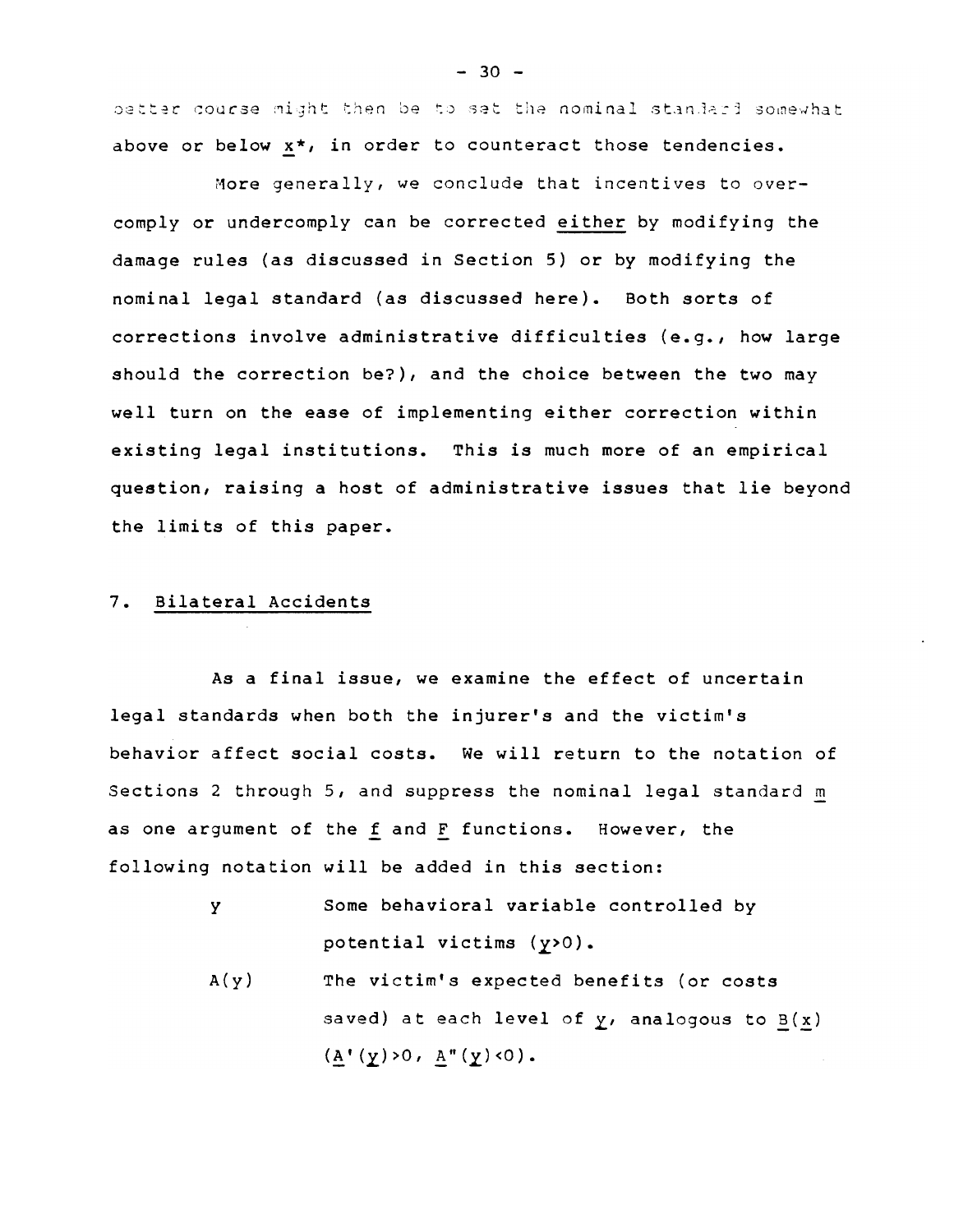L(x,y) Expected costs infinitely done the victim, as a function of both x and y. We assume 
$$
L_x
$$
 and  $L_y > 0$ ,  $L_{xx}$  and  $L_{yy} > 0$ , and  $L_{xy} < 0$  (indicating that cost-reducing behavior by one party can substitute for cost-reducing behavior by the other).

Following Brown (1973) and Assaf (1984), we make the important assumption that both *the* injurers and *victims* take each other's *level* of behavior as given.

Under these assumptions, the socially optimal *levels* of  $\underline{x}$  (given  $\underline{y}$ ) and  $\underline{y}$  (given  $\underline{x}$ ) are defined by the following equations:

$$
A' (y^*) = L_y(\bar{x}, y^*)
$$
 (36a)

$$
B' (x^*) = L_x (x^*, \overline{y})
$$
 (36b)

The first-best optimum is realized when both victims and defendants choose x\* and y\* as their respective levels of behavior.

Until now, we *have* not had to specify whether any damages assessed against the injurer were paid to the victim or to the state. If the payments do go to the victim (as is often the case under common law), this creates a moral hazard problem that may lead victims to choose too high a value of *z.* Under a full damage rule, for example,  $20$  if there is no legal rule constraining the victim's behavior then the victim will have to

 $-31$ .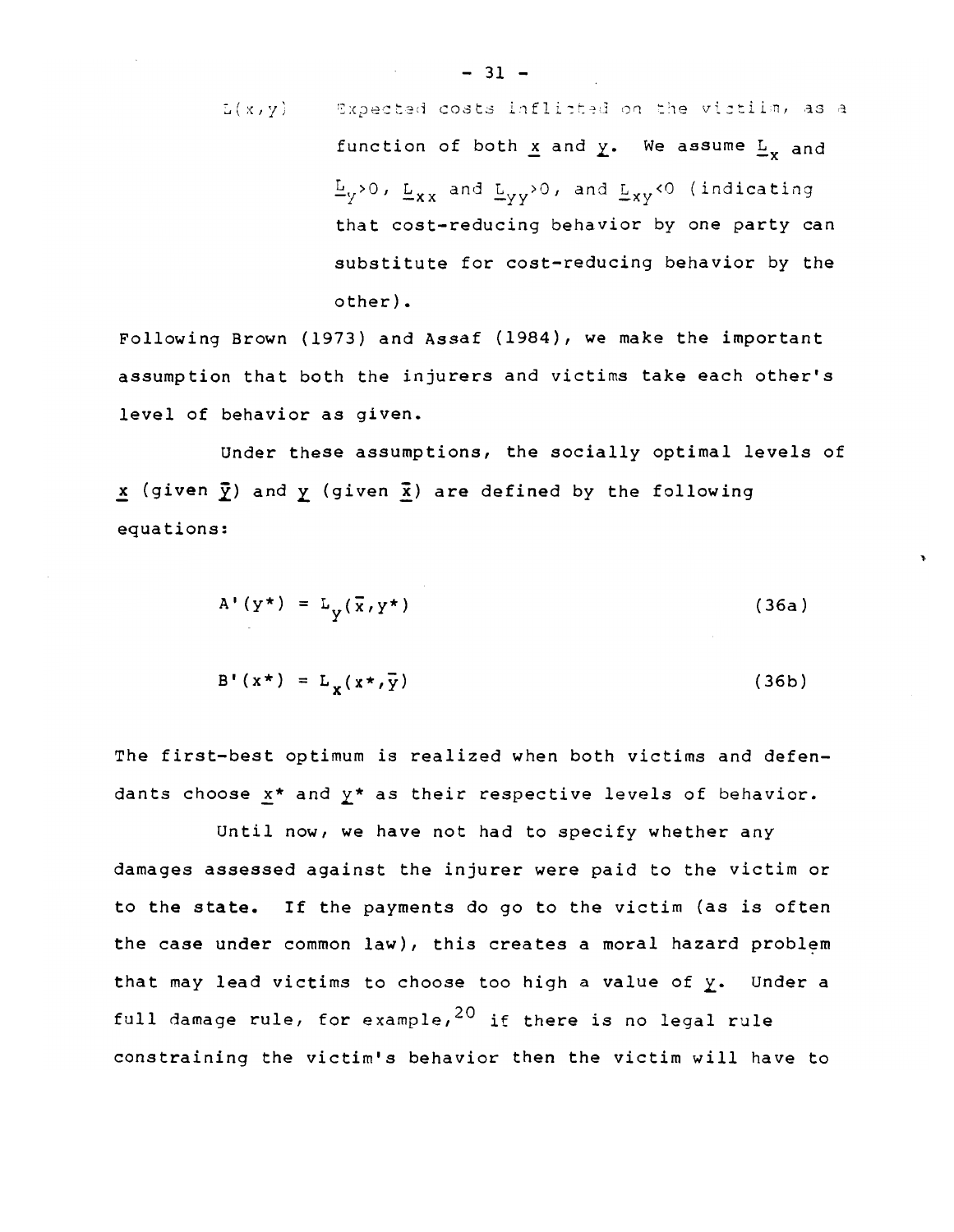bear the losses if and only if the injurer is not held liaole. As the probability that the injurer will be held liable is still given by  $\underline{\mathbf{F}}(\underline{\mathbf{x}})$ ,  $^{21}$  the victim's expected private benefits,  $\underline{v}(\underline{y})$ , are as follows:

$$
V(y) = A(y) - [1-F(\overline{x})] L(\overline{x},y)
$$
 (37)

These will be maximized when the following condition is satisfied:

$$
dV/dy = A'(y) - [1 - F(\overline{x})] L_v(\overline{x}, y) = 0
$$
 (38)

A comparison with Equation (36a) shows that as long as  $F(\bar{x})$ is greater than zero,  $\frac{dV}{dy}$  will be positive at  $y^*$ , implying that victims will have an incentive to choose a higher value of y.

As Shavell (1980, p. 18) and others have noted, if there were no uncertainty in the legal standard applied to injurers then this distortion of victims' incentives would disappear. As discussed in Section 3, if there is no uncertainty then defendants will always exactly comply with a legal standard set at  $x^*$ , and will therefore never have to pay damages. Victims, knowing.that they will then have to bear all resulting costs, should therefore adjust their own behavior optimally, as Equation (38) itself indicates when  $F(\overline{x})$  is set equal to zero. Thus, it is only under conditions of uncertainty about defendants'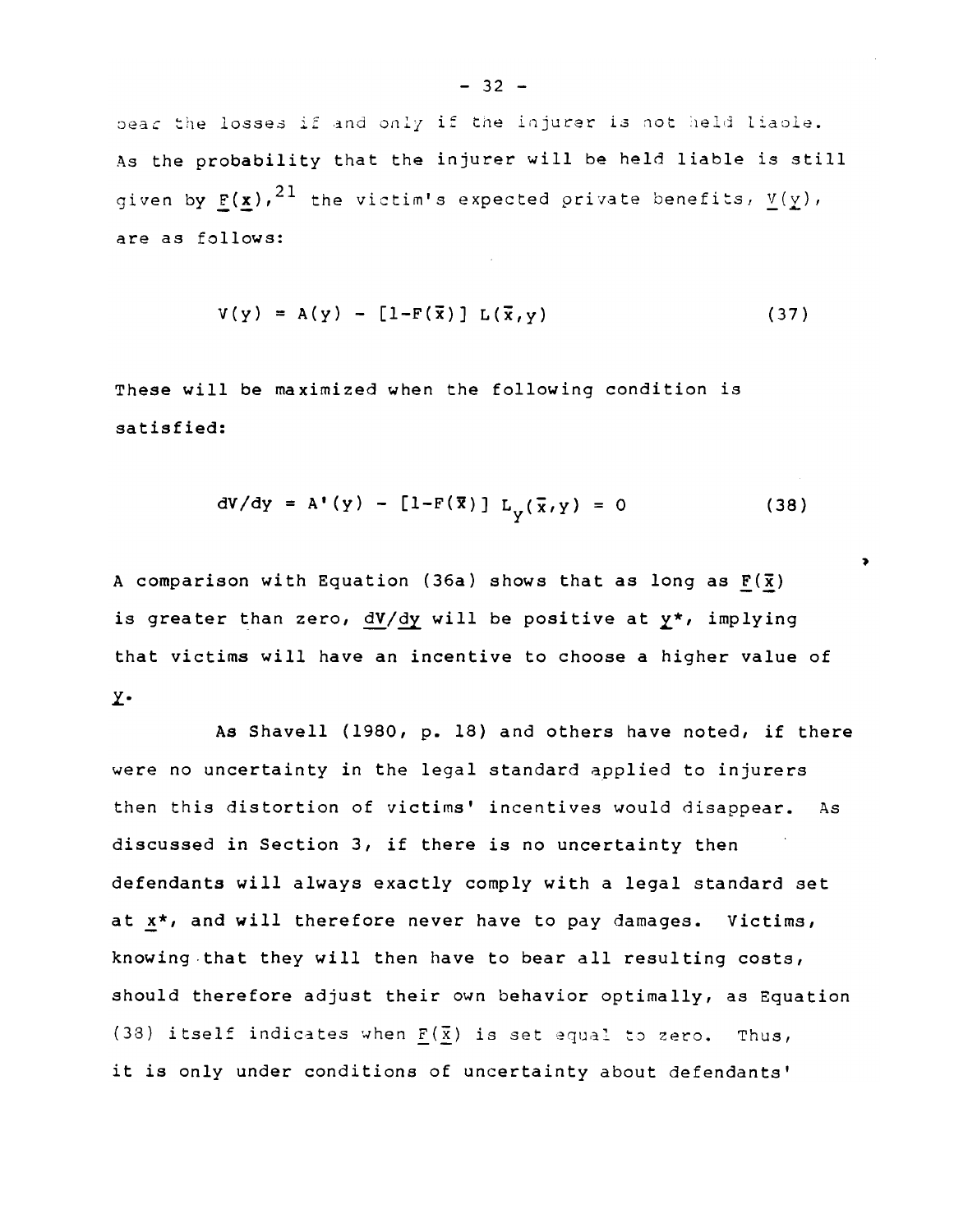liability that there is any need to introduce legal rules governing victims' behavior.  $^{22}$ 

Perhaps because legal standards obviously are uncertain, though, the legal system often does apply legal constraints to victims' behavior as well as to injurers'. The most familiar of these is the contributory negligence rule, under which victims are compensated only if (a) the injurer is found to have violated the legal standard governing injurers' behavior, and (b) the victim is found not to have violated the legal standard governing victims' behavior. Using  $g(y)$  and  $G(y)$ to represent the density and cumulative distribution of legal standards applied to victims (analogous to  $f(x)$  and  $F(x)$ ), and ) assuming that the two distributions are independent, a victim's expected benefits under this rule must be expressed as follows:

$$
V(y) = A(y) - [1 - F(\bar{x}) (1 - G(y))] L(\bar{x}, y)
$$
 (39)

Victims can maximize these benefits by satisfying the following condition:

$$
dV/dy = A'(y) - [1-F(\bar{x}) (1-G(y))]L_y(\bar{x}, y)
$$
  
- F(\bar{x})G'(y)L(\bar{x}, y) = 0 (40)

Substituting for  $\underline{A}'(\underline{Y}^*) = \underline{L}_V(\underline{\overline{x}}, \underline{Y}^*)$  from Equation (16b), and rearranging the terms, shows that defendants will now have an incentive to choose too high or too low a level of y depending

 $- 33 -$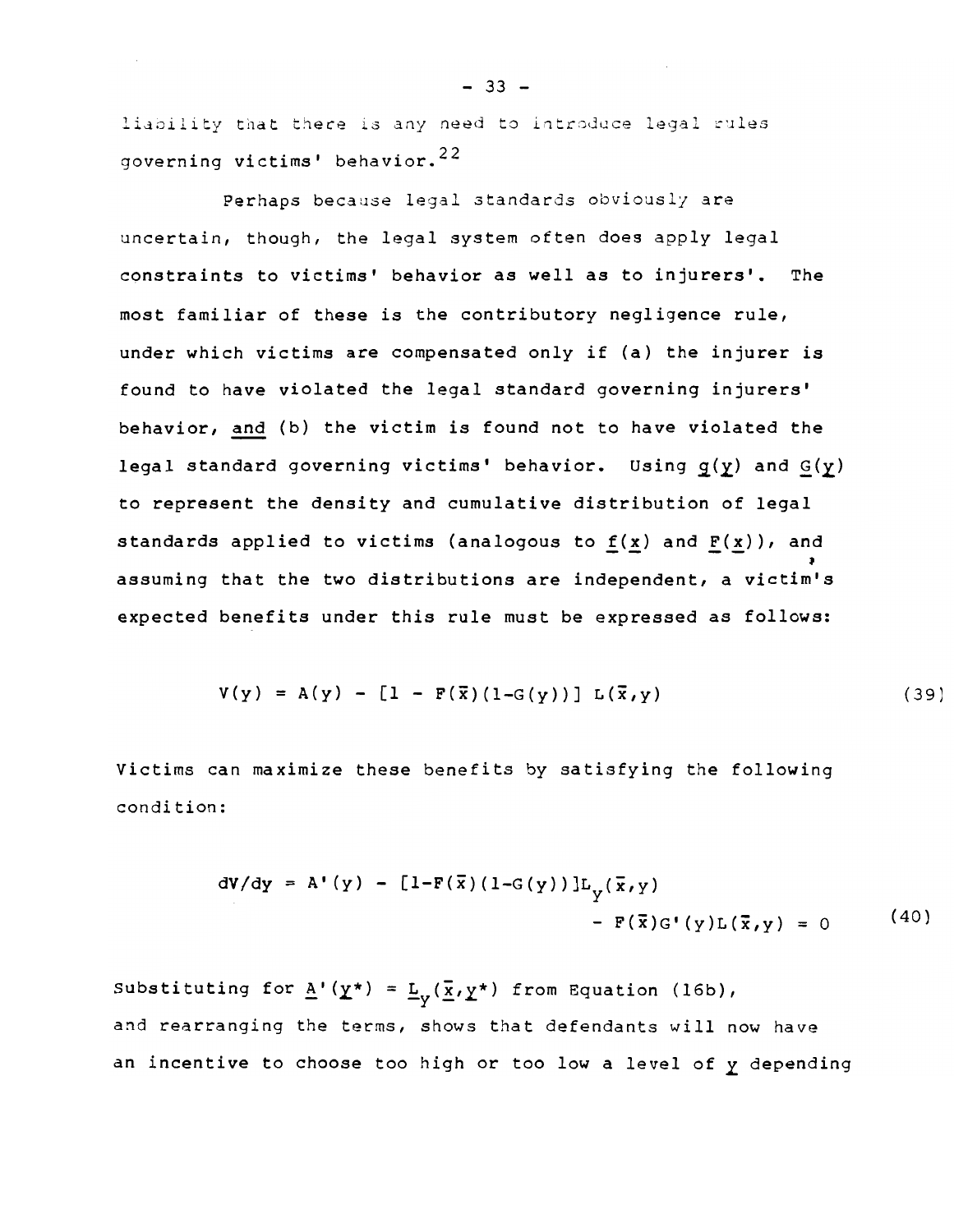on whether the following condition is positive or negative:

$$
dV/dy|_{Y^*} = \left\{ [1 - G(y^*)] L_y(\vec{x}, y^*) - G'(y^*) L(\vec{x}, y^*) \right\} F(\vec{x}) \tag{41}
$$

Apart from differences in notation, and the addition of the  $F(\overline{x})$  multiplier (which does not affect the sign), this is the exact equivalent of Equation (5), which described whether injurers would over- or undercomply under a simple negligence standard. In short, the same conditions determine whether victims are likely to over- or undercomply under a contributory negligence standard. As a result, the corrective techniques discussed in Sections 5 and 6 are also available to correct the effects of the contributory negligence standard -- i.e., adjusting the damage awards, or changing the nominal legal standard. Notice, though, that any change in the damage award would affect injurer's incentives in exactly the opposite direction, so it may not be possible to use this technique to optimize both parties' incentives.

It only remains to consider the effect of a contributory negligence defense on the injurer's incentive. With such a defense, the injurer must pay only if he violates his legal standard and the victim does not violate the standard applied to victims. The injurer's expected private benefits are therefore the following:

$$
P(x) = B(x) - F(x)[1-G(\vec{y})]L(x,\vec{y})
$$
\n(42)

 $-34 -$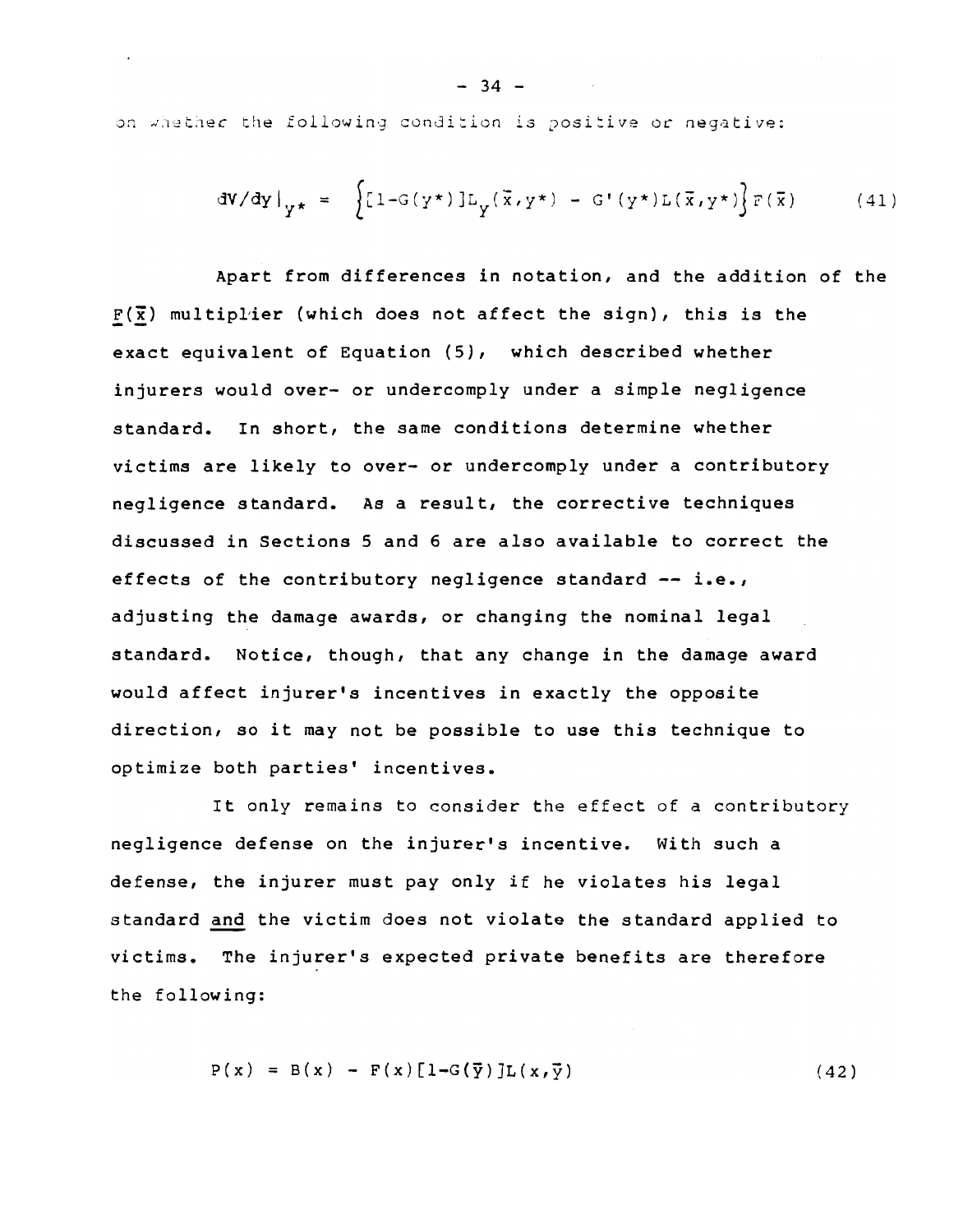Differentiating, and substituting for  $\underline{B}'(\underline{x}^*)=\underline{L}_x(\underline{x}^*,\overline{\underline{y}})$ , shows that injurers will have an incentive either to over- or undercomply depending on whether the following expression is negative or positive when evaluated at x\*:

$$
dP/dx|_{x*} = [1-F(x)+G(\bar{y})]L(x,\bar{y}) - [1-G(\bar{y})]F'(x)L_{y}(x,\bar{y}) \qquad (43)
$$

A comparison with Equation (5), the analogous condition without any contributory negligence defense, shows that the introduction of  $G(\bar{y})$  >0 increases the incentives favoring undercompliance. This should not be surprising: From the injurer's standpoint, the contributory negligence defense is simply an exogenous factor that increases the probability that the injurer will not "get caught" and will not have to pay damages. Since it reduces that probability in a way that is not affected by the injurer's own level of behavior, it does not give rise to any counteracting incentive to overcomply.

However, this complicates the problem of optimally correcting both parties' incentives. While every change in G(y) (to correct victims' incentives) will also affect injurers' incentives as well, the same is not true of changes in  $F(x)$  (to correct any remaining distortion of injurers' incentives). As Equation (41) indicates,  $F(x)$  drops out as a factor affecting victim's incentives once their incentives are otherwise optimally adjusted (i.e., if the large bracketed factor in Equation (41) is

 $- 35 -$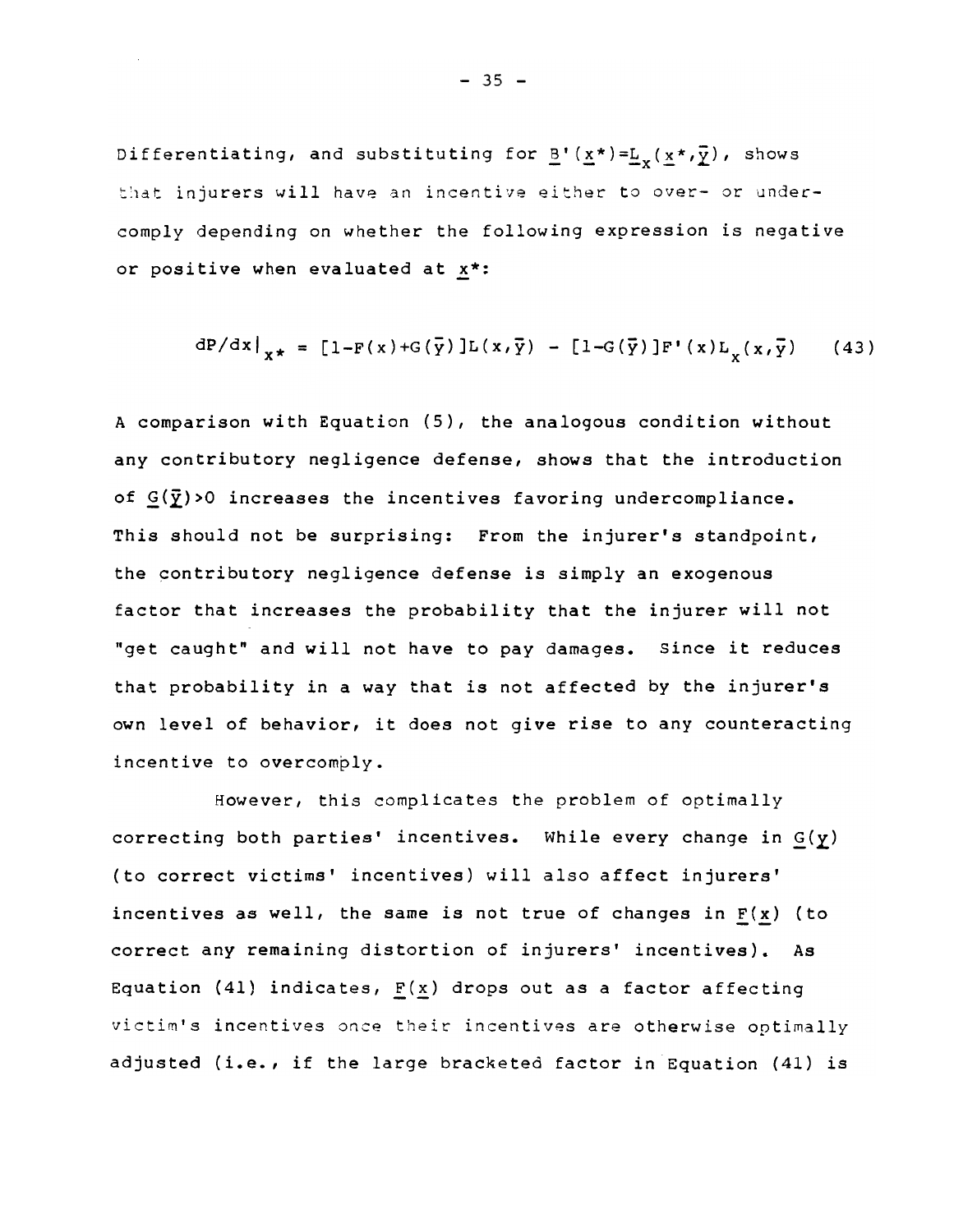made to equal zero). Thus, apart from the practical difficulties noted in section 6, it should at least be theoretically possible to optimize the victims' incentives by adjusting the legal standard that determines  $G(y)$ , and then to optimize injurers' incentives by adjusting the standard determining  $F(x)$ . As a practical matter, though, the administrative difficulties of making such simultaneous adjustments should be obvious.

#### 8. Conclusions

One purpose of this analysis has been to demonstrate formally that which has long been known to practicing lawyers i.e., that uncertainty about the legal standard does indeed make a difference. Propositions that seemed easy to prove when the legai standard was clear turn out not to be robust with respect to the introduction of legal uncertainty. For example, it is simply not true (when legal rules are uncertain) that negligence standards should necessarily be set at the socially optimal level of care, that equal chances of error in either direction will have no net effect on defendants' incentives, or that penalties *should generally* be increased by a factor reflecting the probability of not getting caught.

Our analysis thus joins a growing body of work assessing the effects of legal uncertainty in other contexts. For example, the "suit *vs.* settlement" literature discusses litigation strategy when neither party is certain about the

 $- 36 -$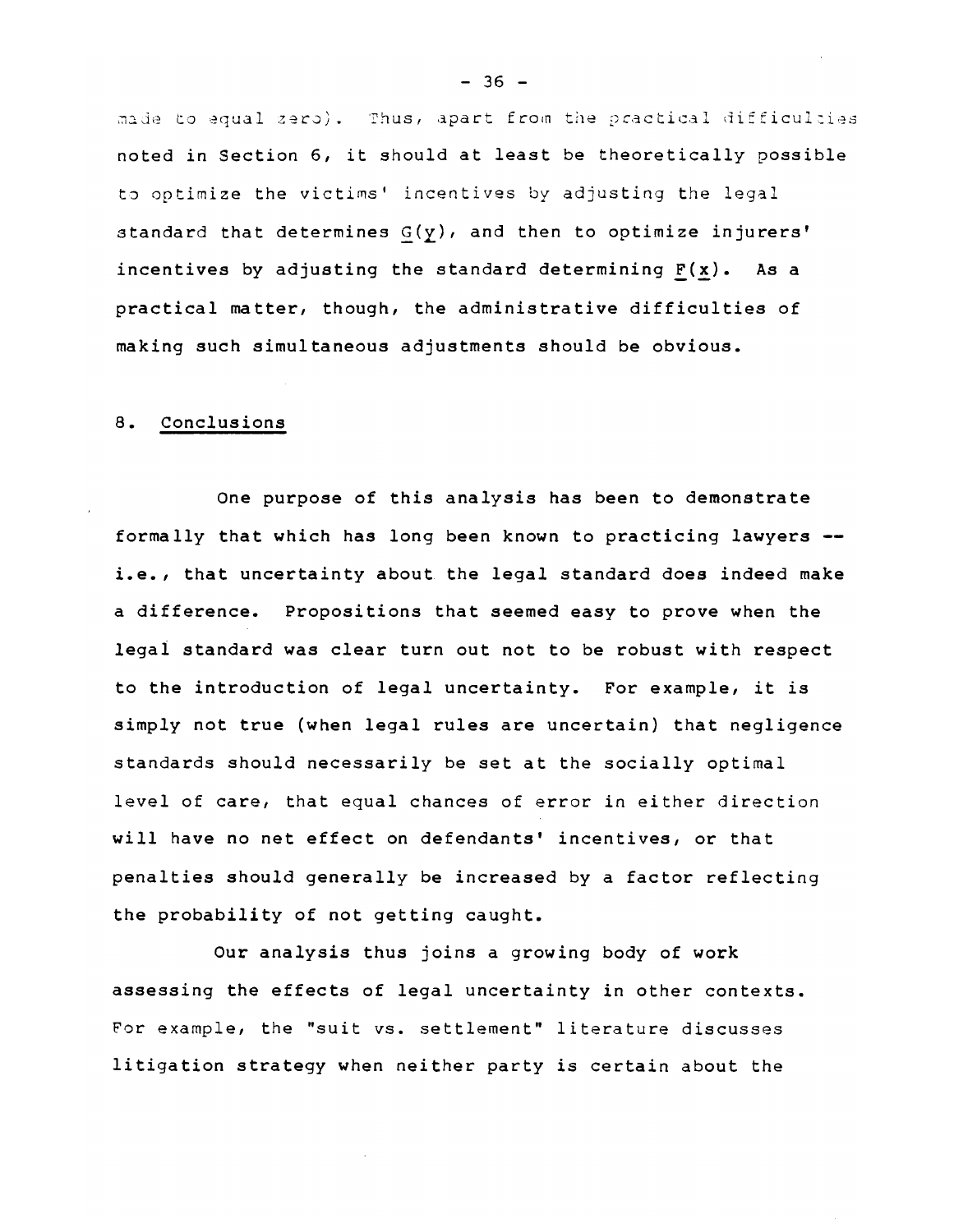butcome of a trial,  $^{23}$  and recent work has begun addressing the effects of these strategies on parties' prior compliance decisions regarding behavior that may give rise to litigation.<sup>24</sup> Uncertain legal rules have also been invoked as one factor affecting the evolution of common law precedents, although to date these models have not taken account of the effects of this uncertainty on the behavior governed by the precedents. 25

Other forms of uncertainty bear even more closely on the general model presented here. For example, Diamond (1974a,b) modeled a system in which the legal standard was certain, but there were random errors in courts' measurement of defendants' chosen value of x (or the legal standard was defined in terms of an outcome variable that was only stochastically related to the  $defendants'$  choice variable  $x$ ). This produces a distribution centered around the defendants' choice of x, rather than around the nominal legal standard (as in our model), but the marginal effects of a change in x on the likelihood of liability are the same in either case. Golding (1982) addressed similar uncertainties in the context of multiple tortfeasors, with results very similar to ours.<sup>26</sup> More recently, Polinsky (1984) addressed the effect on compliance decisions of uncertainty about the amount of damages that will be awarded.

Thus, there is obviously much more to be learned in this area, not only about the theoretical effects of different kinds of uncertainty, but also about the links between these various

 $- 37 -$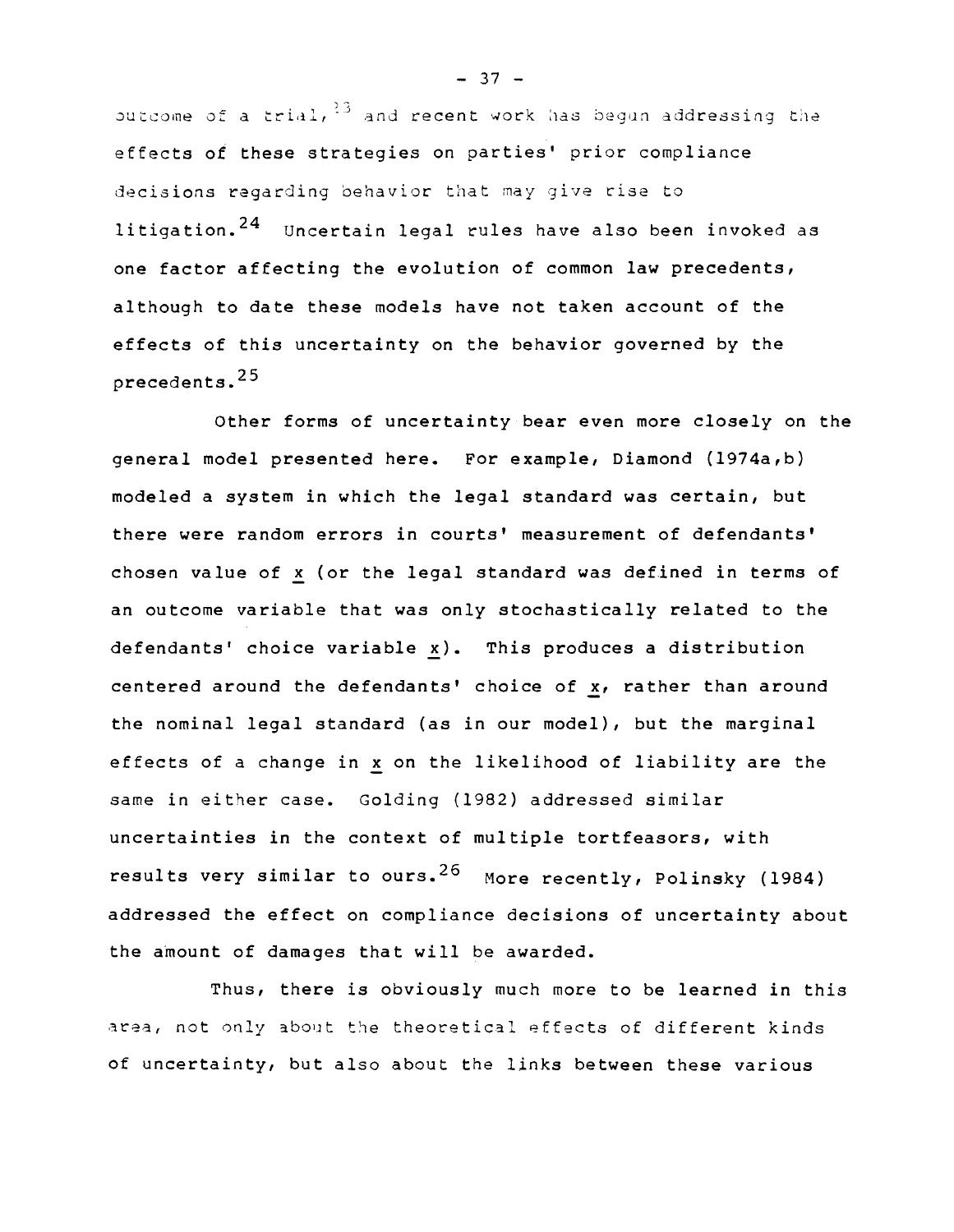uncertainties and real-world legal institutions. What seems certain is that these inquiries are worth pursuing.

 $\bullet$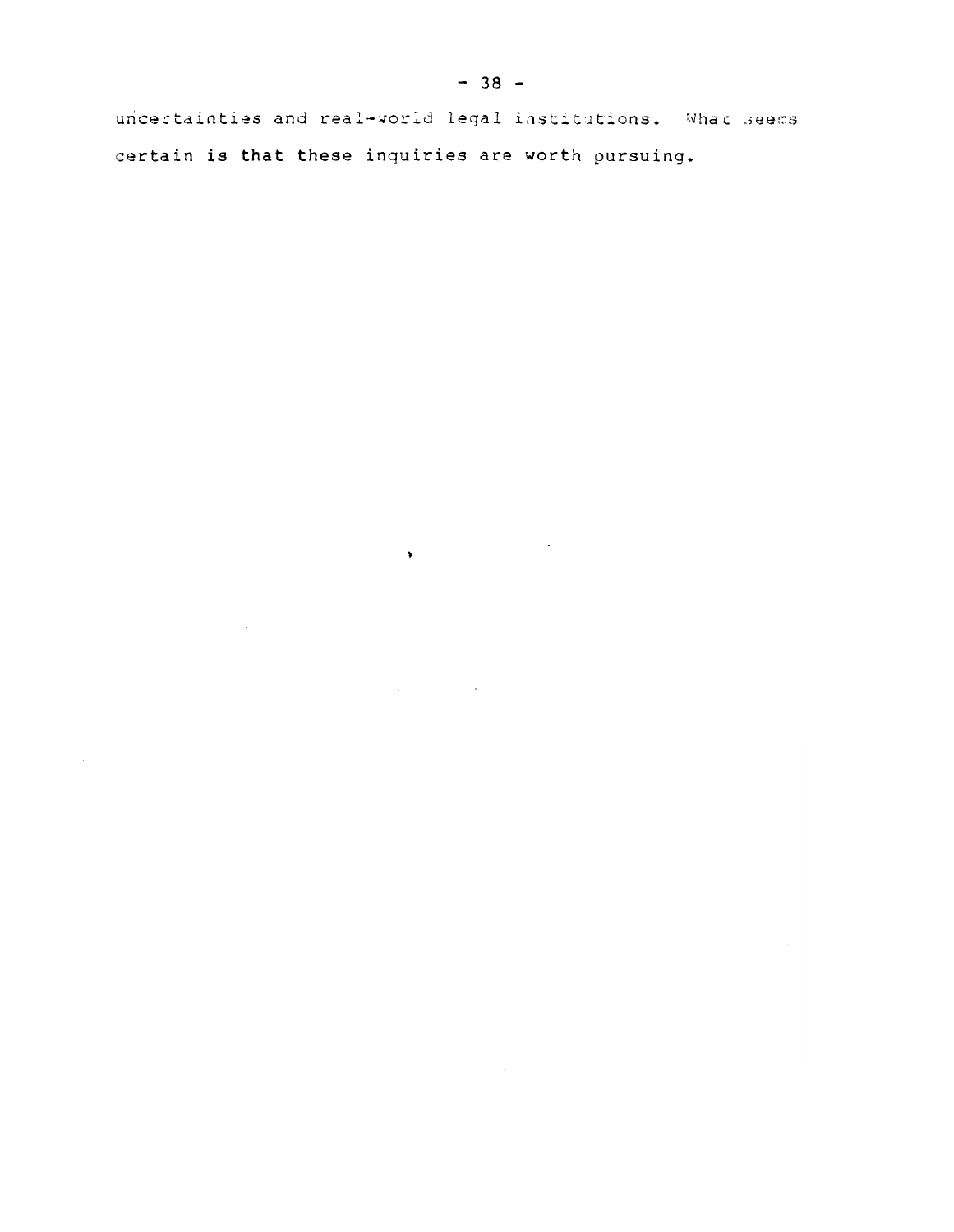#### APPENDIX A

 $- 39 -$ 

In this Appendix we assume that the density function of possible legal standards is symmetric, single-peaked and centered at the optimal level of care x\*. Even under these conditions, with an equal chance of an "error" in either direction, the uncertainty may still lead defendants to over- or undercomply.

We show this first for a specific form of the  $L(x)$ function. Assume that x represents the probability of an accident, and *all* accidents cause L dollars of damage, so that  $L(x) = xL$ . Under a full damage rule, defendants who are found ,<br>negligent must pay the cost of the accident (L). The condition for overcompliance under the full damage rule (Equation (5) of the text) can then be reduced to the following:

$$
[1-F(x*)] - x*F'(x*) \ge 0
$$

If the left side is less than zero, defendants will overcomply; if it is greater than zero, they will undercomply.

Figure Al shows that the left side will be negative (indicating overcompliance) whenever  $x*$  is sufficiently large. The cross-hatched rectangle has a base equal to x\* and a height equal to  $F'(x^*)$ ; its area thus equals  $x^*F'(x^*)$ . An area equal to  $l-F(x*)$  (the chance that the defendant will not be found liable) is represented by the shaded area under the curve to the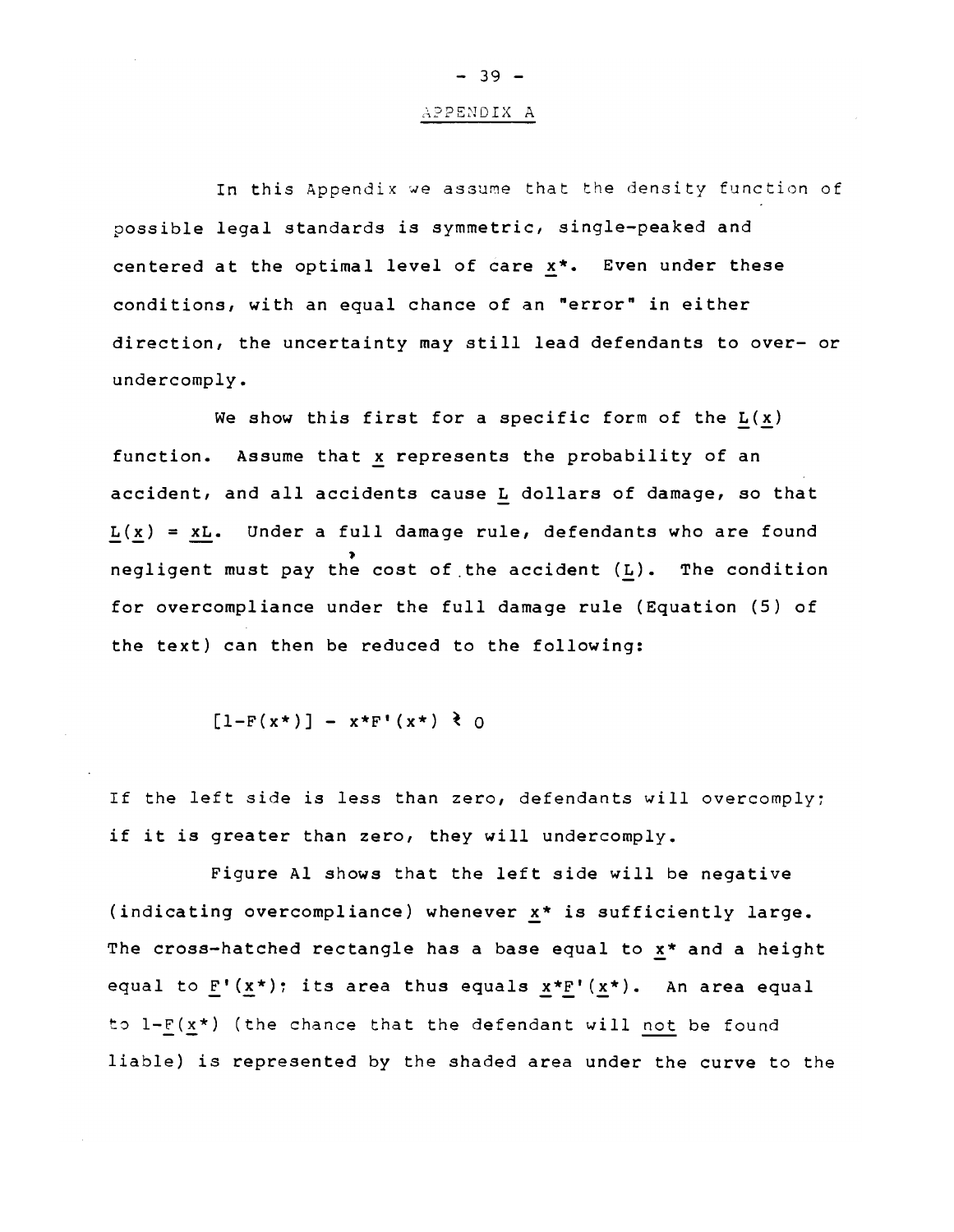right of x\*. Thus, the condition for overcompliance will always be satisfied when the cross-hatched rectangle is greater than the shaded area. Since the cross-hatched rectangle is greater than the area under the curve to the left of x\*, it must also be greater than the area under the curve to the right of  $x^*$ , as we assumed that the curve was symmetric about  $x^*$ .

#### [INSERT FIGURES Al AND A2 ABOUT HERE]

The cross-hatched rectangle could only be less than , half of the area under the curve (implying that defendants should undercomply) when  $x*$  was very close to zero, as shown in Figure A2. In other words, undercompliance is most likely when the optimal level of care involves reducing the risk of an accident almost all the way to zero, so that the expected accident costs are small at the optimal level of care.

This can be generalized to other forms of the  $L(x)$ function. Inspection of Equation (4) of the text shows that a sufficiently large value of  $L(x*)$  will always induce overcompliance (all else equal), while a sufficiently small value will always induce undercompliance. Thus, even when the chance of an "incorrect" legal standard is completely unbiased, defendants may *still ovec- or* undercomply.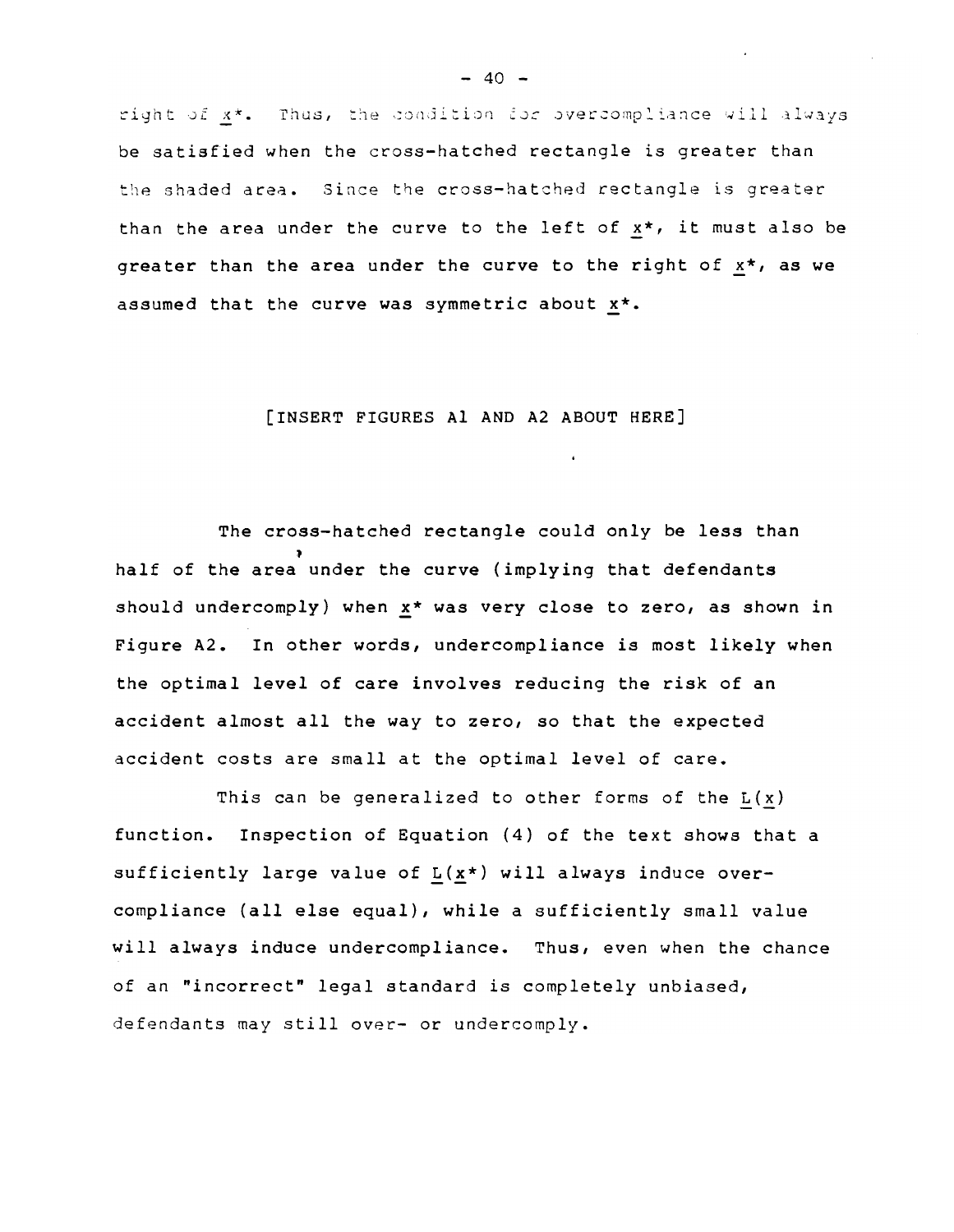

Figure A2

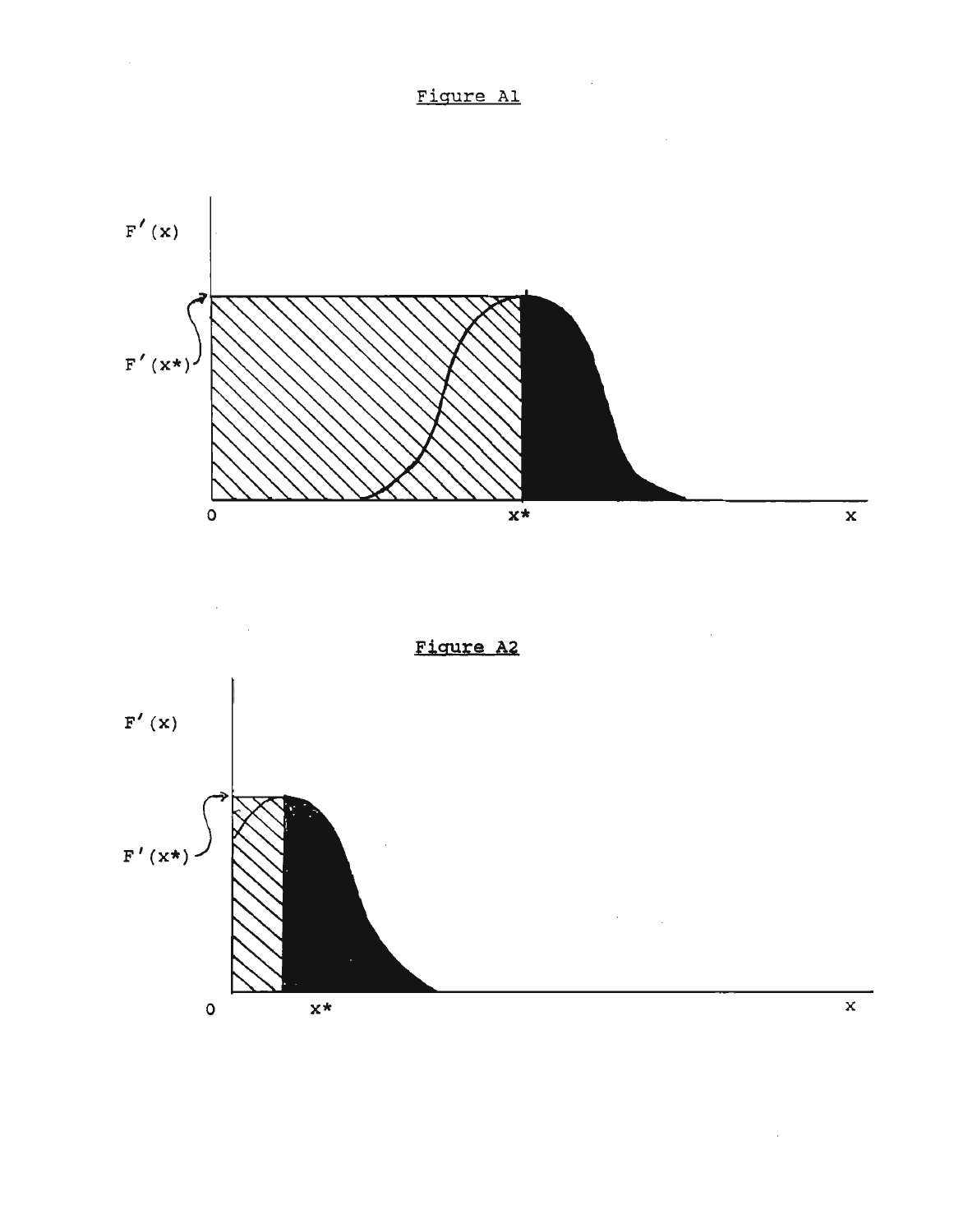# APPENDIX B

 $-41 -$ 

In this Appendix, we show that risk-aversion on the part of defendants strengthens their incentives to overcomply under a full damage rule. Intuitively, this result should be expected, as risk-averse defendants should be willing to pay even more (in certainty-equivalent terms) than risk-neutral defendants would in order to reduce by any given increment the chance of being held liable. Greater expenditures on care **--** *i.e.,* increased levels of compliance **--** are one way to do this.

Formally, if defendants are risk-averse than we must give them an explicit utility function  $U(w)$ , with  $U'(w) > 0$  and  $U^{\prime\prime}(w)$  <0. We assume either that society is risk-neutral with respect to accident losses, or that the  $L(x)$  function has been defined in a way that takes society's (or victims') riskaversion into account. The socially optimal level of care  $(x*)$ is the level that maximizes the net social benefits, or  $U[B(x)] - L(x)$ . This is defined by the following first-order condition:

 $U' [B(x<sup>*</sup>)]B' (x<sup>*</sup>) - L' (x<sup>*</sup>) = 0$ 

As the defendant will have to pay  $L(x)$  only if he is found liable, his expected private benefits are:

 $P(x) = U[B(x)] - F(x)U[L(x)]$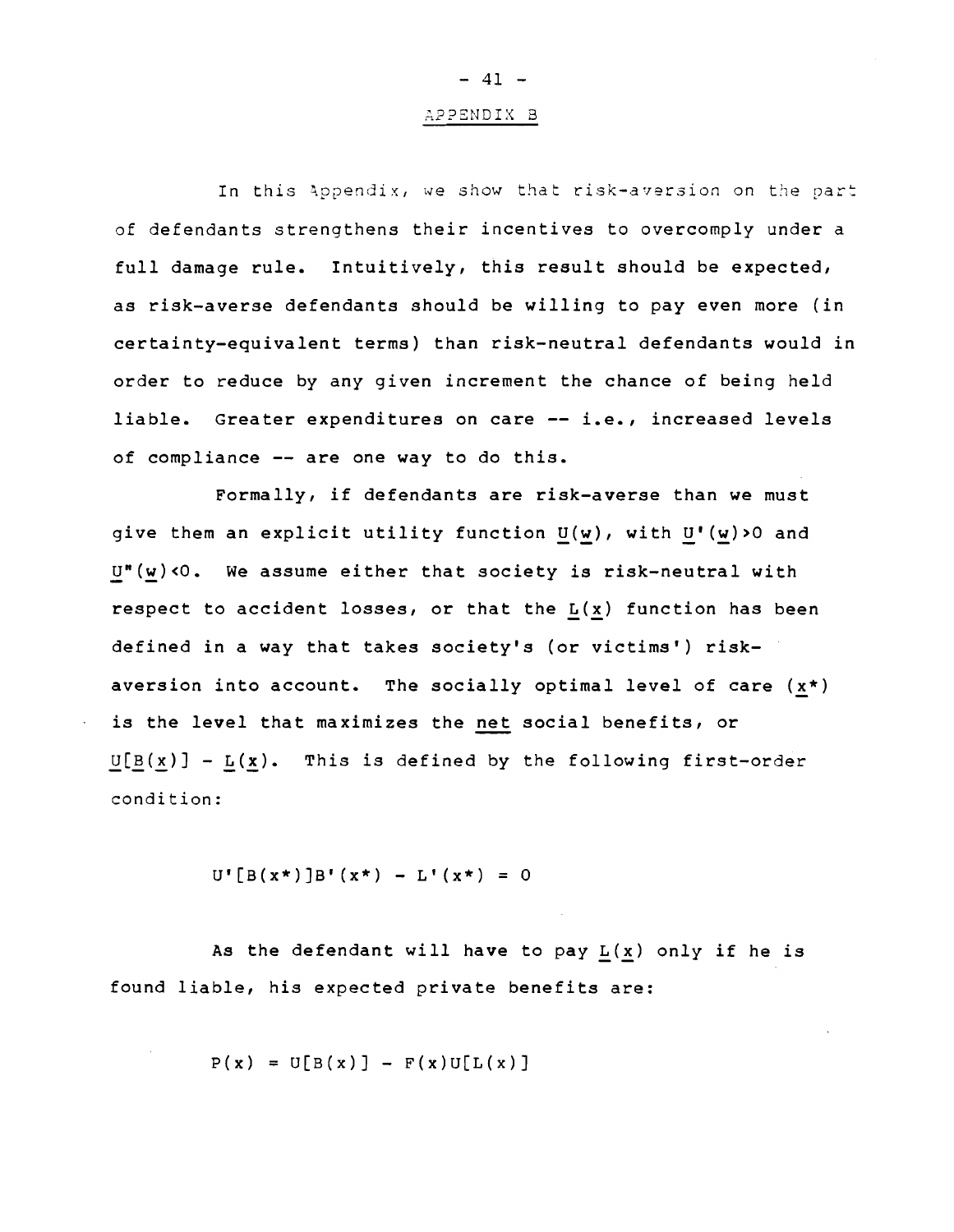Differentiating with respect to  $x$ , and evaluating the result at x\*, shows that defendants' incentives will be to overcomply if the following expression is negative and to undercomply if it is positive:

$$
dP/dx|_{x^*} = [1-U' [L(x^*)]F(x^*)]L'(x^*) - F'(x^*)U[L(x^*)]
$$

This *is* identical to Equation (5) in the text (the analogous condition for risk-neutral defendants), except for the introduction of a  $U^{[L(x*)]}$  factor in the first term, and the substitution of  $U[L(x*)]$  for  $L(x*)$  in the second term.

Without loss of generality, we can define the  $U(w)$ function at any two values of w, as this only works a linear transformation of the *utility* function. Thus, define U(w) so that  $U[L(x<sup>*</sup>)] = L(x<sup>*</sup>)$ , and  $U[0] = 0$ . The first of these makes the second term of dP/dx identical to the second term of Equation (5). The second guarantees that the slope of the U function at  $L(x*)$  will be greater than one, as the U function must be concave downwards for risk-averse defendants (see Figure Bl). Simple inspection shows that the U'[L( $x^*$ )] factor makes the first term of  $dP/dx$  smaller when  $U^{[L(x*)]}$ )l. Thus, risk-aversion reduces the value of the entire expression, thereby strengthening the incentive to overcomply or weakening the incentive to uncercomply.

[INSERT FIGURE Bl ABOUT HERE]

 $- 42 -$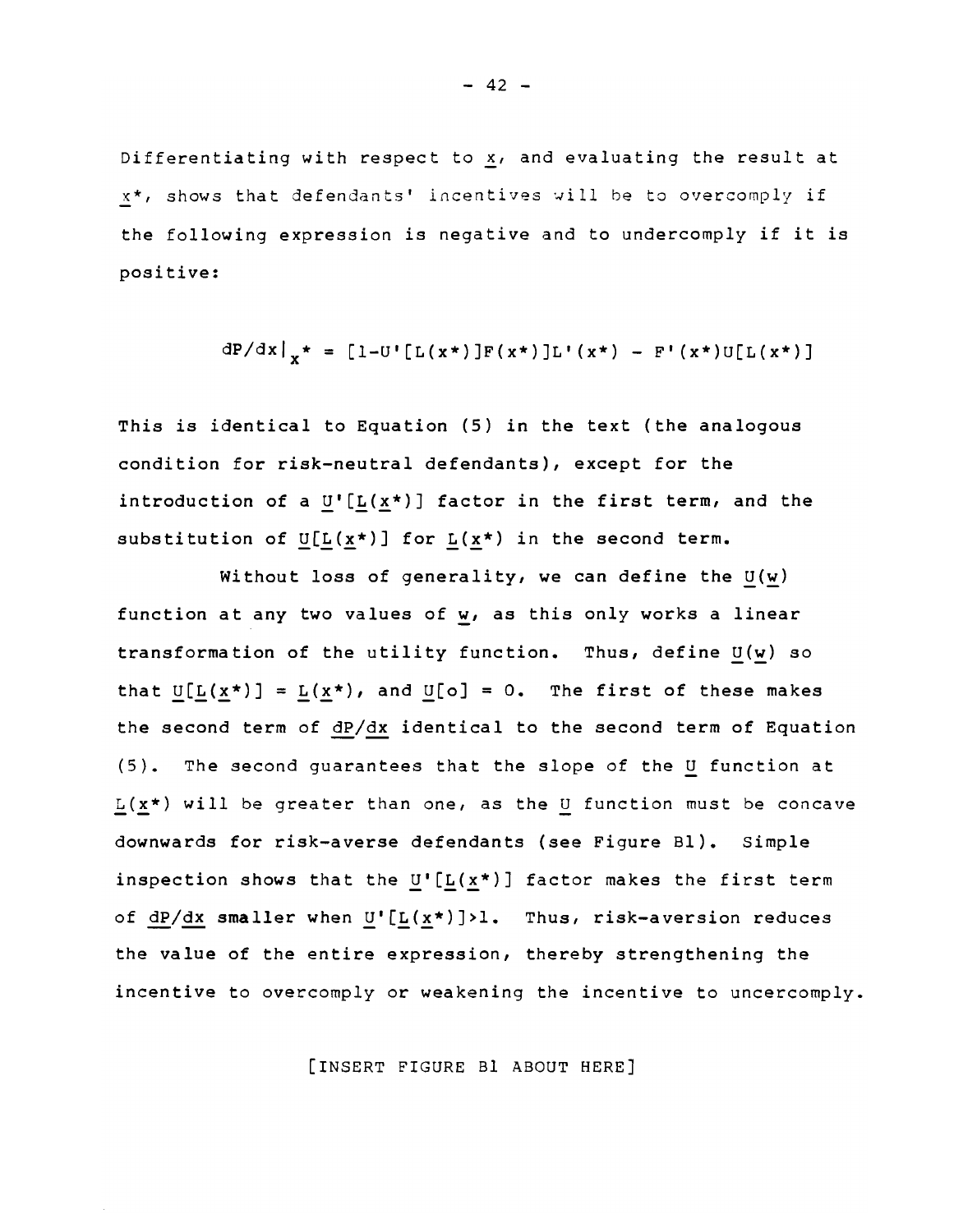

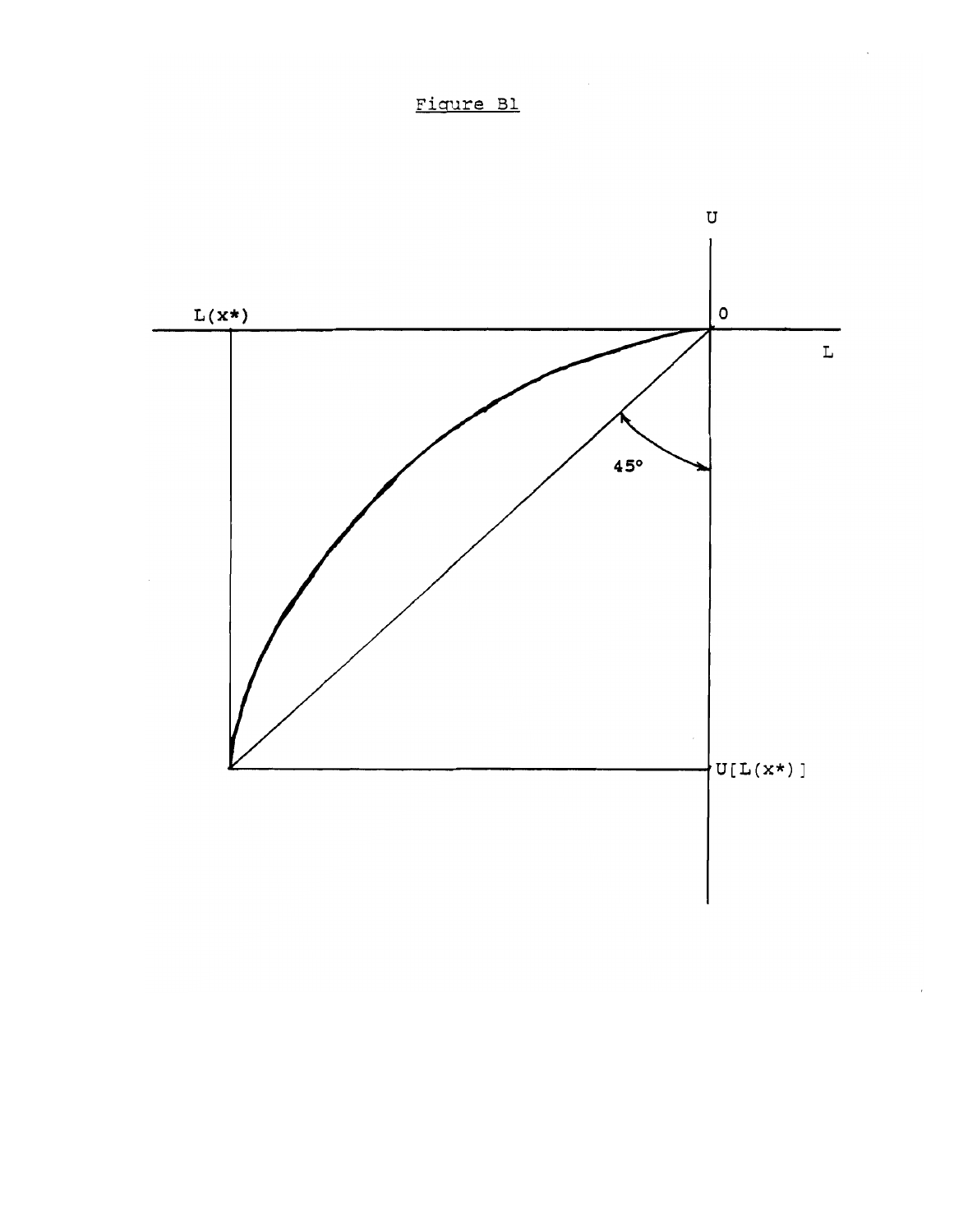#### FOOTNOTES

1. The assumptions about the second derivatives are added only to satisfy various second-order conditions. In general, they are sufficient but not necessary assumptions.

2. Other second-best considerations are discussed in Polinsky (1980) and Polinsky & Rogerson (1983). The case where social costs are affected by the victim's behavior (a variable which often is controlled by the legal system) is discussed in Section 7 below.

3. We refer to "fines" and "damage payments" interchangeably. From the defendant's point of view, it is irrelevant whether these payments are made to the victims who suffered as a result of his behavior, or to the public treasury. (The effect on the victim's behavior will be taken up in Section 7. )

4. The legal doctrines surrounding causation are a good deal more complex than this brief description indicates. For some interesting discussions of these issues as they arise in tort law, *see* Shavell (1980b, 1983), Landes & Posner (1983), and Grady (1984). See also Section 5.4, below.

5. That  $x^*$  maximizes defendants' profits under an

## $- 43 -$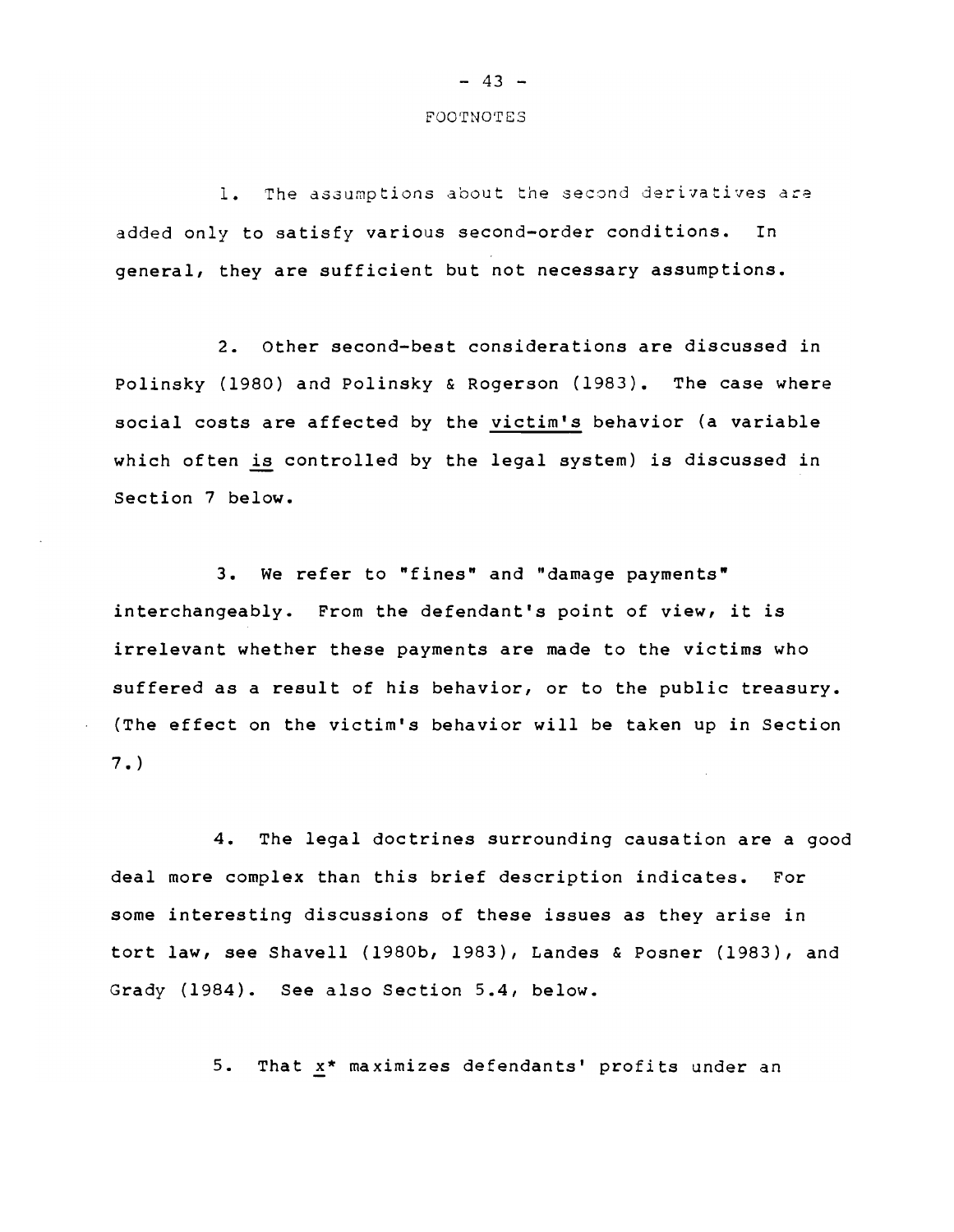optimally designed fall damage rule nas long been recognized in the literature -- see, e.g., Brown (1973).

6. The second-order condition is:

$$
B'''(x) - F(x)L'''(x) - 2f(x)L'(x) - f'(x)L(x) < 0
$$

ä,

This will be satisfied as long as  $f'(x)$  never takes on a large negative value, as the sum of the first three terms is unambiguously negative. If the density function is singlepeaked, this condition is equivalent to assuming that it does not fall away extremely rapidly at values of x above the value at which it peaks.

7. Those models also typically assumed that defendants chose from only two discrete options (e.g., to murder or not to murder), so that overcompliance was meaningless. Stigler (1970) relaxed this assumption, but limited his analysis to crimes like theft which could vary in egregiousness but were always undesirable, so that overcompliance was never a concern.

8. The second-order condition here is:

 $B''(x) - F'(x)L'(x) - F(x)L''(x) < 0$ 

Given our assumptions abut  $B''(x)$  and  $L''(x)$ , this condition will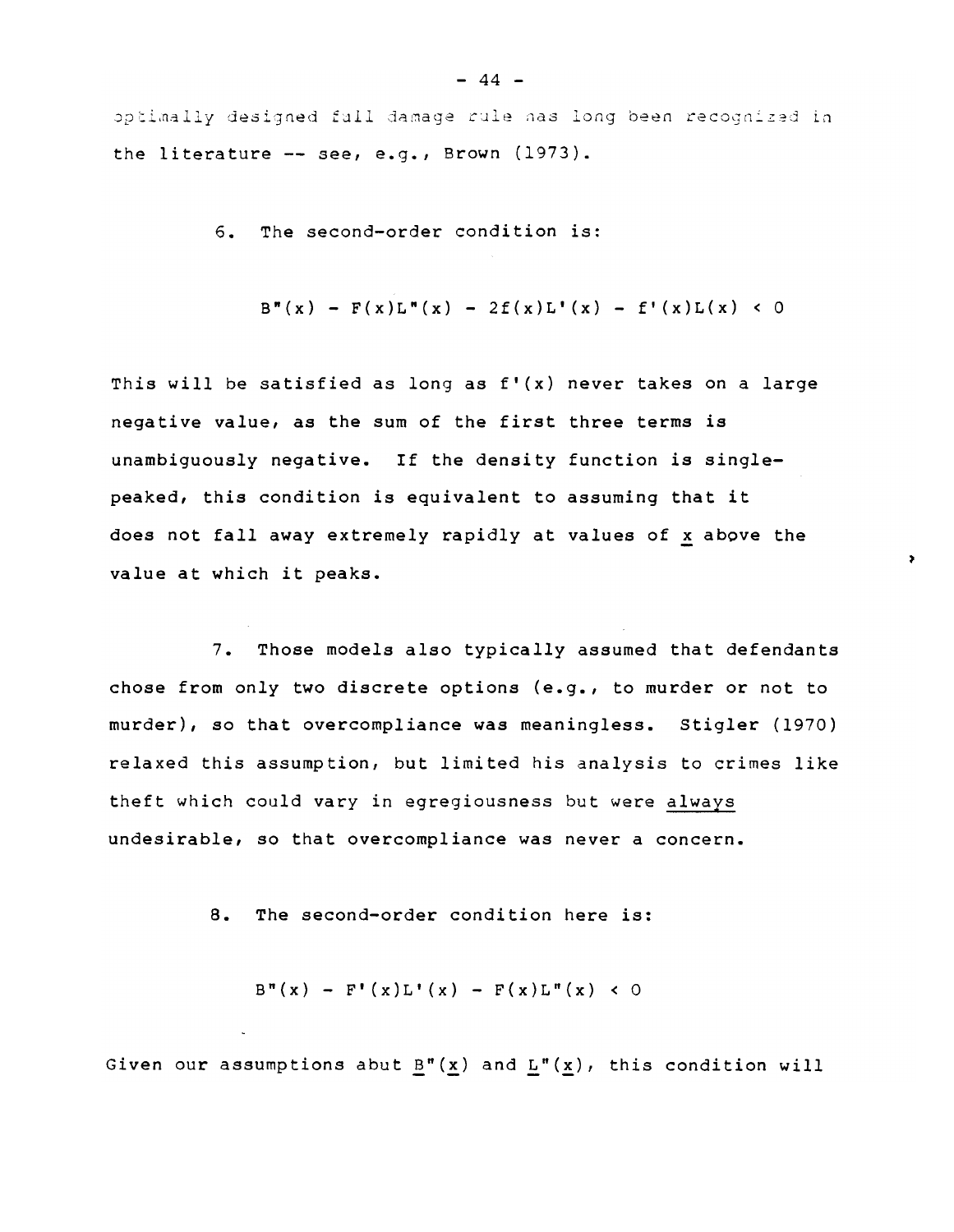always be satisfied.

9. As Becker (1968) notes, this principle dates back at least as far as Jeremy Bentham's observation: "The more deficient in certainty a punishment is, the severer it should be."

10. Polinsky & Shavell (forthcoming) note that  $1/F(x*)$ is also not the appropriate multiplier if administrative costs can be saved by reducing the probability of punishment (e.g., by cutting back on enforcement resources). What we show is that  $1/F(x*)$  may not be the appropriate multiplier even if  $F(x*)$  is fixed, or even if changes in the probability of punishment are reflected by changes in the legal. rules (as discussed in Section 6) that do not produce any administrative savings.

11. Equation (21) also generalizes P'ng's (1983a) result that, if there is a positive probability that a defendant who chooses not to murder will nonetheless be punished, the denominator of the traditional multiplier should be the difference between this probability and the probability that a guilty defendant will be punished.

12. This multiplier is actually one of a family of optimal multipliers of the form  $A/F(x)L(x) + B/F(x)$ , where A and B are arbitrary constants. (The example in the text sets A=O

 $- 45 -$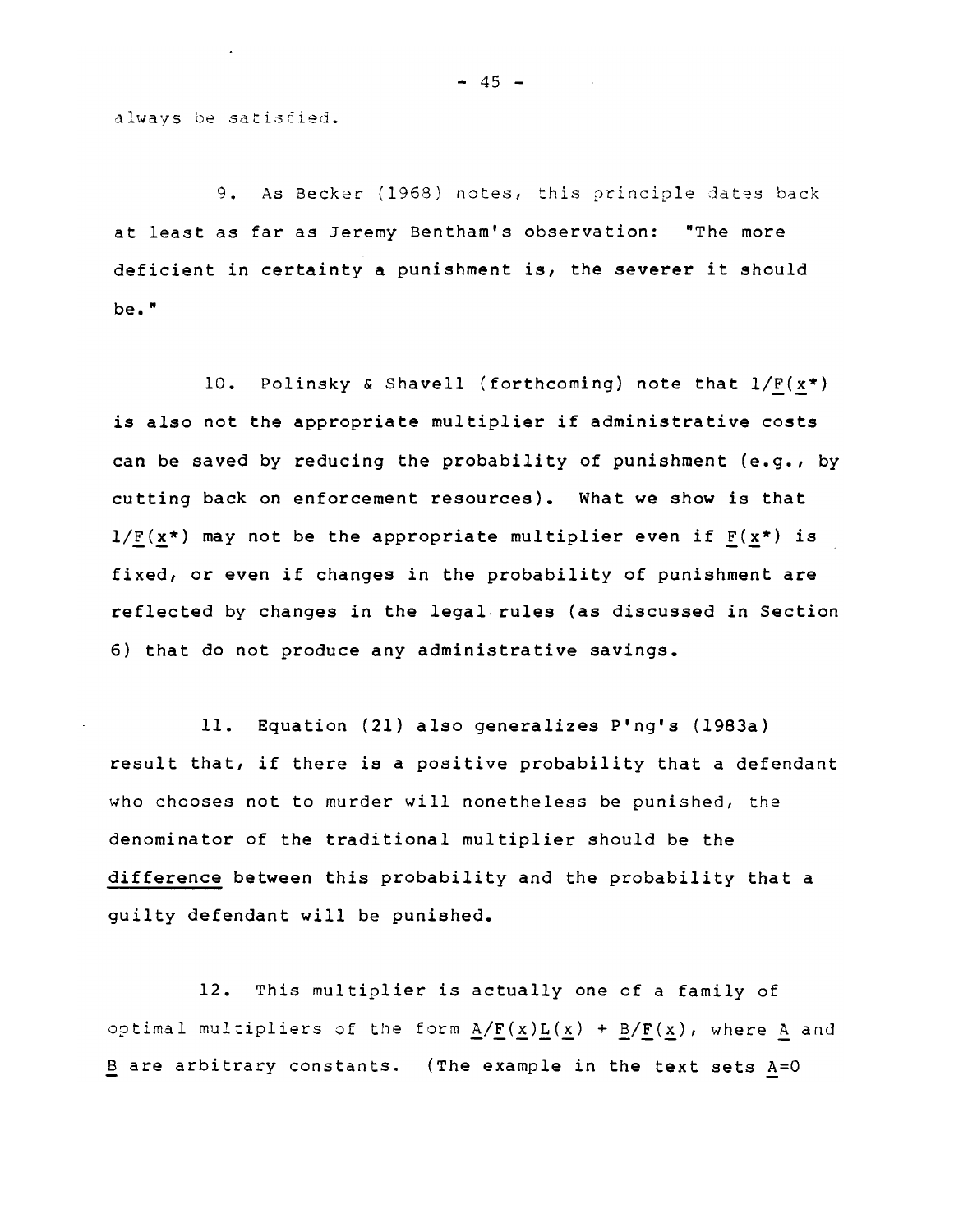and B=1.) This can be derived by rewriting Equation (3) as  $P(x) = B(x) - F(x)M(x)L(x)$  (where  $M(x)$  is the multiplier), then setting dP/dx equal to zero when evaluated at x\*, and solving the resulting differential equation in  $M(x)$ .

13. Changes in the damage rule would, however, affect the second-best issues discussed earlier at note 2.

14. Wittman (1984) explores these issues in more detail.

15. Golding (1982) analyzes in more detail the effect of various damage-sharing rules under conditions of uncertainty.

16. Posner (1973) and Ehrlich & Posner (1974) discuss some of the factors affecting the level of uncertainty surrounding legal rules, and the likelihood of error in applying any particular rule.

 $17.$ This was the standard endorsed in United States v. Carroll Towing Co., 159 F.2d 169, 173 (2d Cir. 1947). See Brown (1973) for a discussion.

18. Changes in the legal system that might change the variance of the distribution, thus raising or lowering the absolute level of uncertainty, are discussed in Calfee &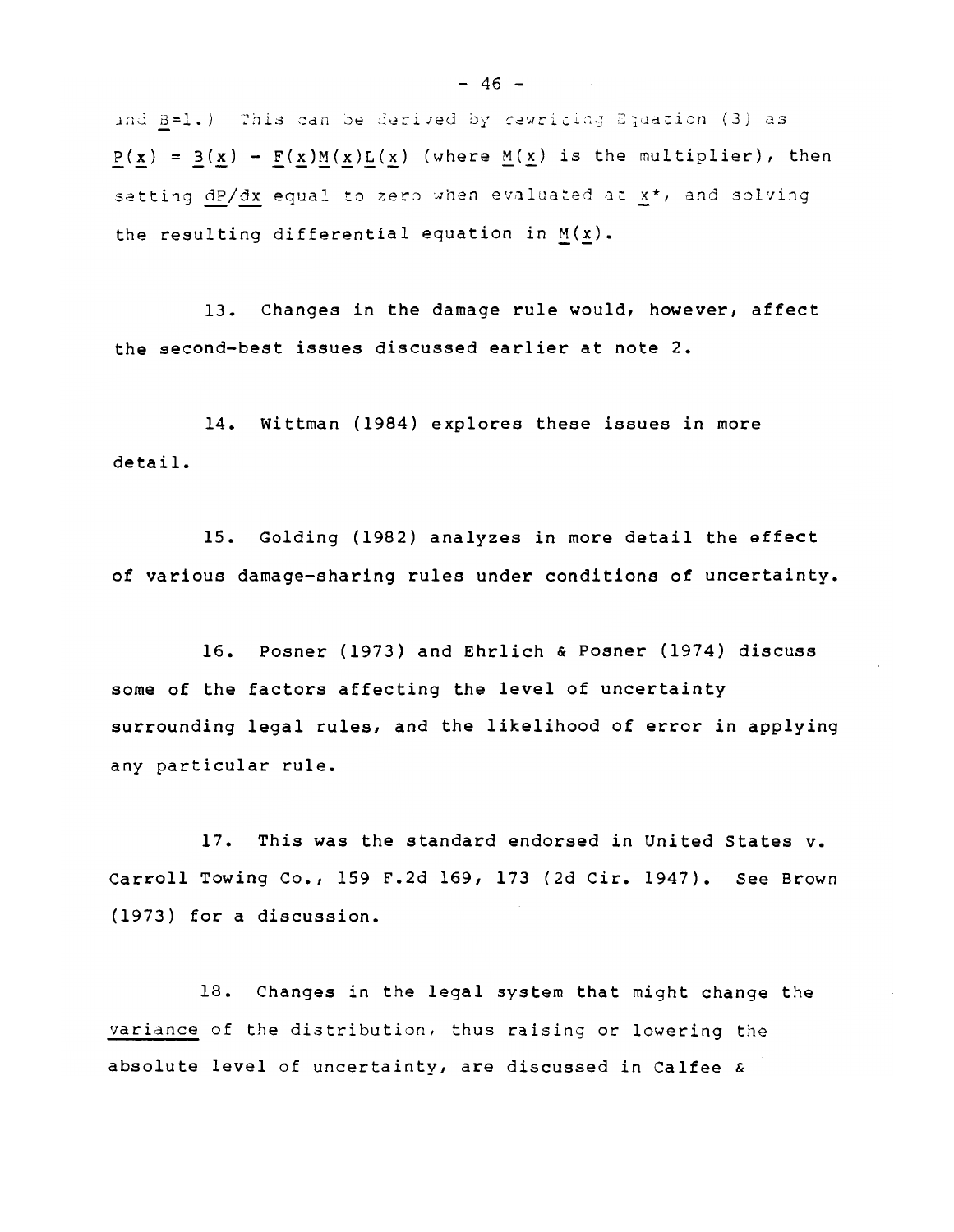$Craswell (1334).$ 

19. See, e.g\_, Posner (1977, pp. 430-32), suggesting that errors in setting the legal standard will affect defendants' incentives only when those errors are biased.

20. The results are qualitatively similar (i.e., victims will still choose too high a value of y) under an incremental damage rule.

21. The victim's care may also affect the standard of care to which the defendant is held. That is, in the notation of Section 6, the probability of the defendant being held liable might be better expressed as the function  $F(x,m(y))$ . However, as we assume that each party takes the other's behavior as given, we can suppress the second argument of this F function. This assumption is closely related to the assumption we make below, that the F and the G distributions are independent.

22. A contributory negligence defense is of course much more important under a rule of strict liability, where (absent contributory negligence) the defendant must pay the full costs  $L(x)$  regardless of his choice of x. However, in such a system the victim's incentives are exactly analogous to the defendant's incentives under a simple negligence standard  $-$ - that is, the victim will have to bear the accident costs if (and only if) his

 $- 47 -$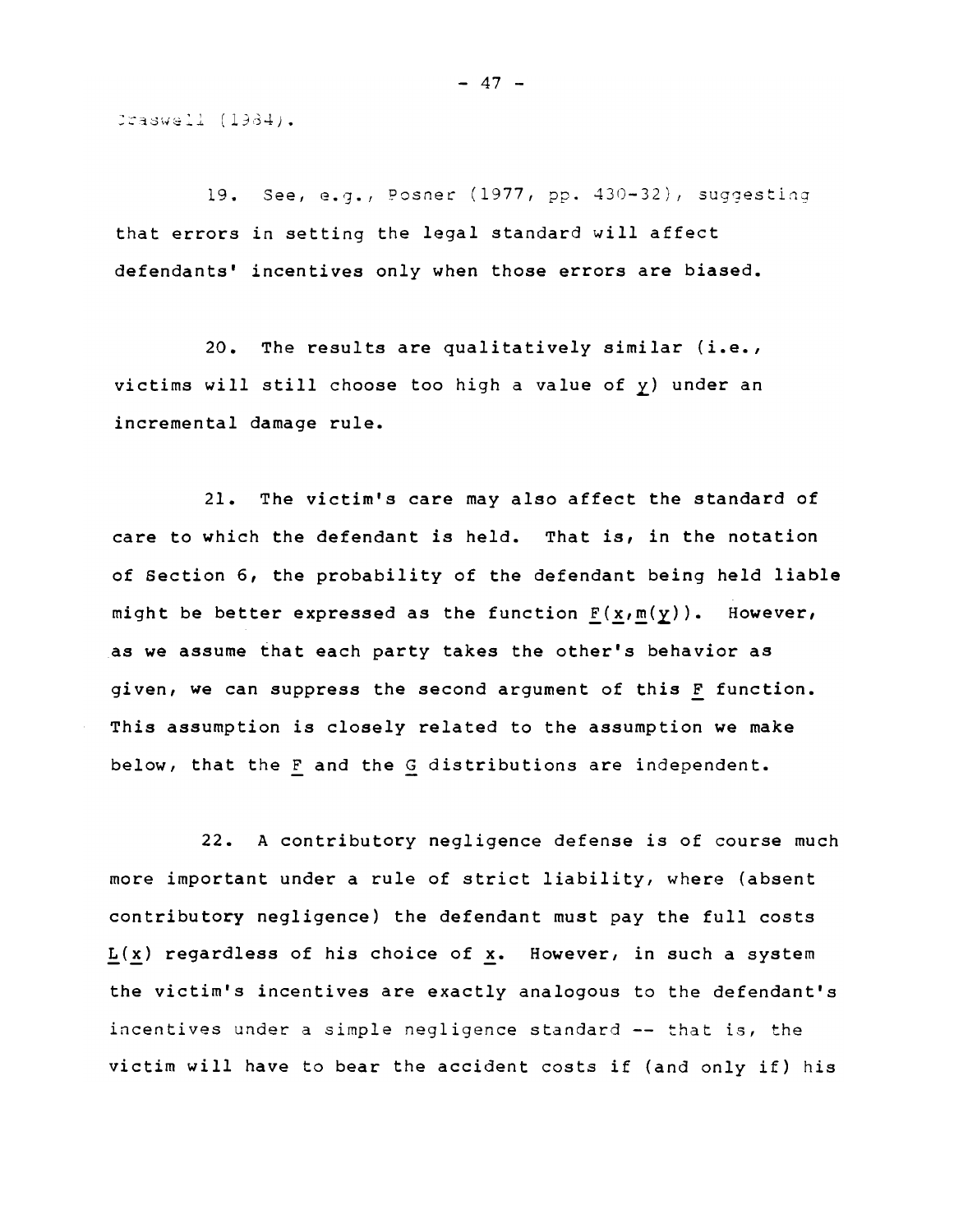behavior fails to comply with some legal standard. Thus, our analysis of defendants' incentives to comply under a simple hegligence standard applies with equal force to victims' incentives under a strict-liability-cum-contributory-negligence regime.

23. For a recent discussion, see Shavell (1983).

24. E.g., Ordover (1981), Simon (1981), P'ng (1983b).

25. E.g., Priest (1977, 1980), Rubin (1977). Uncertainty and probability theory have also been used to model rules of evidence (see Kaye (1979) for a survey) **--** but, again, without considering the effects of that uncertainty on defendants' incentives to comply with the underlying legal rules.

26. In addition, Cooter (1982, pp. 100-01) sketches a model very similar to that used here to analyze the use of punitive damages when defendants differ in their cost and benefit functions. Goetz (1984, pp. 299-302) and Grady (1984, pp. 403-09) discuss uncertain negligence standards in a less technical way.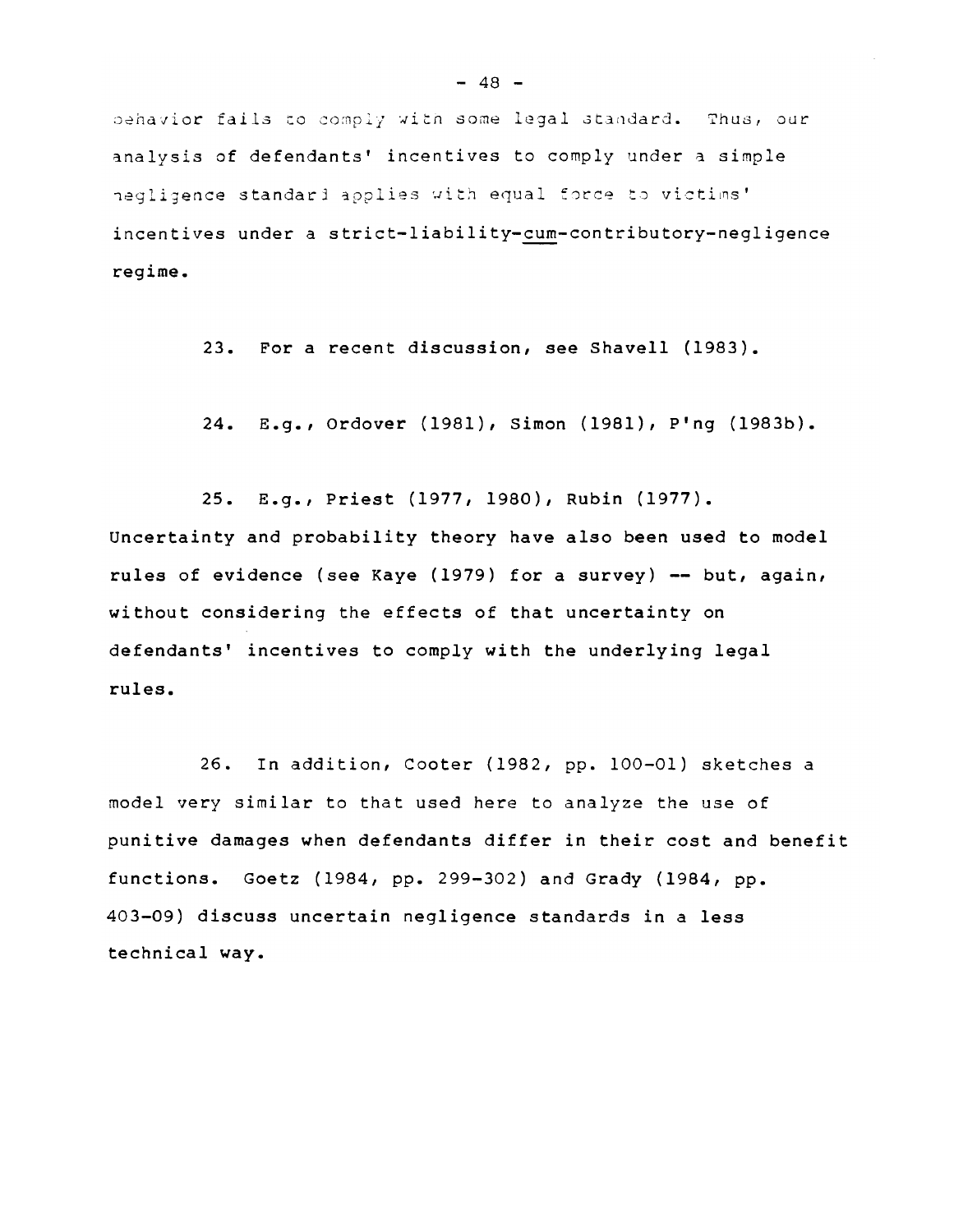#### **REFERENCES**

- G. B. Assaf, "The Shape of Reaction Functions and the Efficiency of Liability Rules: A Correction," Journal of Legal Studies, Vol. 13, No. 1 (Jan. 1984), pp. 101-111.
- L. A. Bebchuk, "Litigation and Settlement Under Imperfect Information," Working Paper No. 15, Law & Economics Program, Stanford Law School (November 1983).
- G. S. Becker, "Crime and Punishment: An Economic Approach," Journal of Political Economy, Vol. 76, No. 2 (March/ April 1968), pp. 169-217.
- J. P. Brown, "Toward An Economic Theory of Liability," Journal of Legal Studies, Vol. 2, No. 2 (June 1973), pp. 323- $49.$
- J. E. Calfee & R. Craswell, "Some Effects of Uncertainty on Compliance with Legal Standards," Virginia Law Review (forthcoming).
- R. D. Cooter, "Economic Analysis of, Punitive Damages," Southern California Law Review, Vol. 56, No. 1 (November 1982), pp. 79-101.
- P. A. Diamond, "Accident Law and Resource Allocation," Bell Journal of Economics & Management Science, Vol. 5, No. 2 (Autumn 1974a), pp. 366-405.

, "Single Activity Accidents," Journal of Legal Studies, Vol. 5, No. 1 (January 1974b), pp.  $107-64$ .

- I. Ehrlich & R. A. Posner, "An Economic Analysis of Legal Rulemaking," Journal of Legal Studies, Vol. 3, No. 1 (January 1974), pp. 257-86.
- C. O. Goetz, Cases and Materials on Law and Economics. St. Paul: West Publishing Co., 1984.
- E. L. Golding, "Economic Efficiency of Liability Rules for Joint Torts With Uncertainty," Working Paper No. 67, Bureau of Economics, Federal Trade Commission (October 1982).
- M. F. Grady, "Proximate Cause and The Law of Negligence," Iowa Law Review, Vol. 69, No. 2 (January 1984), pp. 363-449.
- D. Kaye, "The Laws of Probability and The Law of the Land," University of Chicago Law Review, Vol. 40, No. 4  $(Fa11 1979)$ , pp. 34-56.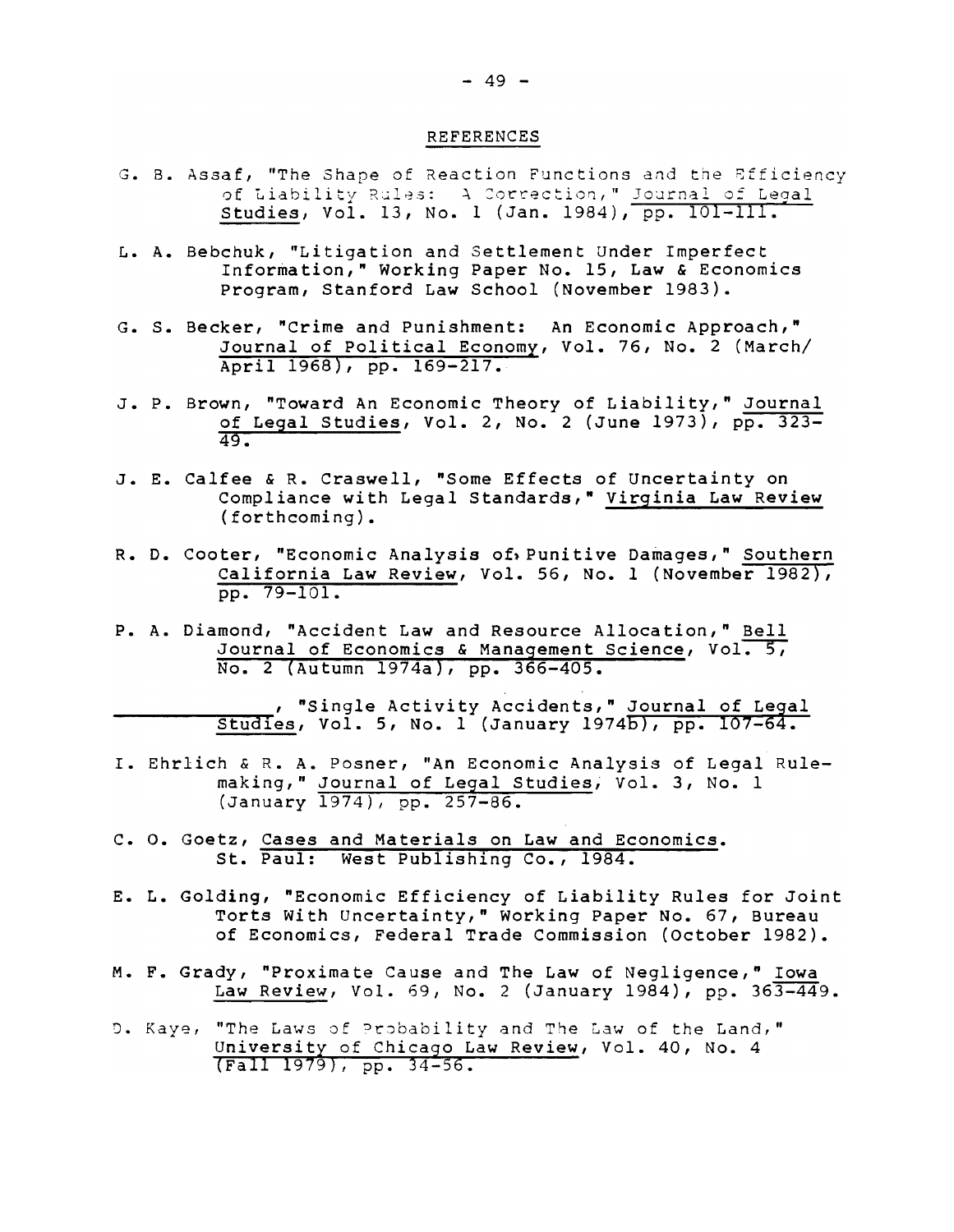- W. A. Landes & R. A. Posner, "Causation in Tort Law: An<br>Economic Approach," Journal of Legal Studies, Vol. 12, No. 1 (January 1983), pp. 109-34.
- J. A. Ordover, "On the Consequences of Costly Litigation in the Model of Single Activity Accidents: Some New Results," Journal of Legal Studies, Vol. 10, No. 2 (June 1981),  $pp. 269 - 91.$
- I. P. L. P'ng, "Damages for Breach of Contract in the Presence of Moral Hazard," unpublished discussion draft, Stanford Graduate School of Business (October 1983a).
	- , "Private Enforcement of the Law -- Incentives under Asymmetric Information," Stanford University Graduate School of Business Research Paper No. 711 (November 1983b).
- A. M. Polinsky, "Strict Liability vs. Negligence in a Market Setting," American Economic Review, Vol. 70, No. 2 (May 1980), pp. 363-367.

, "Optimal Liability When the Injurer's Information is Imperfect," unpublished manuscript (March 1984).

& W. P. Rogerson, "Products Liability, Consumer Misperception, and Market Power," Bell Journal of Economics, Vol. 14, No. 2 (Autumn 1983), pp. 581-89.

& S. Shavell, "The Optimal Use of Fines and Imprisonment," Journal of Public Economics<br>(forthcoming).

R. A. Posner, "An Economic Approach to Legal Procedure and Judicial Administration," Journal of Legal Studies, Vol. 2, No. 2 (June, 1973), pp. 399-458.

> . Economic Analysis of Law. Boston: Little, Brown & Co., 2d ed. 1977.

- G. L. Priest, "The Common Law Process and The Selection of Efficient Rules," Journal of Legal Studies, Vol. 6,<br>No. 1 (1977), pp. 65-82.
	- , "Selective Characteristics of Litigation," Journal of Legal Studies, Vol. 9, No. 2 (March 1980), pp. 399-421.

P. H. Rubin, "Why is the Common Law Efficient?" Journal of Legal<br>Studies, Vol. 6, No. 1 (January 1977), pp. 51-82.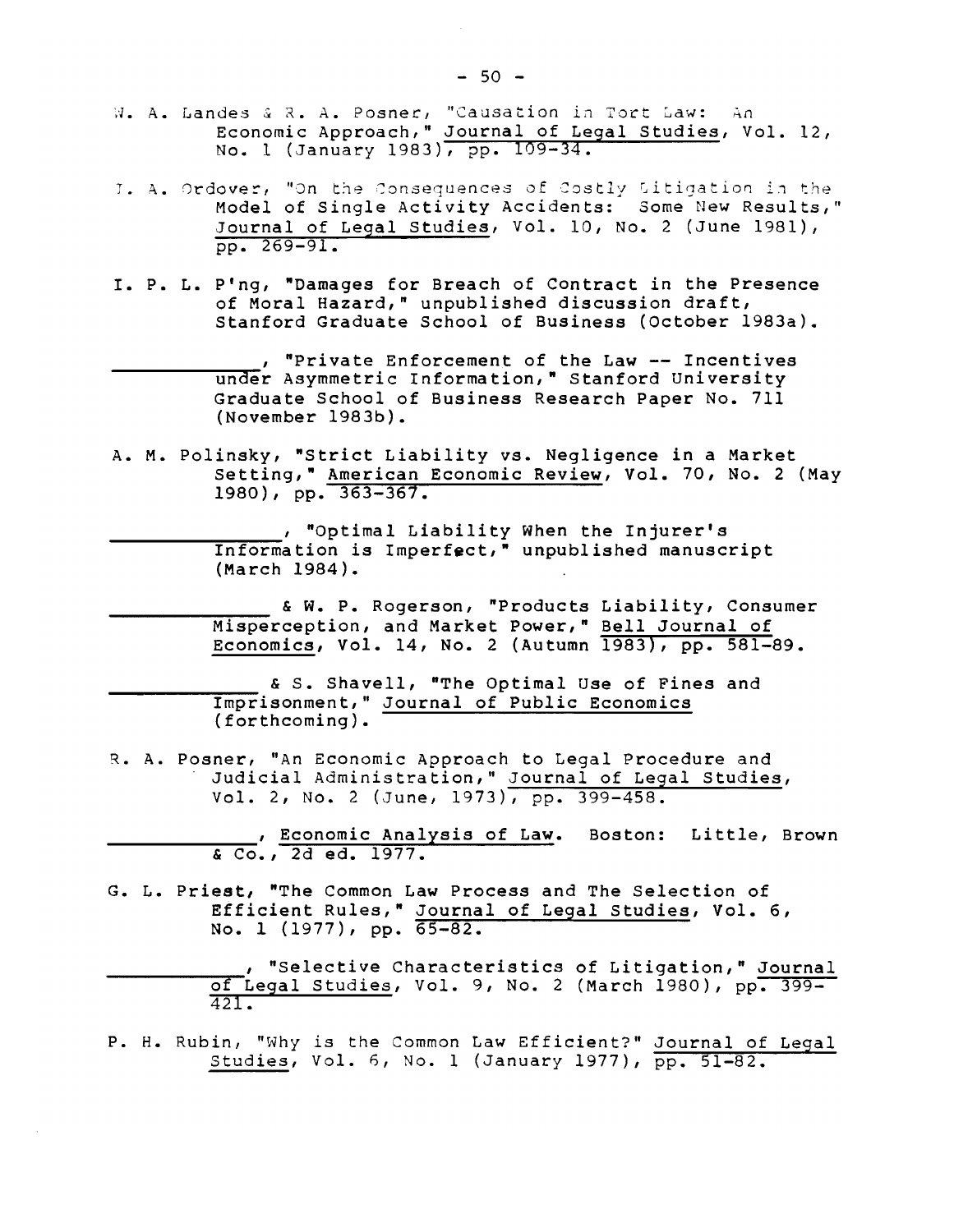S. Shavell, "Strict Liability versus Negligence," Journal of Legal Studies, Vol. 9, No. 1 (January 1980a), pp. I-25.

> , "An Analysis of Causation and The Scope of Liability," Journal of Legal Studies, Vol. 9, No. 2 (June 1980b), pp. 463-516.

"Uncertainty Over Causation and The Determination of Civil Liability," Harvard Inst. of Economic Research<br>Discussion Paper No. 997 (August 1983).

- M. J. Simon, "Imperfect Information, Costly Litigation, and Product Quality, " Bell Journal of Economics, Vol. 12, No. 1 (Autumn 1981), pp. 171-184.
- G. J. Stigler, "The Optimum Enforcement of Laws," Journal of Political Economy, Vol. 78, No. 2 (March/April 1970),  $pp. 526 - 36.$
- D. Wittman, "Liability for Harm or Restitution for Benefit," Journal of Legal Studies, Vol. 13, No. 1 (January  $1984)$ , pp. 57-80.

 $\overline{\phantom{a}}$